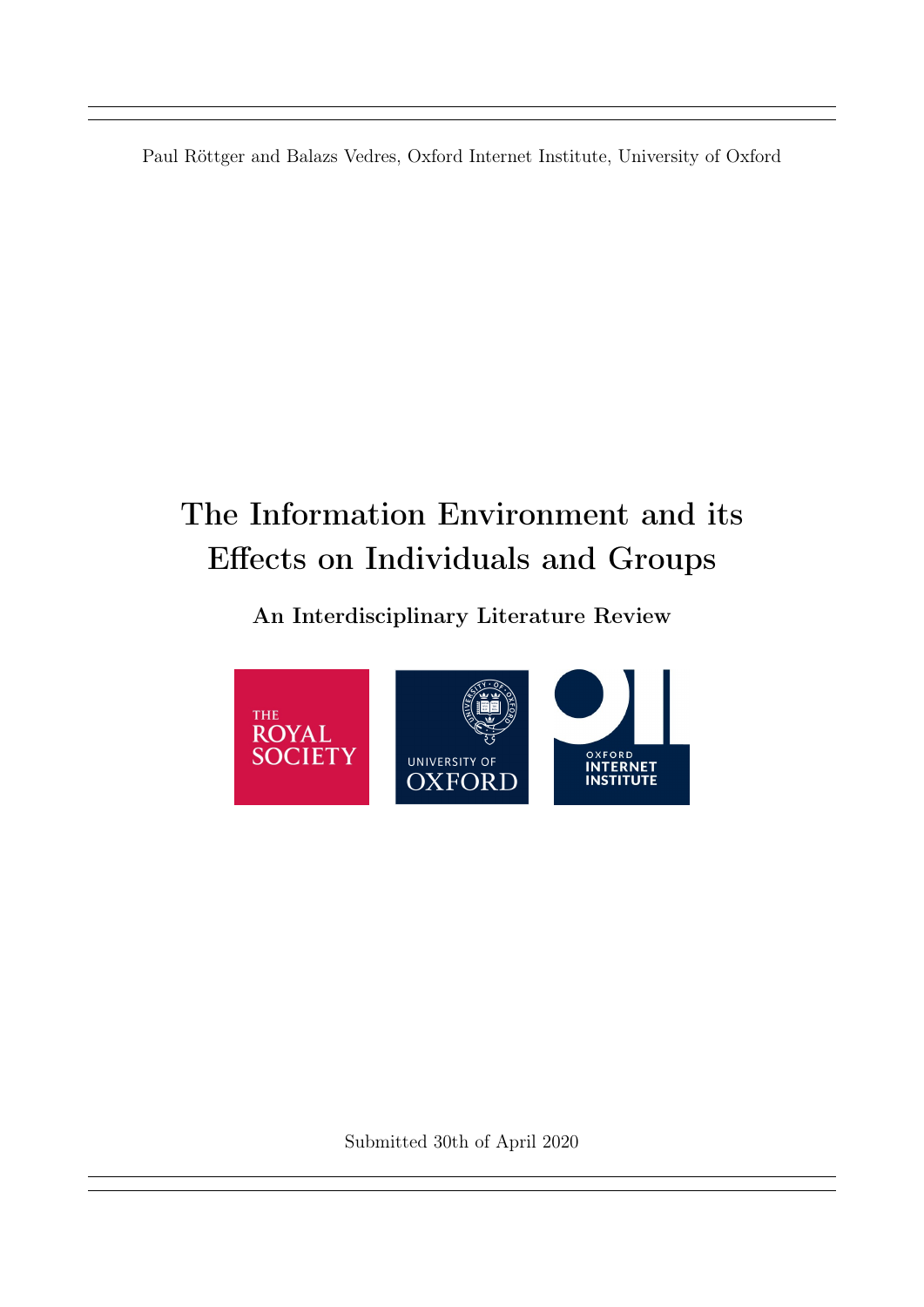# Contents

| $\mathbf{1}$     | Introduction                                               |                                                                                                                  | $\mathbf{1}$            |
|------------------|------------------------------------------------------------|------------------------------------------------------------------------------------------------------------------|-------------------------|
|                  | 1.1                                                        | Defining the Information Environment $\ldots \ldots \ldots \ldots \ldots \ldots \ldots$                          | $\overline{2}$          |
| $\boldsymbol{2}$ | Exposure: The Information Environment in 2020              |                                                                                                                  | $\overline{\mathbf{4}}$ |
|                  | 2.1                                                        | Composition of the Information Environment $\quad .\ \ .\ \ .\ \ .\ \ .\ \ .\ \ .\ \ .\ \ .\ \ .\ \ .\ \ .\ \ .$ | $\overline{4}$          |
|                  | 2.2                                                        |                                                                                                                  | $6\phantom{.}6$         |
| 3                | Engagement: Interacting with New Information               |                                                                                                                  | 9                       |
|                  | 3.1                                                        | Foundations of Cognition and Information Processing                                                              | 9                       |
|                  | 3.2                                                        | Confirmation Bias and Engagement with New Information $\ldots \ldots \ldots$                                     | 12                      |
|                  | 3.3                                                        | Credibility, Information Content and Context                                                                     | 15                      |
| 4                | <b>Transformations in Digital Information Environments</b> |                                                                                                                  | 18                      |
|                  | 4.1                                                        | Social Dynamics and the Diffusion of Information<br>$\hfill\ldots\ldots\ldots\ldots\ldots\ldots\ldots$           | 18                      |
|                  | 4.2                                                        | Polarisation of Digital Information Environments $\hfill\ldots\ldots\ldots\ldots\ldots\ldots\ldots$              | 21                      |
|                  | 4.3                                                        |                                                                                                                  | 24                      |
| 5                |                                                            | <b>Conclusion and Outlook</b>                                                                                    | 28                      |
|                  | References by Topic                                        |                                                                                                                  |                         |
|                  | References in Alphabetical Order<br>46                     |                                                                                                                  |                         |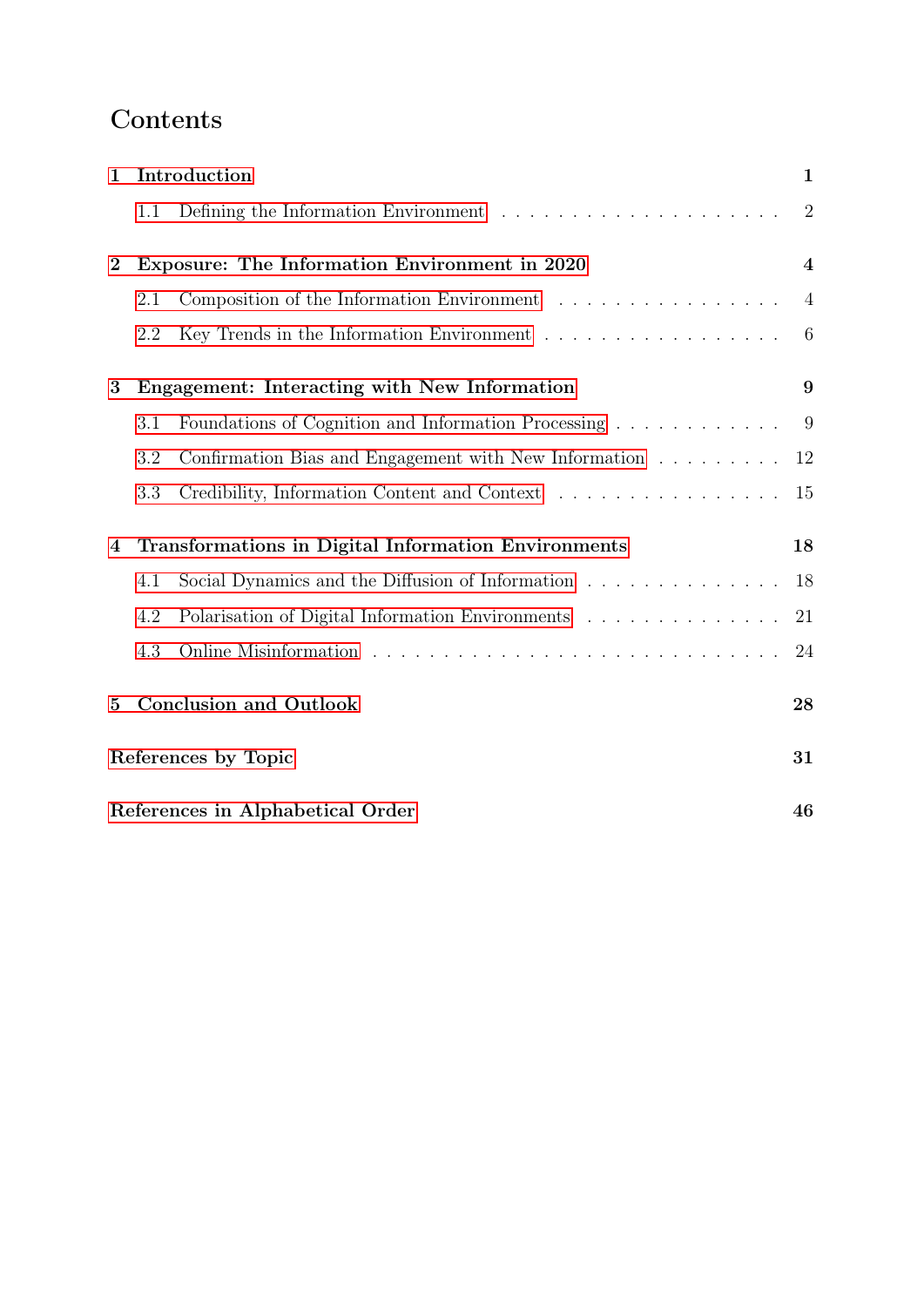# <span id="page-2-0"></span>1 Introduction

Over the past two decades, digital technologies have fundamentally altered how people are exposed to and engage with information. The internet has enabled content to be created and shared with large audiences at marginal cost, social media have blurred the lines between personal and mass communication and search engines have made vast amounts of information widely, instantly and freely accessible.

More recently, the optimism about the positive transformative potential of digital technologies has given way to an acute sense of its risks: a risk, for instance, of filter bubbles and echo chambers, polarising society along ideological lines and fragmenting the political discourse; or a risk of nefarious actors spreading misinformation online, wielding undue influence and undermining democratic processes.

However, researchers can now learn how people interact with their information environment at an unprecedented scale and level of detail by analysing massive amounts of data about who sees, reads or writes what, when and where. This allows them to evaluate the benefits and risks of digital transformations. It also enables them to reassess more fundamental cognitive mechanisms of engaging with information and to develop new hypotheses about the operation of these mechanisms in the digital age. Going forward, good research will have to understand these transformations and how they recontextualise a long history of literature in the field. This makes a review both timely and necessary.

This literature review aggregates research on today's information environment and its effects on individuals and groups, with a particular emphasis on the digital sphere but without a narrow focus on the impact of digital technologies. This is an inherently interdisciplinary task. In our view, emerging fields of research in the computational social and communication sciences do not replace but complement established streams of literature from the cognitive and behavioural sciences. Just like smaller-scale, more controlled experimental studies, the now popular big data approaches come with their own set of strengths and limitations. A comprehensive understanding of today's information environment and its effects on individuals and groups needs to incorporate both perspectives.

#### Review Structure

The relationship between individuals and their information environment can be examined along two key dimensions: exposure and engagement. We use this distinction to structure our review as follows: (I) Exposure characterises the encounters between individuals and information content. (II) Engagement refers to the interaction between the individual and the information they are exposed to. (III) Digital technologies have blurred the lines between these concepts and dramatically changed the information environment by enabling individuals to generate, seek out or share information content with unprecedented ease. Accordingly, our review is divided into three main sections, which follow this introduction. Section 2 brings together relevant literature on the state of the information environment in 2020, with a particular focus on its varied composition across individuals and key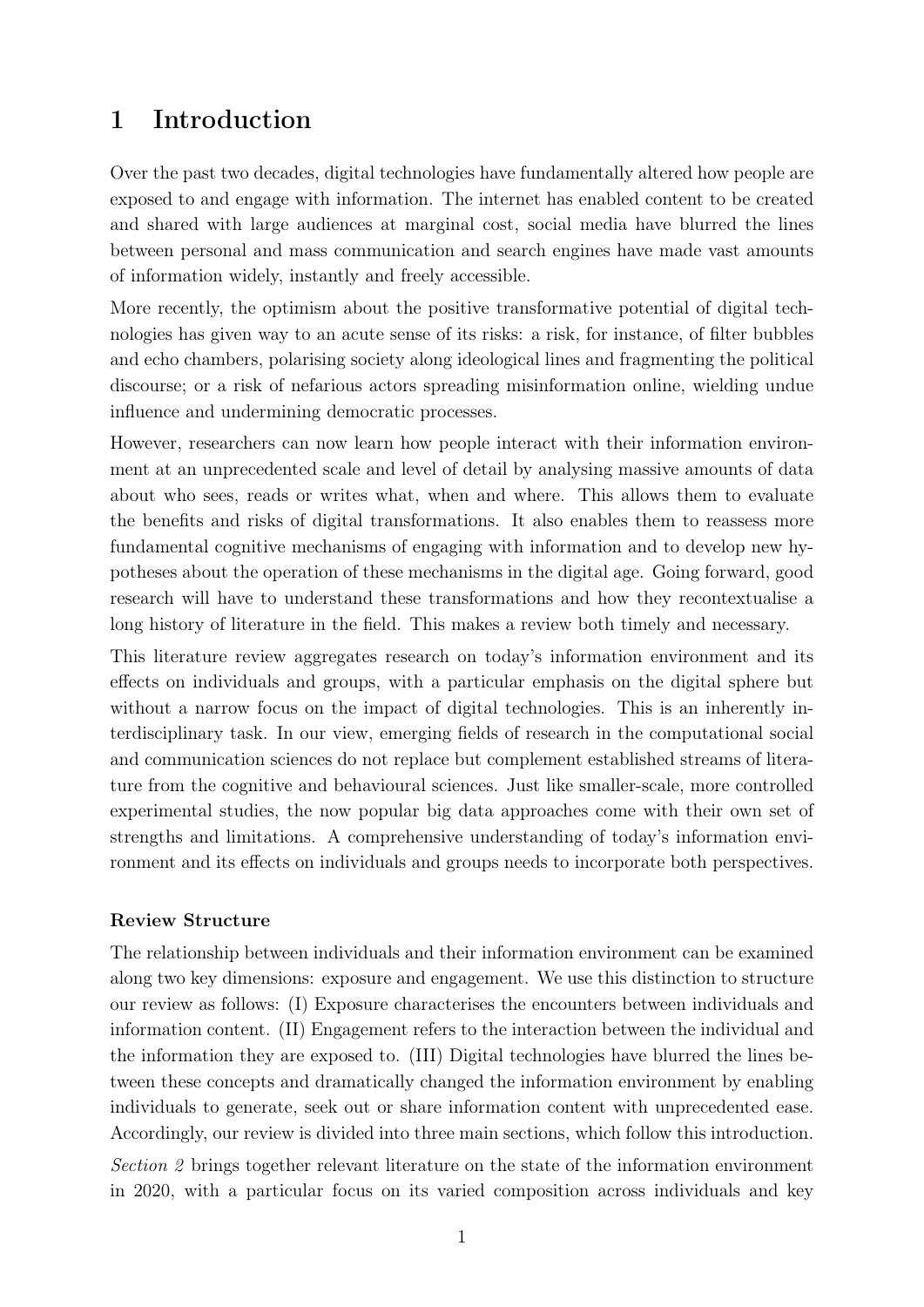trends that will continue to shape it in the near future. Section 3 aggregates evidence on how individuals engage with new information, the cognitive biases that come into play as well as the factors influencing perceived credibility of information content. Section 4 serves as a synthesis of the preceding sections. It collates research on fundamental changes in the relationship between individuals and their information environment due to digital technologies, highlighting evidence on social dynamics in information sharing, the polarisation of digital information environments as well as increasingly relevant questions of online misinformation, its prevalence and its effectiveness.

#### <span id="page-3-0"></span>1.1 Defining the Information Environment

In the wider literature, the term information environment is often used without prior definition and imbued with different meanings depending on the context it is used in. Since this review is concerned with the information environment and its effects on individuals and groups, a precise definition of the term as well as its components is necessary.

The term *information* by itself has eluded a unifying definition. Claude Shannon, who founded the field of information theory, acknowledged that "the word information has been given many different meanings by various writers in the general field of information theory. It is likely that at least a number of these will prove sufficiently useful in certain applications to deserve further study and permanent recognition. It is hardly to be expected that a single concept of information would satisfactorily account for the numerous possible applications of this general field." (Shannon, [1953,](#page-32-1) p. 105). A full discussion of the manifold concepts of information is well beyond the scope of this review (see instead Machlup, [1983;](#page-32-2) McCreadie and Rice, [1999;](#page-32-3) Madden, [2000;](#page-32-4) Nauta, [2019\)](#page-32-5). One relevant conceptualisation for our review comes from the field of semiotics, which is concerned with signs and signalling across a broad range of biological, engineered, and social systems (Morris, [1938\)](#page-32-6). Semioticians understand information as the unexpected, novel content of a sign (Machlup, [1983;](#page-32-2) Nauta, [2019\)](#page-32-5). This implies that there are two sides to the concept of information, as it refers both to an object serving as a sign, and a cognitive process of recognizing novelty in that sign (Raber and Budd, [2003\)](#page-32-7). In this review, we recognise the importance of both sides by separating our discussion of exposure to and engagement with information.

For the purpose of this review, we adopt a widely-used general definition of information proposed by Floridi [\(2005,](#page-32-8) [2010\)](#page-32-9), which builds on the semiotic concept of information as text + content (Raber and Budd, [2003\)](#page-32-7) by conceptualising information as data + meaning. More specifically, Floridi considers information content to consist of data that is well-formed, i.e. syntactically valid, and meaningful, i.e. semantically valid. Data, in turn, can be understood as an uninterpreted lack of uniformity in the real world, between between signals or between symbols (Floridi, [2005\)](#page-32-8). A news article, for instance, constitutes information as it consists of data (letters), follows grammatical rules and conveys meaning to the reader. More straightforwardly, we can define environment as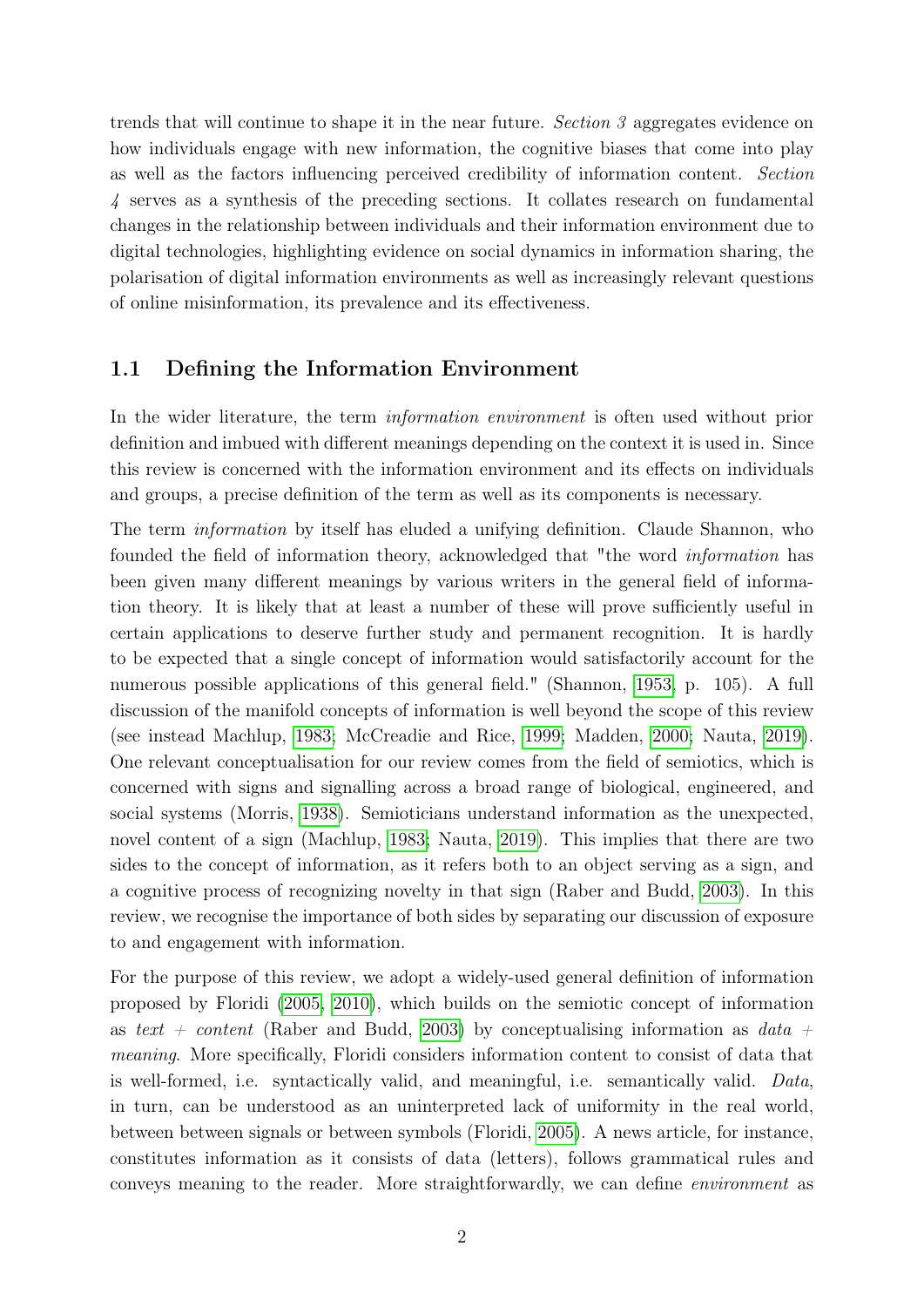the physical, social and digital surroundings of an individual, particularly the aspects of those surroundings that can influence the individual's behavior.

Following Floridi [\(2010\)](#page-32-9), we can then define the *information environment* as "constituted by all informational processes, services, and entities, thus including informational agents as well as their properties, interactions, and mutual relations" (p. 9). Notably, the term agent encompasses individuals as well as organisations. Individuals can process and interact with the information they are exposed to through social transmission or media. They can also shape and contribute to their information environment by generating or sharing information content themselves. They can act alone or as a group, coordinated or uncoordinated. Organisations, on the other hand, include news outlets and other institutions, which compose and disseminate information, as well as digital platforms and social networks in particular, which facilitate the exchange of information among individuals as well as between individuals and organisations.

The information environment is dynamic, changing with technological innovation as well as social and political circumstances (Floridi, [2010\)](#page-32-9). To review the effects of the information environment on individuals and groups means to review the evidence regarding how this environment influences individual and collective behaviour as well as how individuals and groups interact with it and with each other while embedded in it (Steinberg, [1999;](#page-32-10) Habermas, [2015\)](#page-32-11).

Compared to the wider literature, the definition of the information environment that we adopt in this review is closest to that used in political and communication science. However, we expand its common usage as a synonym for the news media environment, particularly print and television (e.g. Jerit et al., [2006;](#page-32-12) Banducci et al., [2017\)](#page-32-13) to encompass social information transmission as well as digital information platforms and social media. In contrast to broader definitions of the information environment from this field (e.g. Williams and Carpini, [2011\)](#page-32-14), we also do not restrict the information we consider to politically relevant information. We explicitly do not use the term to describe information in financial markets that enables corporations to make decisions (e.g. Frankel and Li, [2004;](#page-32-15) Fernandes and Ferreira, [2008;](#page-32-16) Shroff et al., [2017\)](#page-32-17) or information used within corporations to guide management and organisational structure (e.g. Ashford and Cummings, [1985;](#page-32-18) Orlikowski, [1991\)](#page-32-19).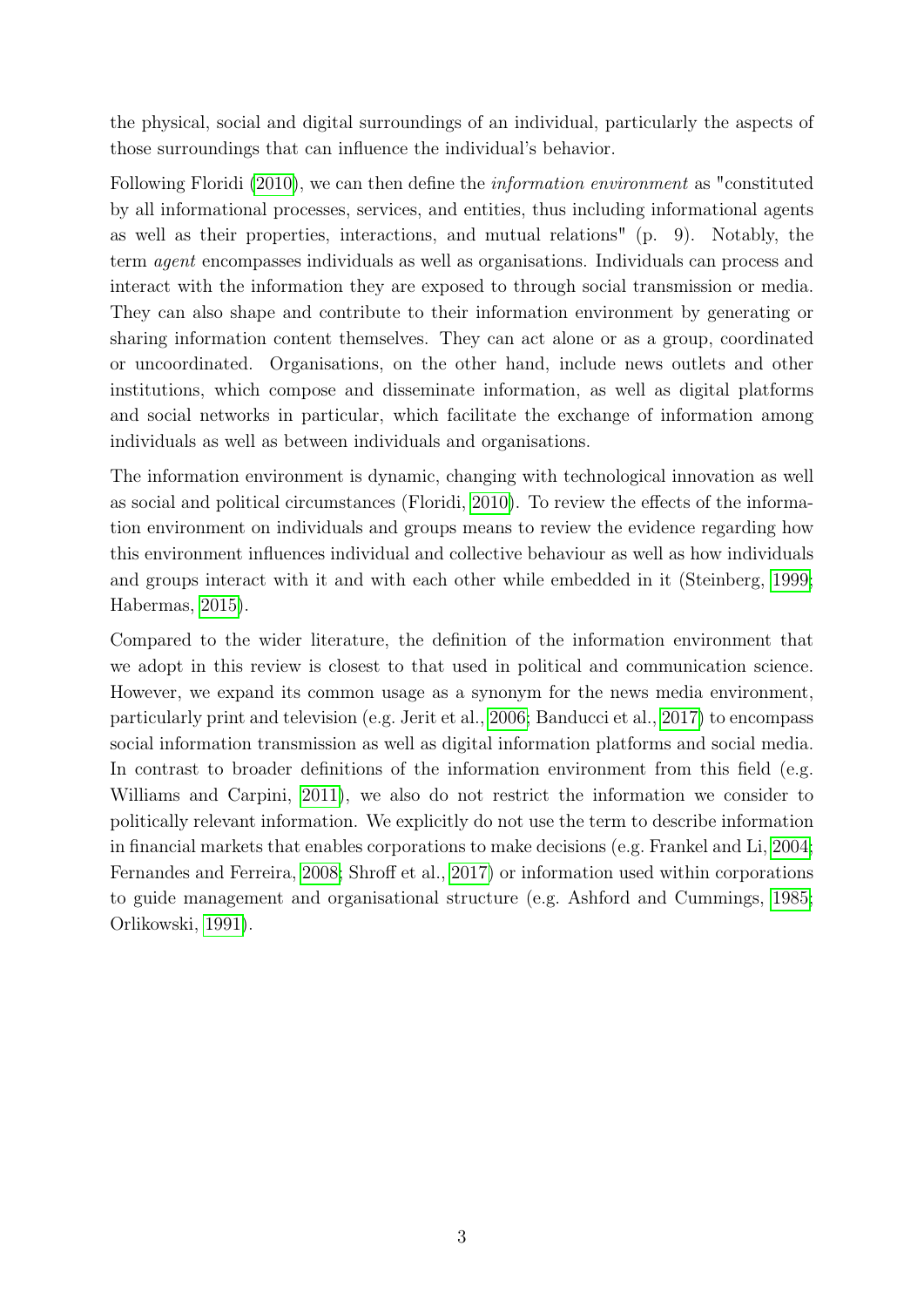# <span id="page-5-0"></span>2 Exposure: The Information Environment in 2020

Before individuals engage with information content, they must encounter it, that is, be exposed to it. Figuratively speaking, this section is concerned with describing the stage for these encounters.

Subsection [2.1](#page-5-1) provides an overview of geographic and demographic divides in the information environment today. Subsection [2.2](#page-7-0) then describes key trends that will continue to shape the information environment in the near future.

## <span id="page-5-1"></span>2.1 Composition of the Information Environment

The information environment is far from an internally cohesive, universal domain. In order to contextualise research into the relationship between individuals and their information environment and to delineate the scope of this literature review, an understanding of the vast differences in the makeup of information environments across individuals in different settings is essential.

### Geographic Divides in the Information Environment

Deep economic and social divides between the Global North and South are reflected in clear differences in how people are exposed to information across the globe. Internet access, for instance, which drastically changed the information environment by offering access to online news sites and social media, is expanding globally but has not yet fully covered the Global South. For 2018, the United Nations' International Telecommunication Union [\(2019b\)](#page-33-0) reported that internet use in the Global North was nearing saturation levels, with 80.1% and 74.6% of individuals online in Europe and the Americas. In Africa, on the other hand, only 26.3% of individuals were using the internet, while in the Arab states and the Asia & Pacific region 49.5% and 46.2% of individuals, respectively, were online.

Granular data on media consumption habits in the Global South is difficult to obtain, with some commercial providers offering limited insights at high costs. For 2016, the Africa's Prospects Report by Nielsen [\(2016\)](#page-33-1), for instance, indicated that television and radio were widely adopted across African countries at a penetration rate of 84% and 77% respectively, but both internet and print media were much less common at 45% and 39% penetration rate. Countries such as Botswana, Nigeria and Kenya had the highest proportion of internet users, while Angola, South Africa and Namibia had the highest proportion of overall media users, which suggests national differences in the composition of information environments in Africa.

More generally and perhaps partially as a consequence of this data scarcity, the vast majority of academic research into media consumption habits and the wider information environment has been concerned with the Global North. Even within the Global North,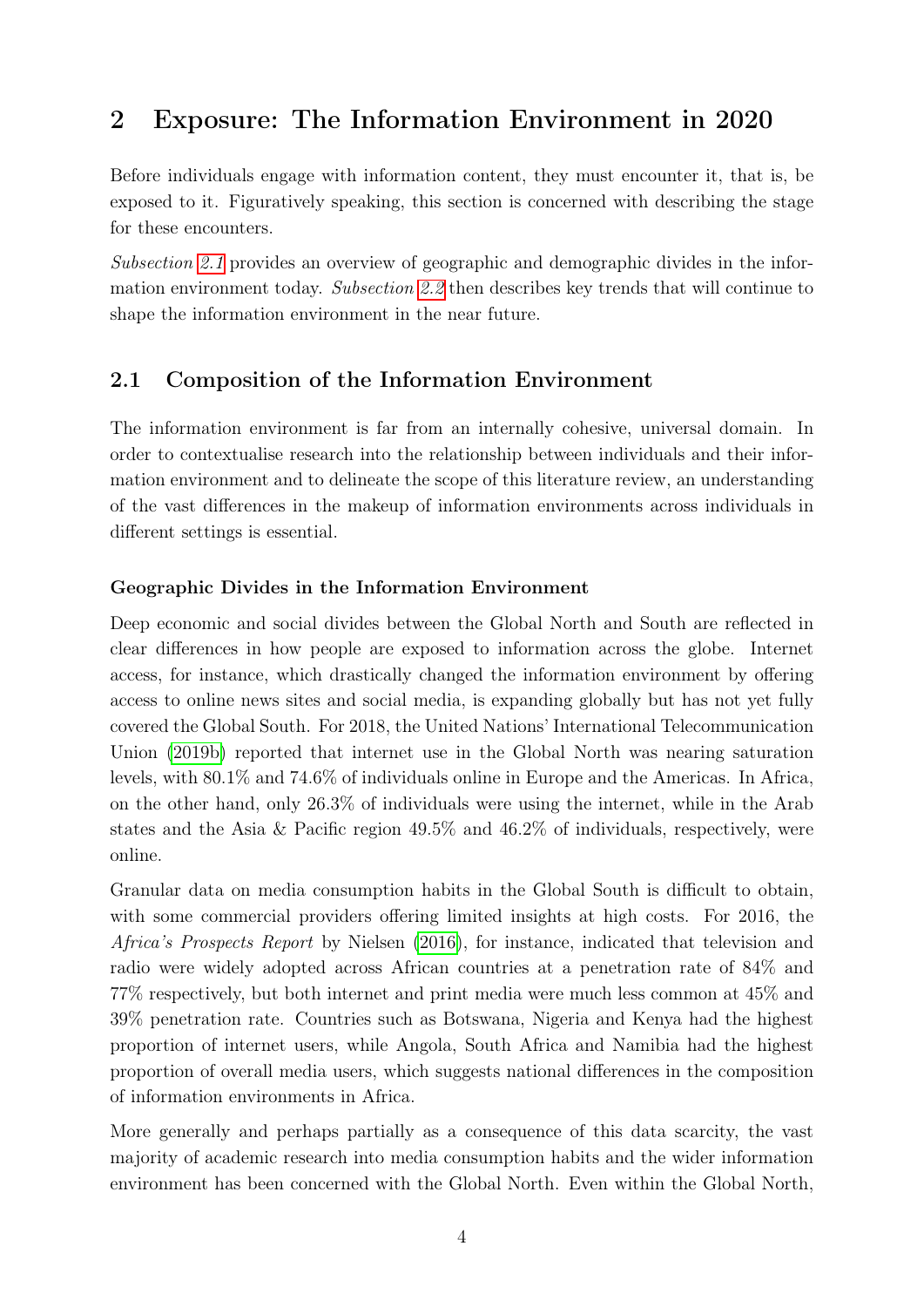strong differences between countries emerge. Dutton et al. [\(2017\)](#page-33-2), for instance, report results from a representative 2017 survey of the online population across seven countries: Britain, France, Germany, Italy, Poland, Spain, and the US. For political information, they find television and online sources to be the most common across countries, followed by family and friends, print news and radio. However, 21% of German respondents said they very often relied on television for political information while in Poland only 9% did. In France, 27% of respondents never used online sources for information about politics while in Italy only 9% selected this answer. These differences in media use demonstrate a diversity in information environments across countries.

#### Demographic Divides in the Information Environment

Beyond geographic divides, demographic characteristics are a key determinant of individual information environments. Age in particular stands out as highly relevant. The Reuters Institute's comprehensive 2019 Digital News Report (Newman et al., [2019\)](#page-33-3), which is primarily concerned with news consumption rather than information more generally, provides digital survey results across 38 countries, mostly in the Global North. It highlights that younger generations overwhelmingly consume news on their smartphone, particularly through social media, while older generations rely more heavily on TV, radio and print. Notably, there are generational divides even among younger social media users, with Facebook being more popular among those aged 25 to 34 years, while Twitter, Instagram and Snapchat are used significantly more by 18- to 24-year-olds.

For individual countries, some national surveys provide more detailed insights into the composition of the information environment. For the UK, for instance, the 2019 Oxford Internet Survey (Blank et al., [2019\)](#page-33-4) reports that nearly all respondents under the age of 50 used the internet, while only 47% of those aged 65 years and above did so. Mobile-only users made up 15% of the sample, while 63% used both a computer and mobile phone to access the internet. Similarly, the 2019 UK Media Use and Attitudes Report by Ofcom  $(2019)$  shows that 93% of 16- to 24-year-olds had a social media profile, while only 58% of 55- to 64-year-olds and 34% of 65- to 74-year olds did so. Compared to demographic differences, Ofcom [\(2019\)](#page-33-5) finds socioeconomic divides to generally be less pronounced.

#### Lack of Representativeness of Social Media Users

The vast differences in individual information environments across geographic and demographic dimensions should instill caution when seeking wider implications in the kinds of empirical research which will be discussed in the later sections of this review.

Internet and social media users in particular, which are the focus of much recent research into exposure to and engagement with information, cannot simply be assumed to be representative of the overall population. Hargittai [\(2018\)](#page-33-6) reports that American social media users in 2016 had higher socioeconomic status than the general population and thus warns that data from social media tends to oversample views of the more privileged. Mellon and Prosser [\(2017\)](#page-33-7) find similar results and further show that UK Facebook and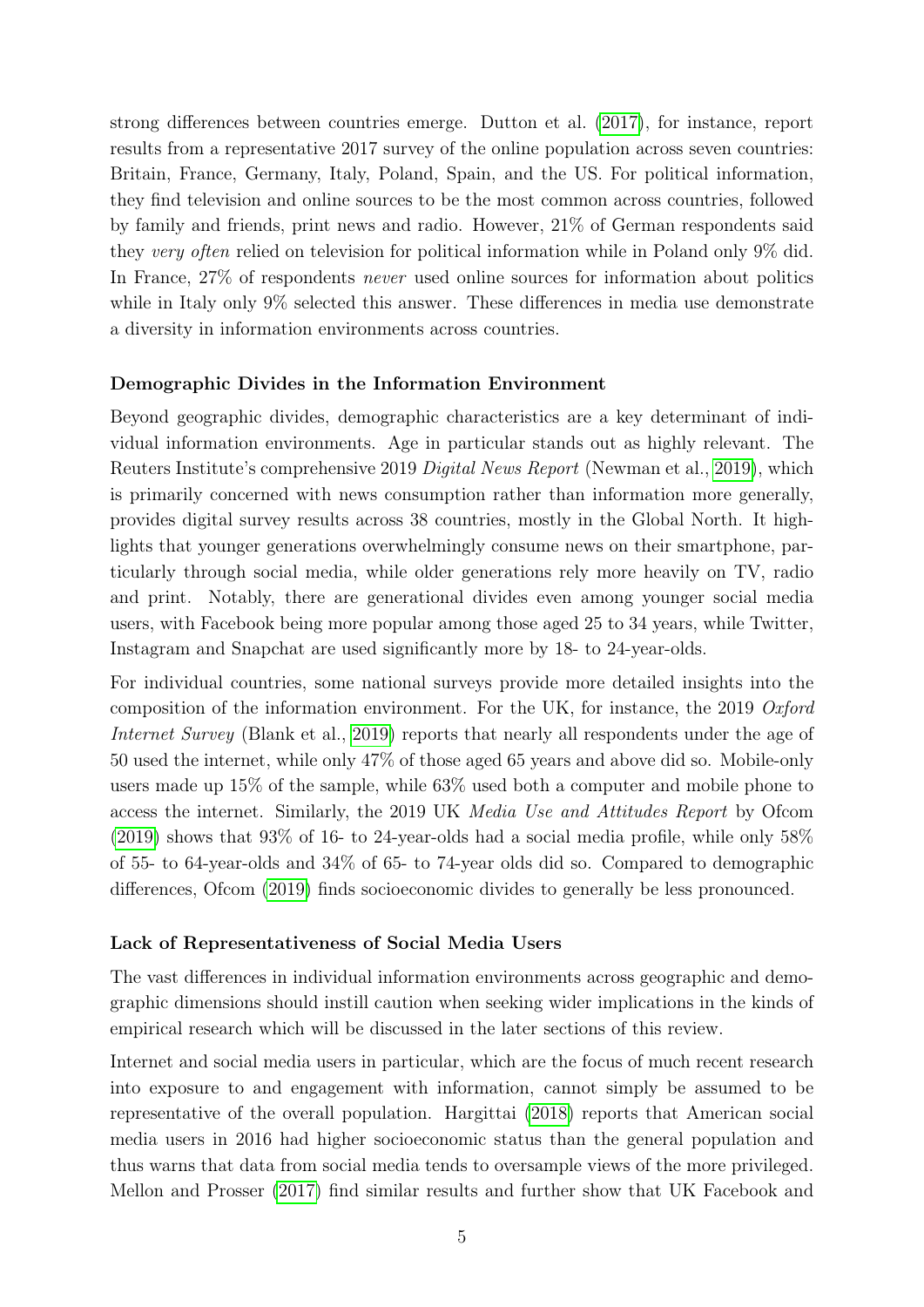Twitter users in 2015 were also more politically engaged and ideologically liberal than the general population. However, they also find that these apparent differences mostly arise due to the demographic differences between users and non-users.

Furthermore, there are stark differences in user characteristics by platform. Blank and Lutz [\(2017\)](#page-33-8) analyse the socioeconomic attributes of British social media users in 2013 across several social media sites. Facebook, for example, was more likely to be adopted by younger and female users, while LinkedIn was favoured by individuals with higher incomes and Twitter by those were younger and had higher incomes. Hargittai [\(2015\)](#page-33-9) finds similar results for the US in 2013.

Even for a given platform, user characteristics can vary by country. For Twitter, one of the most prevalent data sources for contemporary computational social science research, Blank [\(2017\)](#page-33-10) finds British users in 2013 to be younger, wealthier and more educated than other internet users, who are in turn younger, wealthier and more educated than the British offline population. American Twitter users, on the other hand, are found to be younger and wealthier but not better educated than the offline population. Barberá and Rivero [\(2015\)](#page-33-11) analyse the sociodemographics of Twitter users engaging in political discussion in the US and Spain in 2011/12. They find users in both countries to be mostly male, living in urban areas and having strong ideological preferences. However, this finding is more pronounced in the US, where users also are on average much more active.<sup>[1](#page-0-0)</sup>

#### Key Takeaways

In summary, both geographic and demographic characteristics shape individual information environments. In the Global South, internet access is far from universal and traditional media sources, television and radio in particular still play a dominant role. In the Global North, on the other hand, differences in media consumption across countries remain, despite internet adoption near saturation levels. Among demographic factors, age in particular explains individual differences in the information environment, whereby older generations generally rely more on non-digital media sources. Lastly, across both platforms and countries, social media users are an unrepresentative sample of the general population, especially in terms of age, wealth and education. For this review, the sum total of these findings serves as a note of caution not to overestimate the generalisability of empirical research discussed throughout the following sections, most of which was conducted in the Global North and often concerned with specific social media platforms.

#### <span id="page-7-0"></span>2.2 Key Trends in the Information Environment

The previous section provided a static view, highlighting geographic and demographic differences in the composition of the contemporary information environment. In the following, we give a brief overview of two major developments of the past decade that

<sup>&</sup>lt;sup>1</sup>See the Reuters Institute's *Digital News Report* (Newman et al., [2019\)](#page-33-3) for a more comprehensive overview of social media platform use across 38 countries.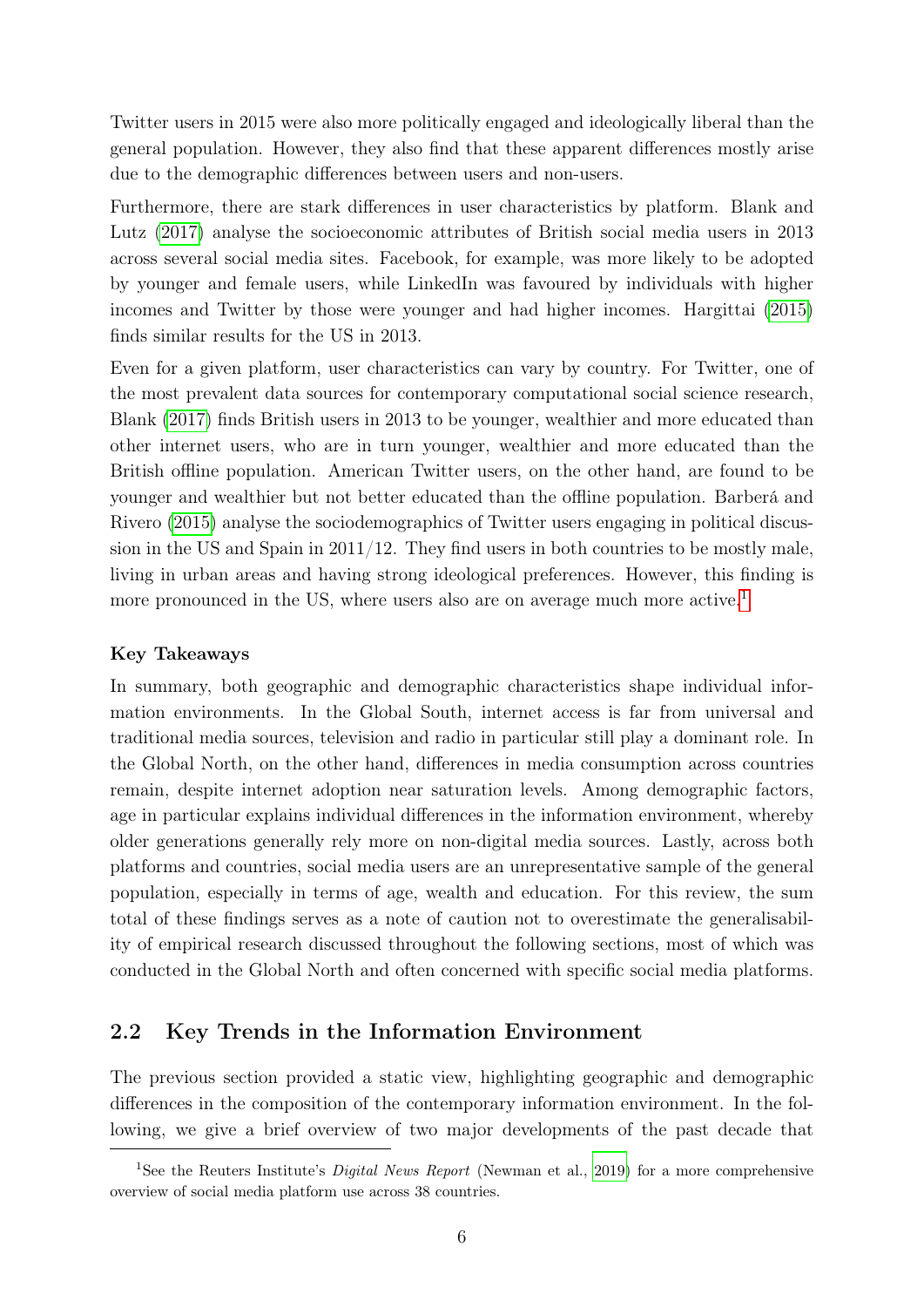continue to change the information environment: the growing proportion of mobile-first users and the changing role of traditional media in a digital world.

#### The Rise of Mobile-First Users

Generally, we can expect internet access to continue becoming more widely available across the globe. However, users increasingly access the internet via smartphones rather than desktop computers. In the UK for instance, in 2013 only 15% of people used their smartphone as the main way of reading online news, while this proportion rose to 49% by 2019 (Newman et al., [2019\)](#page-33-3). In the Global South, where broadband infrastructure is lacking and computers are vastly more expensive than smartphones, mobile internet is often the only form of access. For 2018, an industry-funded survey on the State of Mobile Internet Connectivity (GSMA, [2019\)](#page-34-0) reports that 57% of internet users across 18 low-tomedium income countries accessed the internet exclusively via a mobile phone. Similarly, the United Nation's International Telecommunication Union [\(2019a\)](#page-34-1) found that in 2018 18% of African households had internet access at home while only 11% had a computer.

This change in primary access device has facilitated a trend towards an increased relevance of social messaging apps as sources of information. In a 2019 Reuters digital survey, 53% of Brazilian, 49% of South African and 41% of Hong Kong respondents used WhatsApp as their primary news source (Newman et al., [2019\)](#page-33-3). Perhaps the most prominent case study for this trend is India, where another 2019 Reuters digital survey reported 82% of respondents using WhatsApp with 52% of respondents using it for news content (Aneez et al., [2019\)](#page-33-12). Around the 2019 Indian General Election, the largest election the world ever witnessed, both media (Alluri, [2019;](#page-33-13) Murgia et al., [2019\)](#page-34-2) and academic commentary (Arun, [2019;](#page-33-14) Narayanan et al., [2019\)](#page-34-3) highlighted the central role of social messaging apps for political communication as well as the spread of (mis-)information, both by individuals and organisations (see Machado et al., [2019,](#page-34-4) for an analogous discussion of Brazil). In contrast to social media and news sites, messaging apps provide an even more decentralised, personal and social channel for information transmission. As a result of this dual trend towards both mobile internet use and messaging apps as news sources, we can expect the social component of the information environment to continue growing.

#### Traditional Media in a Digital World

Digital technologies, the internet and social media in particular, have dramatically shifted the role that traditional media, such as television and newspapers, play in the contemporary information environment. Due to competition with free online resources and a shift of advertising revenue to social media and search platforms, the business models that sustained professional journalism for the past century have all but collapsed (Westlund, [2013;](#page-34-5) McChesney, [2016;](#page-34-6) Allern and Pollack, [2019\)](#page-33-15). Publishers are experimenting with alternative approaches, such as paywalls, donations and digital subscriptions, but with limited evidence for success at the time of writing this review. The Reuters Institute's Digital News Report 2019 finds no increase in the proportion of people spending any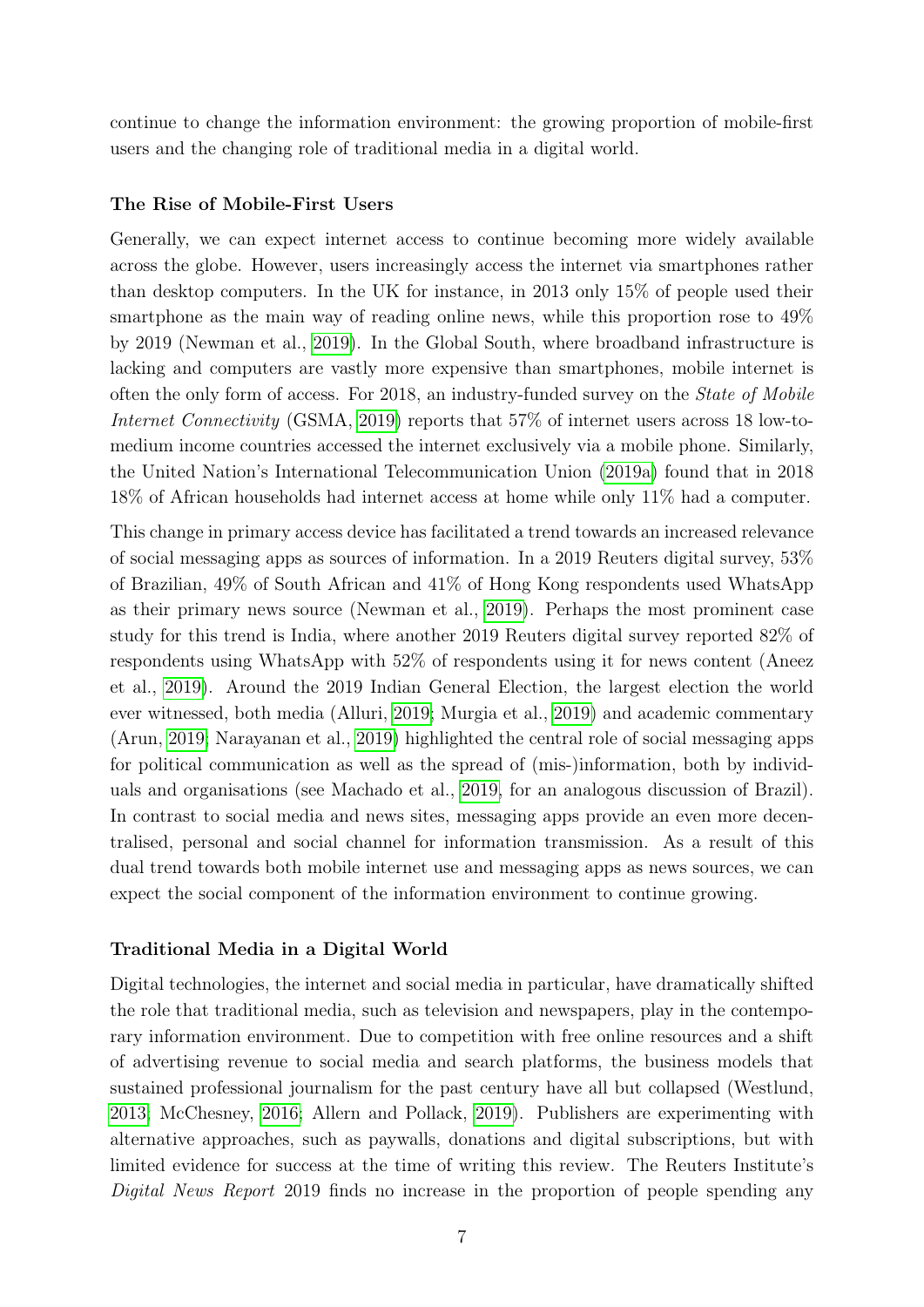money on online news content since 2013, which remains constant at 11% across a digital survey sample of 9 countries in the Global North (Newman et al., [2019\)](#page-33-3).

Local journalism has been particularly affected by this trend. In the US, more than one in five news outlets closed since 2004, leaving almost 200 of 3,143 US counties without any news outlet and more than 2,000 without any daily newspaper. In 2018, the top 25 news companies in the US owned roughly a third of all newspapers, up from 20% in 2004 (Abernathy, [2018\)](#page-33-16). Among those who pay for online news content at all, the vast majority pay only for one subscription, which suggests further consolidation of the industry going forward (Newman et al., [2019\)](#page-33-3). As a consequence, the information environment for many stands to become less local, lacking coverage of community issues, which many researchers consider a vital public service (Waldman, [2011;](#page-34-7) R. K. Nielsen, [2015;](#page-34-8) Abernathy, [2018\)](#page-33-16).

The larger players that remain in this consolidated media industry have embraced technological change, which has impacted information content, style and delivery. Usher [\(2018\)](#page-34-9), for instance, reports that US media outlets are increasingly adopting breaking news strategies, whereby large amounts of resources are committed to instantaneous and continuously updated coverage of news events rather than more in-depth reporting. Diakopoulos and Koliska [\(2017\)](#page-33-17) highlight the growing use of algorithmic content curation as well as automated writing and how it erodes journalistic norms of transparency and accountability. More generally, the shift to online news has weakened the relationship between readers and publishers, with more than half of respondents in a 2019 survey across 38 countries accessing news through search engines, social media or news aggregators (Newman et al., [2019\)](#page-33-3). Social media and search platforms now act as gatekeepers between journalists and their audience (Bro and Wallberg, [2014;](#page-33-18) Tandoc Jr and Vos, [2016\)](#page-34-10) and media outlets have to optimise their content for audience engagement rather than pursuing more traditional curatorial goals (Zamith, [2018;](#page-34-11) Ferrer-Conill and Tandoc Jr, [2018\)](#page-34-12).

#### Key Takeaways

The emergence and adoption of new technologies keeps the way that individuals are exposed to information in constant flux. A growing proportion of mobile-first internet users across the globe fosters decentralised information exposure via social transmission, through messaging apps or social media. At the same time, traditional media outlets have had their business models undermined, their journalistic priorities shifted and their editorial power diminished by the internet and social media in particular. As a result, personal and mass communication in the information environment are increasingly blurred in terms of both information content and delivery (Stacks et al., [2019\)](#page-34-13).

This section has outlined the state of the information environment in 2020, both through a static view of its current composition and a dynamic view on the changes it is undergoing. In the following section we move away from this descriptive and contemporary perspective and shift our focus to how individuals engage with information more generally.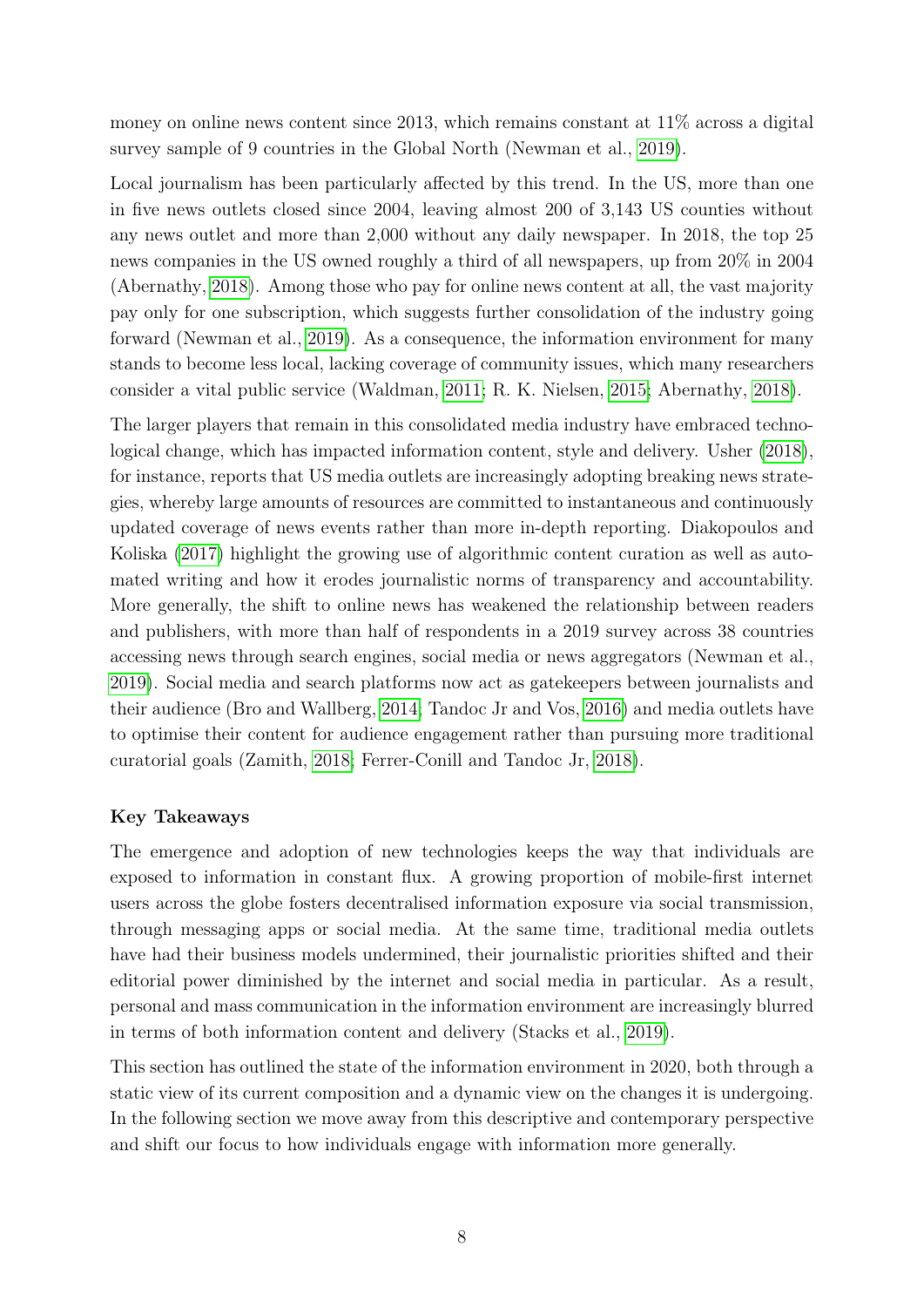# <span id="page-10-0"></span>3 Engagement: Interacting with New Information

Extensive empirical research from the cognitive sciences on how humans process and interpret information provides a foundation for explaining individual and collective engagement with information in any information environment. In the following, we focus on literature that sheds light on general cognitive processes in the engagement with information (e.g. "how do people adjust their beliefs when confronted with new information?") rather than investigating specific interactions with information content in specific settings, especially in the digital sphere (e.g. "how do people adjust their political beliefs when confronted with political misinformation on social media?"). The latter will be discussed in section [4.](#page-19-0)

Subsection [3.1](#page-10-1) gives a brief overview of foundational theories of cognition and how they build on each other to form a basis for understanding individual interactions with information. Subsection [3.2](#page-13-0) focuses on research regarding the confirmation bias, the most relevant bias for engagement with new information. Lastly, *subsection [3.3](#page-16-0)* outlines evidence regarding factors that influence the perceived credibility of information.

## <span id="page-10-1"></span>3.1 Foundations of Cognition and Information Processing

A comprehensive survey of research on human cognition in the context of information processing is well beyond the scope of this review (instead, see for example Lindsay and Norman, [2013;](#page-36-0) Lachman et al., [2015\)](#page-36-1). In the following, we restrict our attention to three foundational theories of cognition that combine into a framework for understanding how people engage with information, often in normatively dysfunctional ways.

#### Cognitive Heuristics and Biases

In the early 1970s, the so-called Heuristics and Biases programme established by the psychologists Amos Tversky and Daniel Kahneman challenged the idea of human beings as rational actors. In a series of articles (e.g. Kahneman and Tversky, [1973;](#page-35-0) Tversky and Kahneman, [1974;](#page-36-2) Kahneman and Tversky, [1981\)](#page-35-1), they highlighted the use of heuristics in human judgment and decision-making. Heuristics provide highly effective shortcuts, which are essential for fast decision-making but not guaranteed to succeed. They will occasionally and systematically be wrong and thus induce biases, which Tversky and Kahneman [\(1974\)](#page-36-2) define as systematic deviations from rationality as described by the normative standards of probability and expected utility theory. The *availability heuristic*, for instance, judges the frequency of an event by the ease with which instances come to mind rather than its true determinants. People consistently overestimate the probability of a plane crash because they can easily recall news coverage of previous crashes (see Kahneman, [2011,](#page-35-2) for a review of common heuristics).

Kahneman and Tversky's program has overwhelmingly been received as an indictment of human rationality. Its findings were hugely influential beyond the field of psychology as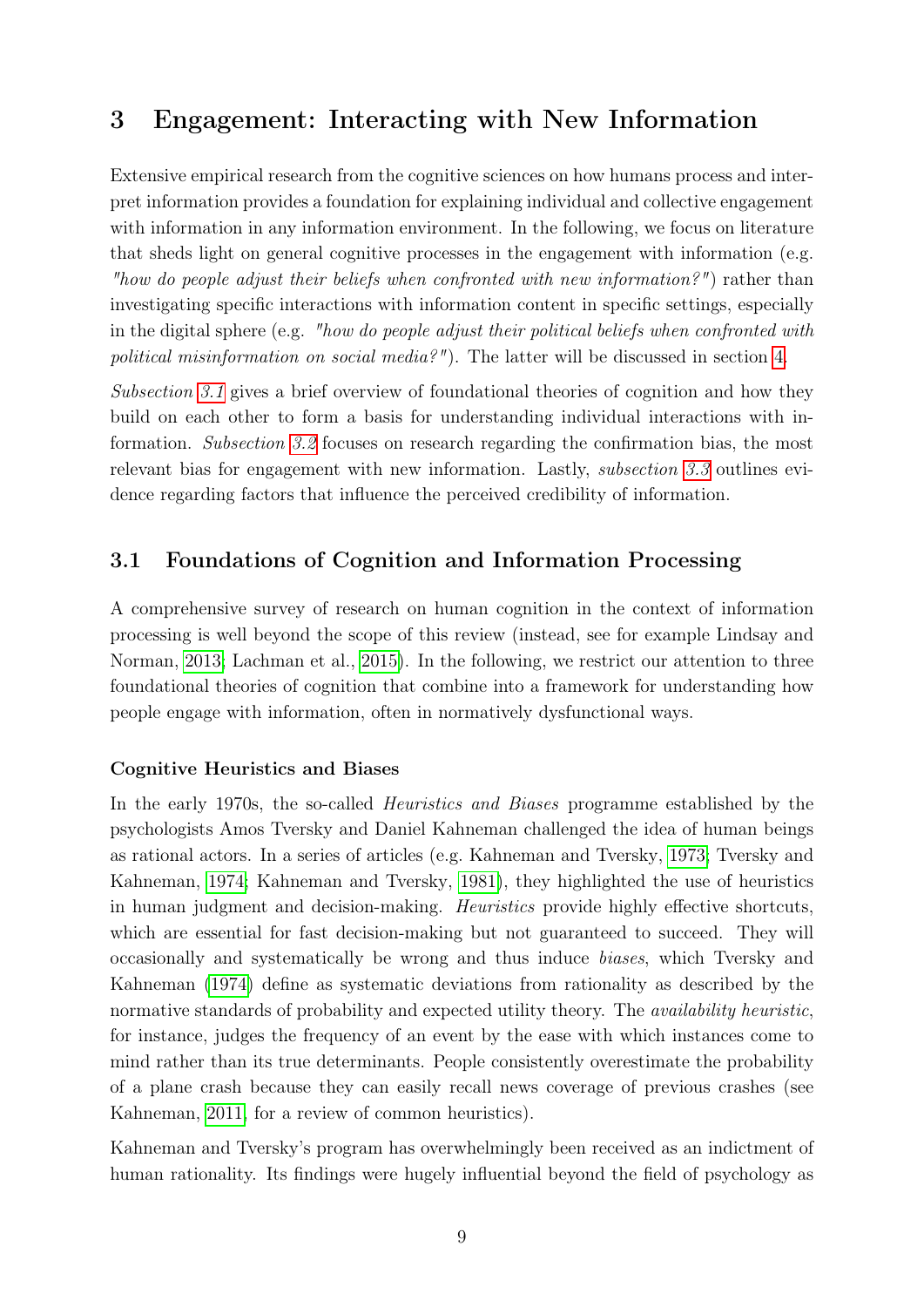they directly called into question fundamental assumptions of other disciplines, in particular that of utility-maximising agents in finance and economics, and thus propagated the notion of human cognition as fundamentally biased and flawed (Hahn and Harris, [2014\)](#page-35-3). Gigerenzer and Todd [\(1999\)](#page-35-4) provide a contrasting interpretation of heuristics and associated biases as adaptively rational rather than irrational, given their overall effectiveness in obtaining correct responses in computationally simple fashion.

#### Dual Process Theory

Much of the literature in the tradition of Kahneman and Tversky is primarily concerned with identifying individual heuristics and biases. However, prominent authors have argued that the motivation for studying biases should be their use as a means of understanding underlying cognitive mechanisms (e.g. Gigerenzer, [1996;](#page-35-5) Krueger and Funder, [2004;](#page-35-6) Stanovich, [2011\)](#page-36-3). The ultimate goal of such research should be to expand the knowledge of human cognition by assessing how heuristics and biases factor into human cognitive processes, especially in regards to the interpretation of new information. For this, a more comprehensive framework of human cognition is needed.

Dual process theory provides such a framework for human reasoning and related higher cognitive processes, such as judgment and decision-making (Evans and Stanovich, [2013\)](#page-35-7). Originating in the 1970s and 1980s (Wason and Evans, [1974;](#page-36-4) Evans, [1989\)](#page-35-8) but dominant in the literature until today (Chaiken et al., [1996b;](#page-35-9) Kahneman, [2011;](#page-35-2) Evans, [2019\)](#page-35-10), dual process theory posits that cognitive tasks evoke two distinct types of processing, one intuitive, the other reflective.<sup>[2](#page-0-0)</sup> Type 1 processes are generally fast, which they achieve by relying on prior expectations and heuristics. Their defining characteristic is their autonomy and activation in response to stimuli, which puts minimal demands on mental effort. Type 2 processes, on the other hand, are slower, more deliberate and analytical. Their defining feature is hypothetical thinking, which requires relatively more mental effort (Evans and Stanovich, [2013\)](#page-35-7).

The relationship between the two types of processes is subject of ongoing debate. Evans and Stanovich [\(2013\)](#page-35-7) propose a default-interventionalist account, by which type 1 processes provide a default response, which type 2 processes can then intervene on. This is based on the social psychology concept of humans as cognitive misers, which seek to minimise their use of scarce cognitive resources (e.g. Fiske and Taylor, [1991;](#page-35-11) De Neys et al., [2013;](#page-35-12) Toplak et al., [2014\)](#page-36-5). Evans and Curtis-Holmes [\(2005\)](#page-35-13) and Neys [\(2006\)](#page-36-6) provide experimental evidence in support of this account, showing that belief bias and logical inaccuracies associated with type 1 processes increase with time pressure and concurrent memory load. The *parallel-processing* account, on the other hand, suggests that type 1 and type 2 processes are initiated simultaneously (Pennycook et al., [2014;](#page-36-7) Handley and

<sup>&</sup>lt;sup>2</sup>We adopt the terminology from Evans  $(2019)$ . Kahneman  $(2011)$ , for instance, uses the term dual systems to describe the same theory. Some literature expands dual process theory by suggesting two evolutionary distinct brain systems are responsible for different types of processing (e.g. Evans, [2010\)](#page-35-14). An in-depth discussion of these alternative theories is beyond the scope of this review.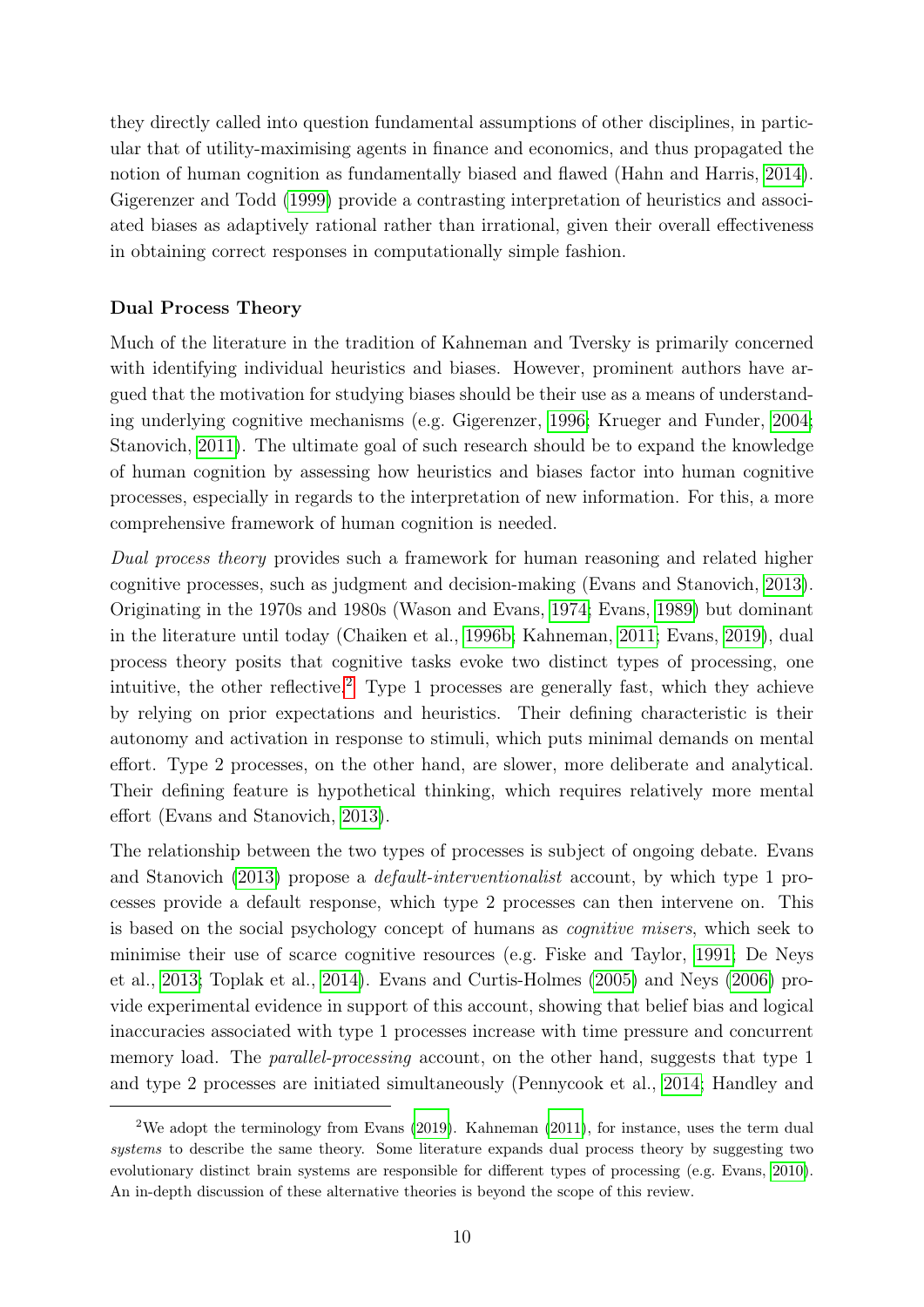Trippas, [2015\)](#page-35-15). More recent evidence, which suggests that simple logical arguments may be processed intuitively and autonomously (e.g. Bago and De Neys, [2017;](#page-34-14) Trippas et al., [2017\)](#page-36-8), favours the parallel-processing account.

Importantly, while type 2 processes would generally be associated with normatively correct responses, both types of processes can suffer from biases and yield incorrect conclusions. For instance, analytical thinking based on a biased selection of information can produce flawed results (Thompson et al., [2011;](#page-36-9) Evans, [2012\)](#page-35-16).

While widely accepted as a framework for understanding reasoning, judgment and decisionmaking, dual process theory remains an active and contested area of research (Evans, [2019\)](#page-35-10). Prominent criticism regarding its coherence as well as lack of falsifiability and evidence (Keren and Schul, [2009;](#page-35-17) Kruglanski and Gigerenzer, [2011;](#page-36-10) Melnikoff and Bargh, [2018\)](#page-36-11) has provoked direct responses claiming that critics have misinterpreted or misrepresented the theories and failed to consider strong empirical support in the literature (Evans and Stanovich, [2013;](#page-35-7) Pennycook et al., [2018b\)](#page-36-12)

### Motivated Reasoning

Each of the two types of cognition stipulated by dual process theory encompasses a multitude of cognitive processes. The theory of motivated reasoning suggests that motivations in terms of desired conclusions play a role in determining which of these will be used on a given occasion (Kunda, [1990\)](#page-36-13). Modern motivated reasoning theory originated in psychological research in the 1980s and 1990s as an attempt to bridge the gap between general process theories of reasoning and concrete biased empirical outcomes (Kunda, [1987;](#page-36-14) Kruglanski, [1989;](#page-36-15) Chen et al., [1999\)](#page-35-18). More recently, it has been taken up by political scientists to explain public conflict over policy-relevant facts (e.g. Taber and Lodge, [2006;](#page-36-16) Bolsen et al., [2014;](#page-34-15) Kahan, [2015;](#page-35-19) Baekgaard et al., [2019\)](#page-34-16).

While the definition of motivations, desired end-states that individuals want to achieve, remains somewhat contested (Fishbach and Ferguson, [2007;](#page-35-20) Kruglanski et al., [2018\)](#page-36-17), the literature is mostly concerned with three broad categories of motivations: the defense motive, introduced by Kunda [\(1990\)](#page-36-13), also referred to as the directional motive (Druckman, [2012\)](#page-35-21), according to which individuals defend their attitudes, beliefs or behaviours by avoiding or engaging in a biased manner with information likely to challenge them, favouring instead information likely to support them; the *accuracy motive*, introduced by Kruglanski [\(1989\)](#page-36-15), according to which individuals select and engage with information in an objective, open-minded fashion in their attempt to reach a normatively correct conclusion; and the impression motive, introduced by Chaiken et al. [\(1996a\)](#page-34-17), according to which individuals select and engage with information in order to satisfy social goals. The relative strength of these motives shapes the use of cognitive processes and heuristics, which makes cognitive outcomes dependent on individual context. Cognitive processes thus provide the mechanism through which motivation affects reasoning (Kunda, [1990;](#page-36-13) Chen et al., [1999\)](#page-35-18).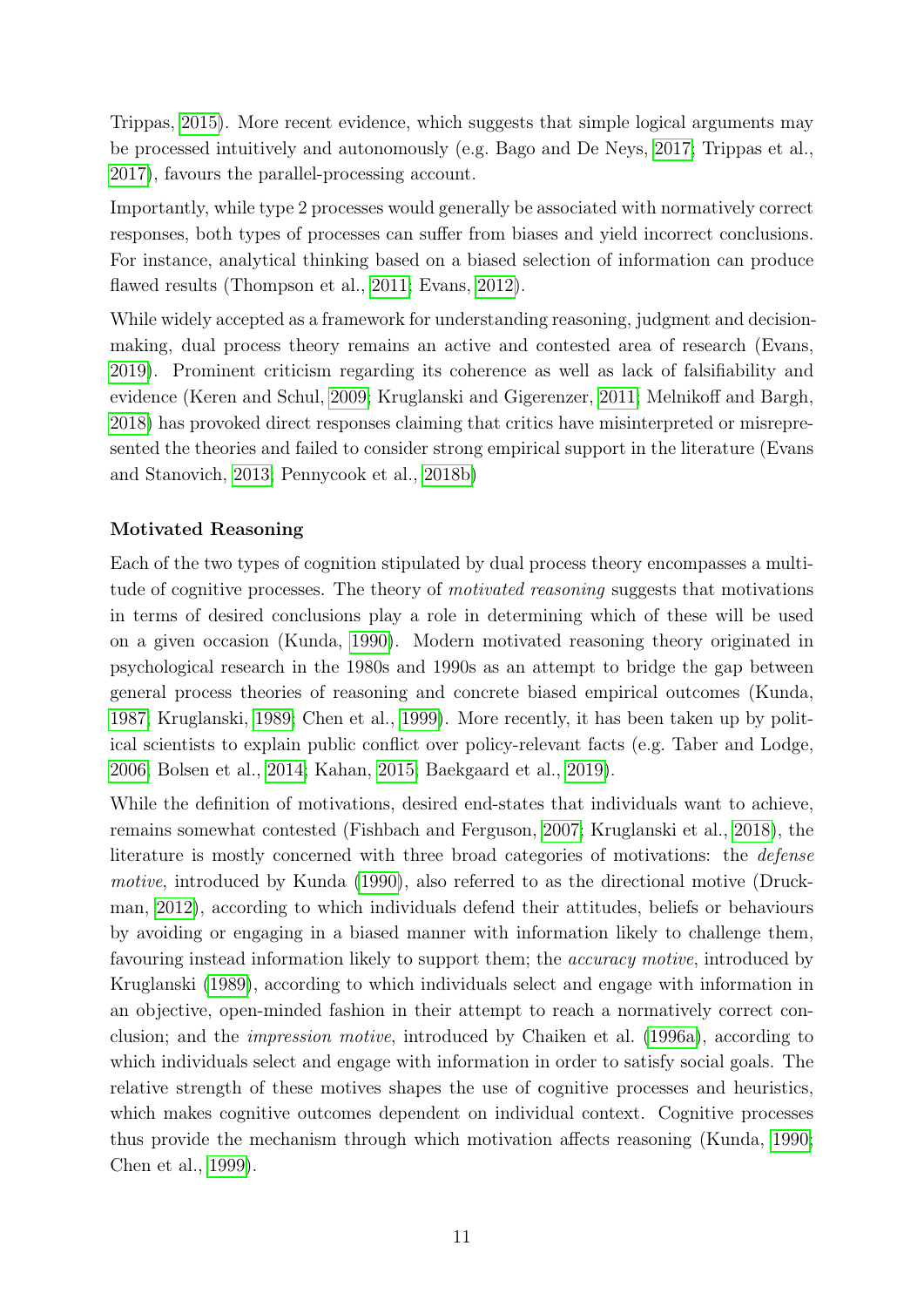#### Key Takeaways

In this subsection, we have outlined three major fields of research, mostly from psychology, and how they build on each other to form a more comprehensive account of human cognition and information processing. Dual process theory assigns heuristics and other cognitive processes to two types of thinking, one intuitive, the other reflective. Motivations affect reasoning by guiding the selection of cognitive processes within the two types. Individual context, social and physical, shapes motivations and thus influences cognitive outcomes.

In sum, this literature provides a framework for understanding how individuals interact with information in specific contexts. In the following, we build on this framework by summarising evidence for the confirmation bias, which warrants a more extensive discussion given its relevance for engagement with new information.

# <span id="page-13-0"></span>3.2 Confirmation Bias and Engagement with New Information

The term *confirmation bias* typically denotes the tendency to seek or interpret information in a way that conforms with existing beliefs or hypotheses at hand, unwittingly rather than deliberately (Oswald and Grosjean, [2004\)](#page-38-0). It is a well-established phenomenon, first popularised in the 1960s in experimental studies by Wason [\(1960,](#page-38-1) [1968\)](#page-39-0) but recognised by philosophers as a fundamental determinant of thought and behaviour in engagement with information for centuries (see Nickerson, [1998,](#page-38-2) for a review). This makes it uniquely relevant to our review of the information environment and its effects on individuals and groups. In the following, we therefore examine evidence for three of the most prominent types of confirmation bias relating to engagement with new information.

### Selective Exposure: Confirmation Bias in Seeking Information

The phenomenon of *selective exposure*, synonymously known as congeniality bias, describes the extent to which individuals choose to examine information they expect to or have been told will align with their attitudes or beliefs, as opposed to information that runs counter to it (Hart et al., [2009\)](#page-38-3). Like all types of confirmation bias, selective exposure is intimately linked to motivated reasoning, whereby motivation shapes the use of cognitive processes and biased heuristics.

Generally, factors that increase the anticipation or experience of cognitive dissonance, the mental discomfort arising from the heightened presence of inconsistent or conflicting mental cognitions (Festinger, [1962\)](#page-37-0), have been found to strengthen the defense motive and thus amplify selective exposure to congenial information. For instance, confirmation bias has been demonstrated to be stronger when uncongenial information challenges a recently expressed belief, attitude or behaviour (Frey, [1981,](#page-37-1) [1986\)](#page-37-2). Accuracy considerations, on the other hand, can motivate people to select uncongenial information if they believe that information to be helpful for drawing correct conclusions, and thus lead them to exhibit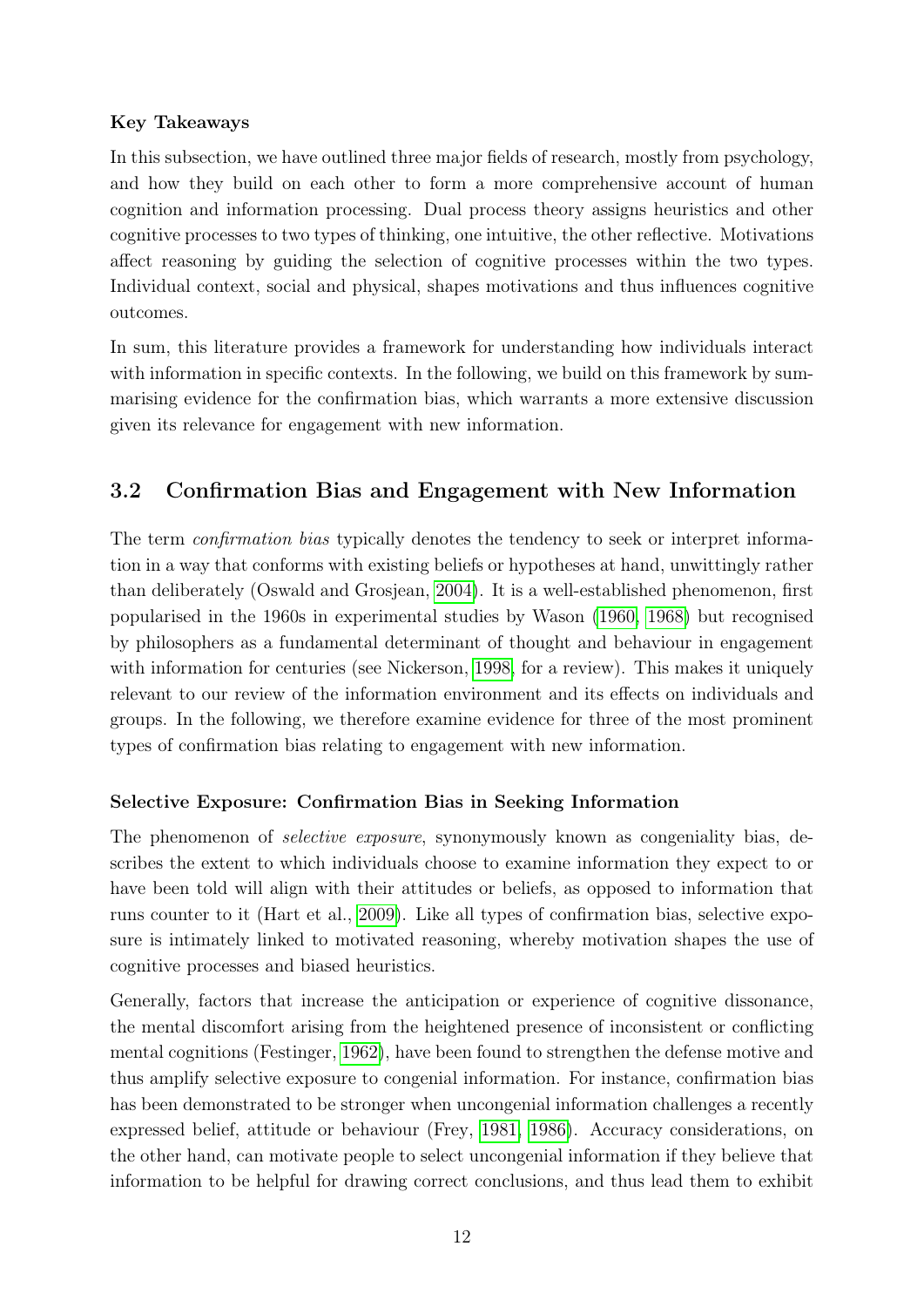relatively less confirmation bias (Kunda, [1990;](#page-36-13) Chaiken et al., [1996a\)](#page-34-17). Outcome-relevant involvement, for instance, which refers to attitudes, beliefs or behaviour linked to an important outcome, has consistently been shown to reduce confirmation bias in favour of objective processing of available information (Lowe and Steiner, [1968;](#page-38-4) Johnson, [1994;](#page-38-5) Jonas and Frey, [2003\)](#page-38-6).

In sum, the literature suggests that individuals exhibit larger confirmation bias in settings which accentuate the defense motive over the accuracy motive, while the converse holds when the accuracy motive is dominant. In other words, when accuracy is more important, individuals tend to exhibit less bias in selecting which information they are exposed to.

Hart et al. [\(2009\)](#page-38-3) provide the most recent meta-analysis of 67 published reports of selective exposure. They find individuals to be almost twice as likely to select information that is congenial rather than uncongenial to their attitudes, beliefs or behaviours. Confirmation bias increased with factors associated with a strong defense motive, demonstrating its significant influence in selective exposure. The accuracy motive on the other hand was validated in the sense that participants generally selected the information that was most relevant to the goal they were pursuing in the experiment, but factors regarding outcome relevance proved insignificant.

Selective exposure has recently gained new relevance in light of research into hyperpersonalised digital information environments, so-called filter bubbles (Pariser, [2011\)](#page-38-7) governed by algorithmic design. This more specific stream of literature, which is strongly tied to digital technologies, will be discussed in section [4.2](#page-22-0)

#### Myside Bias: Preferential Treatment of Evidence Supporting Existing Beliefs

Closely related to the concept of selective exposure is myside bias, the tendency not to ignore uncongenial information, but rather to give greater weight to congenial information (Nickerson, [1998\)](#page-38-2). Early experimental evidence (Snyder and Cantor, [1979;](#page-38-8) Koriat et al., [1980;](#page-38-9) Pyszczynski et al., [1985\)](#page-38-10) demonstrated this bias in information evaluation, which was then interpreted in the context of motivated reasoning by Pyszczynski and Greenberg [\(1987\)](#page-38-11) and most prominently by Kunda [\(1990\)](#page-36-13). The latter argued that the desire to avoid cognitive dissonance, the defense motive, provided motivation for individuals to exhibit myside bias. Furthermore, while defense-motivated preferences for congenial information could influence beliefs, the desire for those beliefs to be justifiable towards the self and others puts a limit on their influence. Building on these arguments, experiments by Ditto and Lopez [\(1992\)](#page-37-3) and Ditto et al. [\(1998\)](#page-37-4) showed that participants would examine information inconsistent with a preferred conclusion more critically than information consistent with a preferred conclusion. Similarly, participants in a widely-cited study by Edwards and Smith [\(1996\)](#page-37-5) scrutinized uncongenial arguments longer, subjected them to more extensive refutational analyses, and consequently judged them to be weaker than congenial arguments.

Myside bias continues to be an active area of research in the cognitive sciences, in particular regarding differences in its prevalence across individuals (Wolfe, [2012;](#page-39-1) Stanovich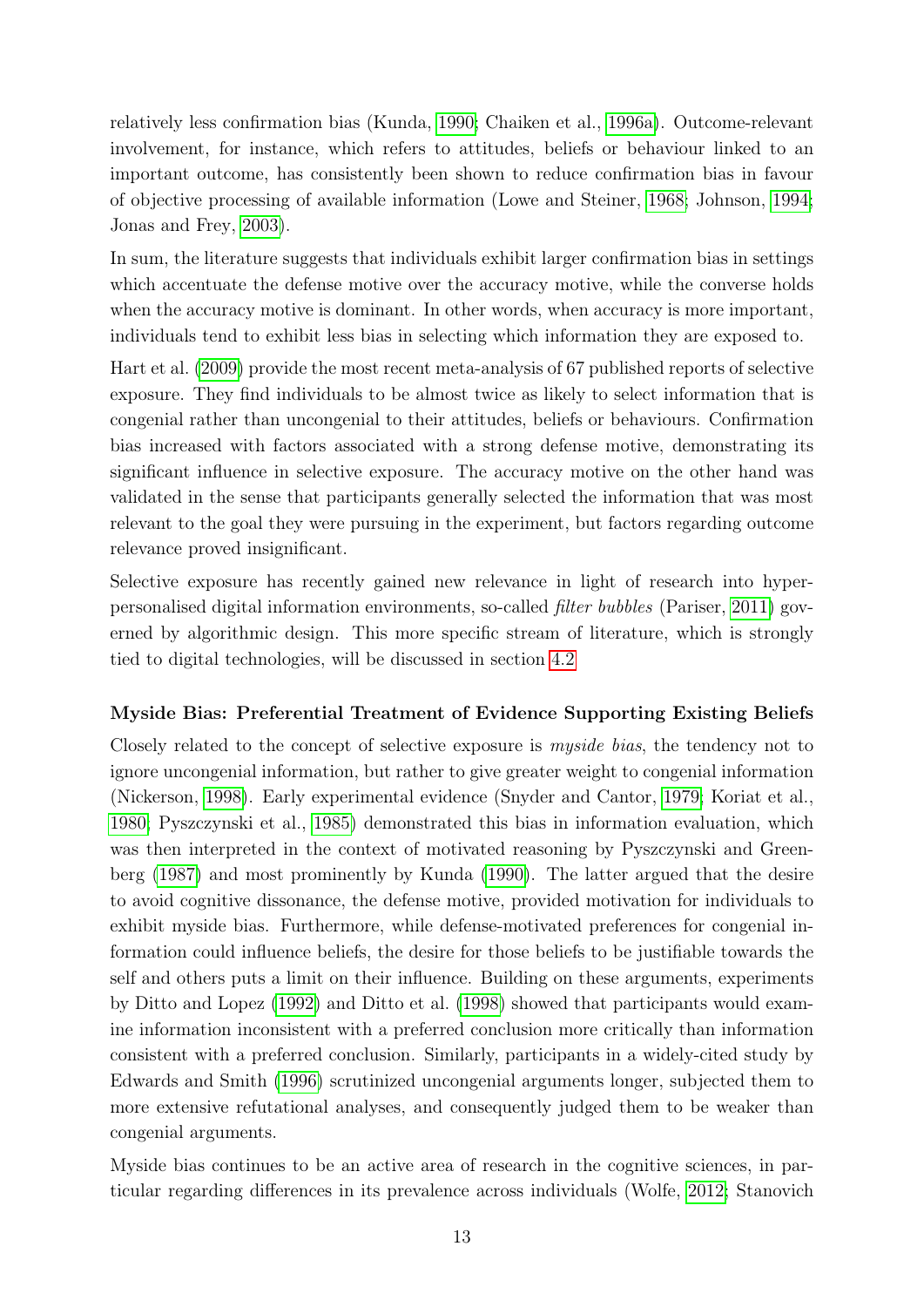et al., [2013\)](#page-38-12) and ways to mitigate it (Felton et al., [2015;](#page-37-6) Villarroel et al., [2016\)](#page-38-13), but it has also taken on a central role in social science explanations of polarised opinion dynamics. Myside bias has been demonstrated in relation to contested issues such as climate change (Hart and Nisbet, [2012\)](#page-37-7) and abortion (Baron, [1995;](#page-37-8) Čavojová et al., [2018\)](#page-37-9). In political science, there is strong evidence for partisan myside bias in evaluating news and policy (e.g. Petersen et al., [2013;](#page-38-14) Bolsen et al., [2014;](#page-34-15) Tappin et al., [2017\)](#page-38-15).

### Motivated Perception

The tendency for people to hold a belief and interpret new information in a way that aligns with it, even when it might not actually support the belief, is referred to as *motivated* perception (Nickerson, [1998\)](#page-38-2). Illusory correlations provide a common example for this phenomenon: In the 1980s, broad experimental evidence established that the belief that two variables are related increases the likelihood of finding evidence consistent with that relationship while decreasing the likelihood of finding inconsistent evidence (Hamilton and Rose, [1980;](#page-37-10) Crocker, [1981;](#page-37-11) Alloy and Tabachnik, [1984\)](#page-36-18). In alignment with the motivated reasoning literature, judgments tended to be more accurate when participants lacked strong prior beliefs about the relationship between the variables.

Motivated perception, too, has recently played a key role in explaining social phenomena. For instance, a large body of research is concerned with personal perceptions of climate change (e.g. Egan and Mullin, [2012;](#page-37-12) Akerlof et al., [2013;](#page-36-19) Sisco et al., [2017\)](#page-38-16). In particular, T. A. Myers et al. [\(2013\)](#page-38-17) show that prior beliefs mediate the relationship between personal experience and perceptions of climate change. Recent neuroscientific research has provided an additional perspective on this bias. An fMRI study by Leong et al. [\(2019\)](#page-38-18), in which participants were asked to perform a visual categorisation task, provides a computational account of how motivation influences perception by increasing neural activity selective for the motivationally relevant category.

Beyond selection and interpretation of information, retention and recall are considered fundamental elements of human cognition. The phenomenon of *selective memory* has been studied along the same dimensions as the confirmation biases we discussed in this subsection by psychologists (e.g. Eagly et al., [1999,](#page-37-13) [2001\)](#page-37-14) and more recently by neuroscientists (e.g. Benoit and Anderson, [2012;](#page-37-15) Anderson and Hanslmayr, [2014\)](#page-37-16). Given our focus on interaction with new information, further discussion of this subject is beyond the scope of this review.

### Key Takeaways

Confirmation bias has come to provide an umbrella term for many distinct ways in which information processing is influenced by prior beliefs or expectations (Hahn and Harris, [2014\)](#page-35-3), a comprehensive overview of which is beyond the scope of this review (see instead Nickerson, [1998\)](#page-38-2). Instead, we focused on three of the most prominent types of confirmation bias relating to engagement with new information.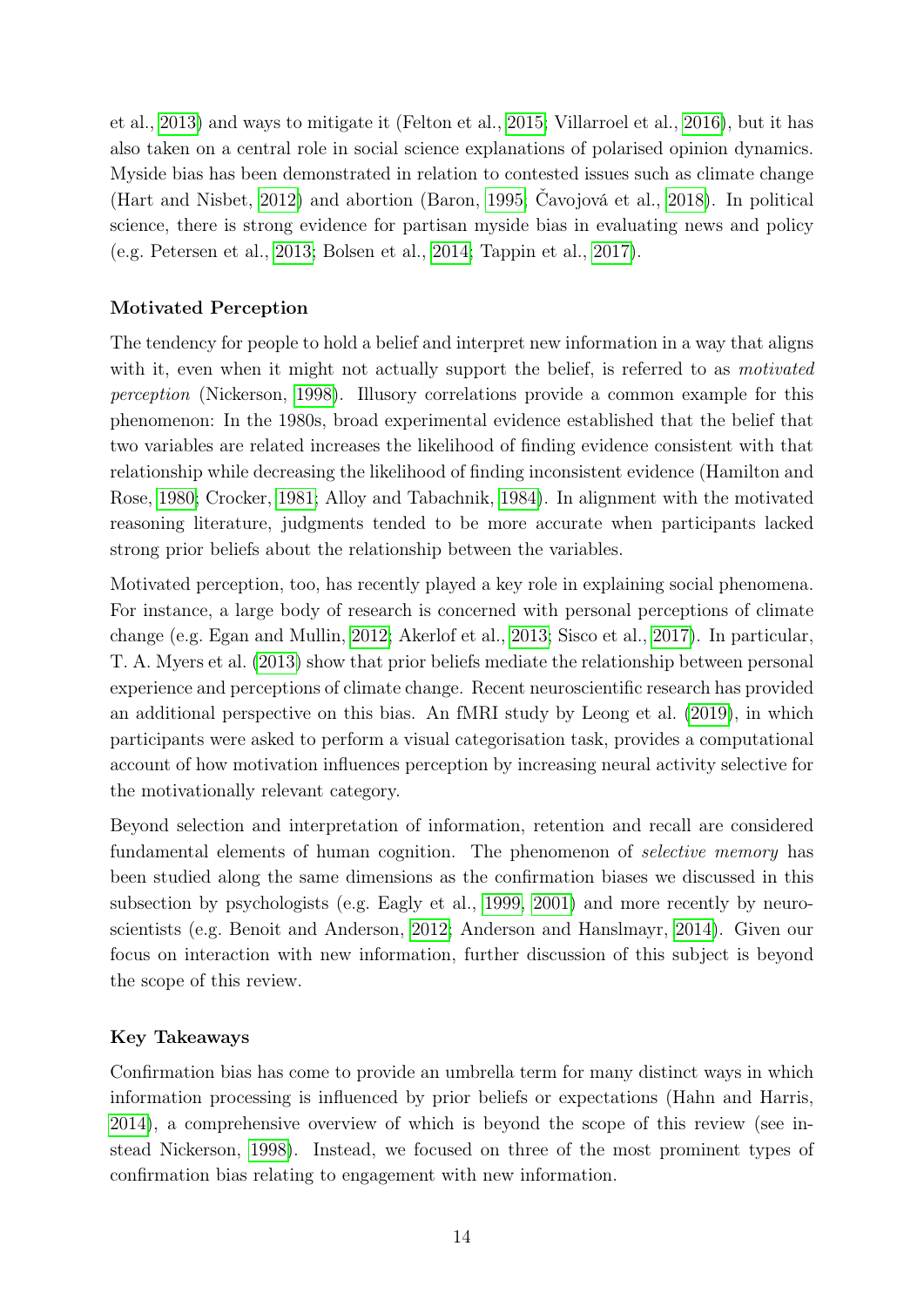Myside bias and motivated perception, continue to be highly relevant beyond experimental psychology precisely because of their importance for understanding behaviour, beliefs and opinions in the contemporary information environment. Literature on the former sheds light on how individuals weigh contradictory evidence in information-rich settings. Evidence for the latter helps understand how even stand-alone factual information content can be interpreted in a partisan manner. Selective exposure suggests that both phenomena occur in information environments that are already biased towards prior opinions and beliefs.

#### <span id="page-16-0"></span>3.3 Credibility, Information Content and Context

Judgments about the credibility or trustworthiness of information content provide an additional, important dimension for understanding how individuals engage with their information environment. Public and regulatory concerns around misinformation on the internet and social media in particular have spurred academic interest in this area over the past decade. In the context of this review, credibility matters because individuals tend to favour information sources they find more believable (Wanta and Hu, [1994\)](#page-40-0) and because they revise their beliefs more when engaging with information they consider more credible (Birnbaum and Stegner, [1979;](#page-39-2) Chaiken and Maheswaran, [1994;](#page-39-3) Pornpitakpan, [2004;](#page-40-1) Corner et al., [2010\)](#page-39-4).<sup>[3](#page-0-0)</sup> In this subsection, we thus discuss a wide range of current literature on the factors that shape perceptions of information credibility. We structure our discussion around the four components of the influential source-message-channel-receiver (SMCR) model of information transmission devised by Berlo [\(1960\)](#page-39-5), which is still prevalent today (Self and Roberts, [2019\)](#page-40-2). Evidence that is specific to online misinformation and its influence is subject of section [4.3.](#page-25-0)

#### Source: Author Characteristics and Social Information

Early research into source credibility from psychology and marketing science was mostly concerned with source characteristics associated with trustworthiness as perceived by the message recipient. Motivated by results from Hovland and Weiss [\(1951\)](#page-40-3) suggesting that effectiveness of communication is primarily determined by source credibility, it considered favourable attributes such as qualification and dynamism (Berlo et al., [1969\)](#page-39-6) or independence (Meyer, [1988\)](#page-40-4). Eisend [\(2006\)](#page-39-7) provides a comprehensive overview summarising three decades of research and encompassing 50 distinct attributes, a full discussion of which is beyond the scope of this review.

Much recent research has also focused on social means of credibility assessment afforded by digital technologies. Shan [\(2016\)](#page-40-5), for instance, isolates a positive effect of perceived similarity of reviewers on the credibility of online product reviews. For online marketplaces, Xu [\(2014\)](#page-41-0) shows that personal profile characteristics, in particular endorsements

<sup>3</sup>Conversely, individuals tend to find the media they use the most to be the most credible (Johnson and Kaye, [2004\)](#page-40-6)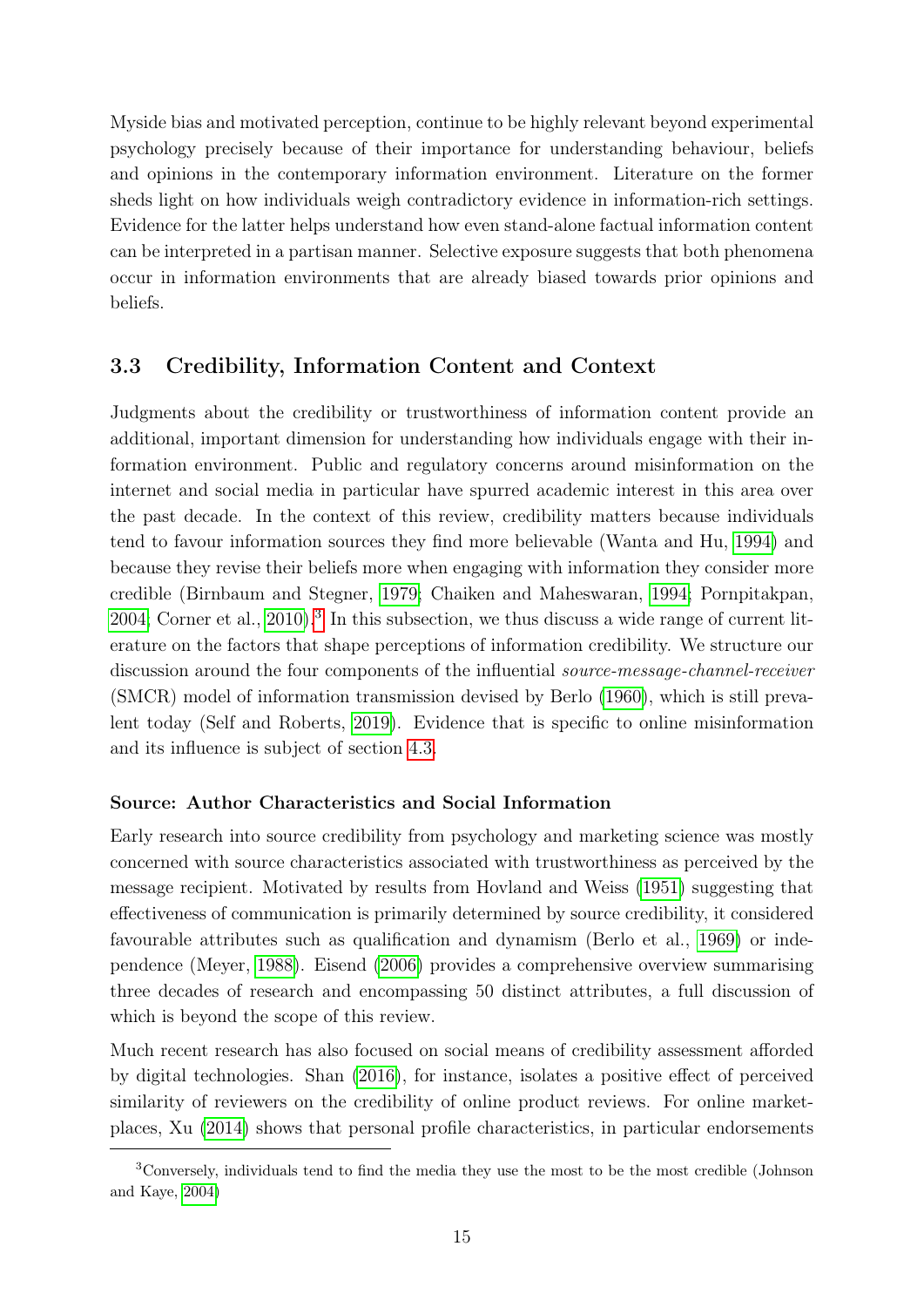by other users and having a profile picture, increase the credibility of consumer reviews. Metzger et al. [\(2010\)](#page-40-7) demonstrate that individuals were more inclined to trust sources that displayed many positive testimonials. Moe and Schweidel [\(2012\)](#page-40-8) provide a potential explanation for such behaviour, suggesting that individuals evaluate credibility using a bandwagon heuristic, where the number of prior endorsements positively relates to perceived source credibility.

#### Message: Content, Topic and Other Factors

Source and message credibility are somewhat congruent concepts: Message credibility has been shown to boost source credibility (Slater and Rouner, [1996\)](#page-40-9) while message errors reduce it (Maier, [2005\)](#page-40-10). Hahn et al. [\(2009\)](#page-39-8) further demonstrate that source and message credibility have non-additive effects on information credibility in relation to how persuasive an argument is perceived to be.

In the absence of source cues, message content has been shown to affect credibility. Technical quality (Sundar, [1999\)](#page-40-11) and grammatical correctness (Maier, [2005\)](#page-40-10) positively relate to credibility. Fischer et al. [\(2008\)](#page-39-9) suggest that quantity of information induces credibility and thus reduces the likelihood of seeking out further evidence. Fico et al. [\(2004\)](#page-39-10) show that balanced message structure increases credibility. Furthermore, it is well documented that familiarity with a message through repeated exposure can increase credibility (see Dechêne et al., [2010,](#page-39-11) for a review). Westerman et al. [\(2014\)](#page-41-1) show that on Twitter, the recency of updates increases the credibility of information content. Lucassen et al. [\(2013\)](#page-40-12) also consider receiver attributes in relation to message content. They report that source domain expertise shapes individual criteria for assessing information credibility. In their experiment, novices relied mostly on surface features while experts focused on accuracy of the content.

#### Channel: Platform Characteristics and Media Attitudes

The relative credibility of different media sources has been the focus of survey research since radio emerged as an alternative to newspapers in the 1930s (Self and Roberts, [2019\)](#page-40-2). As the media landscape evolves, relative credibility changes, which makes historical evidence less relevant for this review. In the early days of the internet, Johnson and Kaye [\(1998\)](#page-40-13) found online media to be judged as more credible than traditional counterparts, although it should be noted they were surveying internet users only. Flanagin and Metzger [\(2000\)](#page-39-12), on the other hand, found newspapers to have the highest perceived credibility, followed by online and television news among a more general sample. Kiousis [\(2001\)](#page-40-14) produced results aligned with Flanagin and Metzger [\(2000\)](#page-39-12). This early survey research, conducted at a time when the internet was not nearly as widely used as today, suffered from a lack of generalisability and representativeness. More recent evidence corrects for this and paints a different picture of media credibility. In a representative survey of the online population across seven countries in the Global North, Dutton et al. [\(2017\)](#page-33-2) report that respondents trust social media significantly less than any other information channel.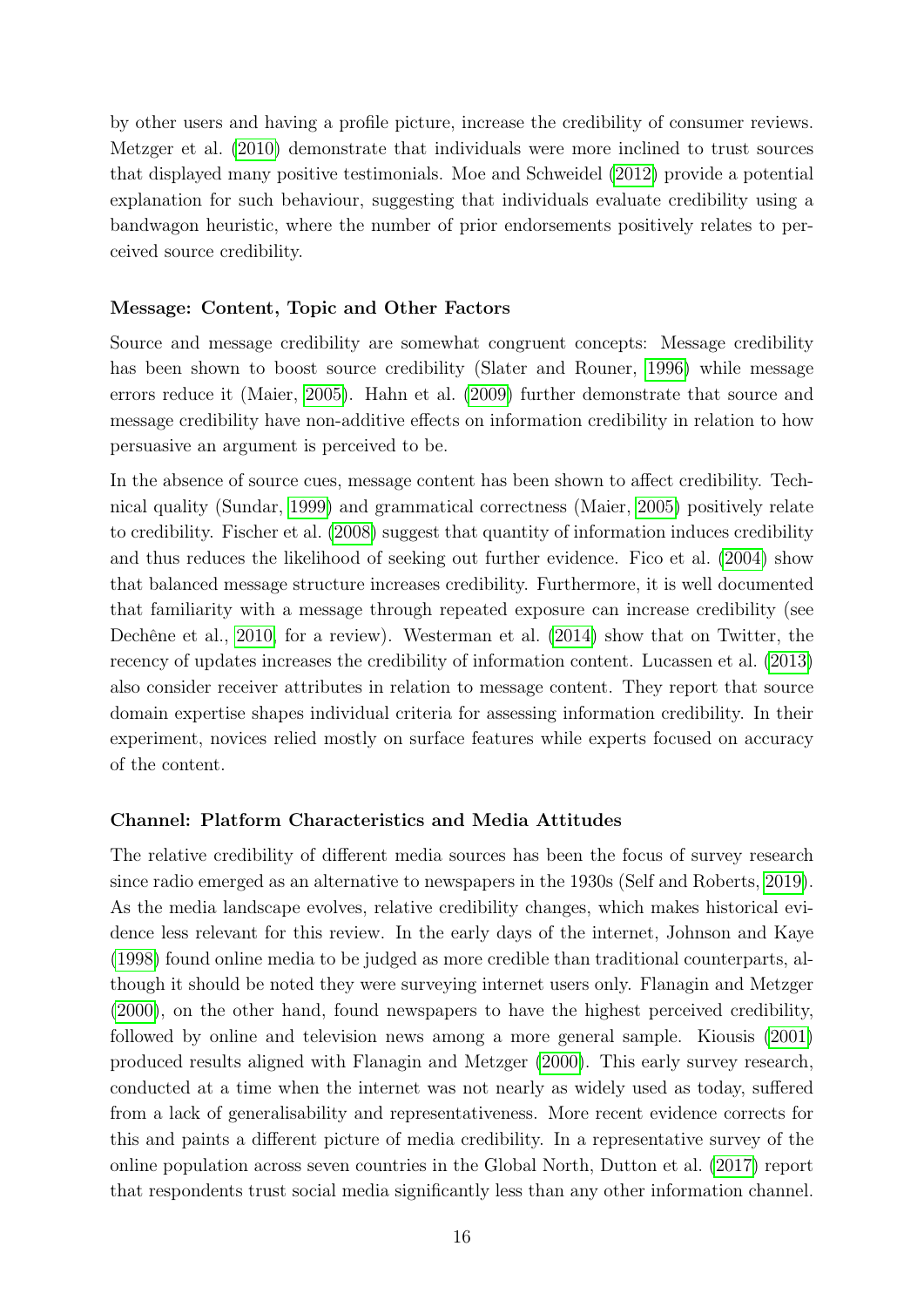Online search results, however, along with online news are perceived as approximately equally credible as radio, newspapers or television. Their survey's more granular view underlines the importance of national differences in information environments discussed in section [2.1.](#page-5-1) Respondents from Germany and France, for example, perceived social media as much less credible than those from Poland or Spain.

#### Receiver: Audience Attributes, Beliefs and Attitudes

Credibility of information ultimately lies in the mind of its recipient and is thus specific to them. The recipient's attributes, beliefs and attitudes therefore influence their perception of the credibility of information content. Early studies were concerned with demographic attributes such as gender and education (Westley and Severin, [1964;](#page-41-2) Greenberg, [1966\)](#page-39-13). More recent studies from political and communication science focus more on the impact of beliefs and attitudes, which relates to our discussion of confirmation bias in section [3.2](#page-13-0) above. Stroud and Lee [\(2013\)](#page-40-15) and Metzger et al. [\(2015\)](#page-40-16) for instance show that people judge attitude-consistent and neutral news sources as more credible than attitude-challenging news sources. These results are complemented by evidence for the hostile media effect, first established by Vallone et al. [\(1985\)](#page-40-17), which describes the tendency for individuals to perceive news coverage of partisan issues as biased against their own side and thus less credible. Since both sides of a partisan issue can perceive a given news source as biased in opposite directions, these judgments must emanate from the characteristics of the recipient (Goldman and Mutz, [2011\)](#page-39-14). The hostile media effect has been replicated in dozens of studies, summarised in the most recent meta-analysis by Hansen and Kim [\(2011\)](#page-39-15), who find the effect to be stronger when individuals are more deeply involved with the topic covered (see Perloff, [2015,](#page-40-18) for a more extensive discussion).

#### Key Takeaways

Assessing the credibility of information content is a complex task, since every component of the information transmission channel can exert an influence on a concept defined only in the mind of the recipient. Information sources can imbue credibility through their own attributes and social signals. Familiarity and semantic quality in message content also increase credibility. Different channels are perceived as more or less trustworthy, with online social media being among the least trusted. Lastly, individual attributes of the recipient, in particular ideological congeniality, can instill trust. In sum, credibility is highly context-dependent, but the literature provides insights into the dimensions along which to evaluate it.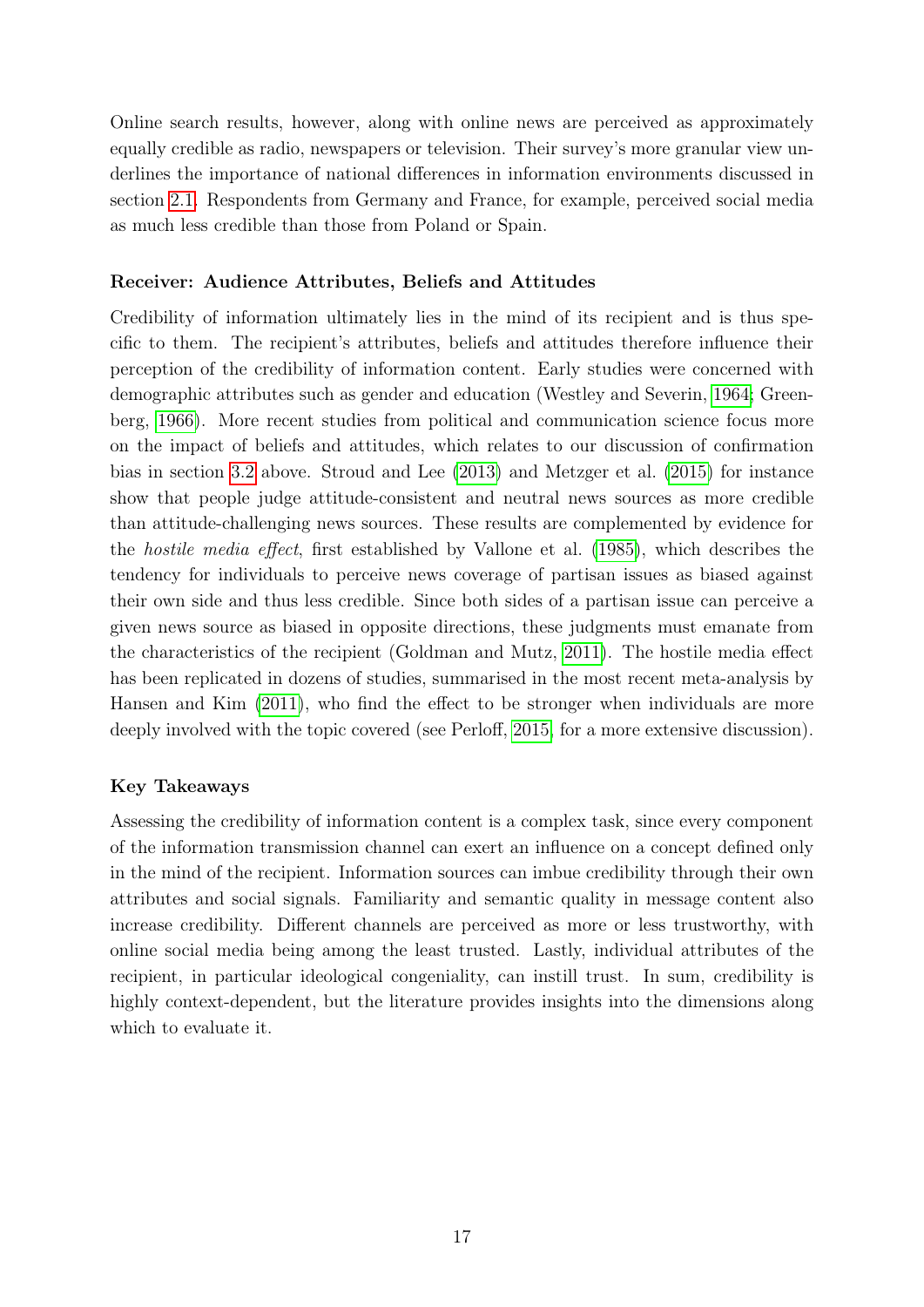# <span id="page-19-0"></span>4 Transformations in Digital Information Environments

Sections [2](#page-5-0) and [3](#page-10-0) outlined the state of the information environment in 2020 as well as how individuals engage with information more generally. In this section we synthesise these findings by discussing transformations in the information environment due to digital technologies, which alter the way individuals and groups are exposed to and engage with information. These transformations have motivated a vast and diverse literature across disciplines. In the following, we focus on three of the most prominent and active streams of research.

Subsection  $4.1$  reviews literature on the collective dynamics of information sharing in online social networks. Subsection [4.2](#page-22-0) outlines current research on the polarisation of digital information environments. Lastly, subsection [4.3](#page-25-0) discusses evidence regarding the prevalence of online misinformation as well as its effects.

## <span id="page-19-1"></span>4.1 Social Dynamics and the Diffusion of Information

Online social networks like Facebook or Twitter were devised with the express purpose of facilitating information to be spread via likes, shares, comments or retweets. Such social media create new dynamics of interaction between individuals, the communities they belong to and the information environment they are embedded in. Most of this review so far has focused on individual exposure to and interaction with information. In the following, we outline evidence regarding the collective dynamics of information diffusion in online social networks.

#### Mechanisms of Information Diffusion in Online Social Networks

There is a large body of social networks research concerned with the diffusion of information, which is formalised by, for instance, observing link sharing behaviour on Facebook (Bakshy et al., [2012\)](#page-41-3) or hashtag propagation on Twitter (Lehmann et al., [2012\)](#page-42-0). However, while observed behaviours may be influenced by the social network in question, they could also arise from the individuals' own characteristics or activities outside the network. Thus, there are three mechanisms which can explain why individuals that are connected in a network, such as two friends on Facebook, would share the same information content: Social influence, also referred to as social contagion, whereby an individual shares information with another, causing them to re-share that information themselves; homophily, whereby two linked individuals share the same information independently but because of traits they have in common; and, lastly, external influence, where two linked individuals share the same information because of a common external cause.

Anagnostopoulos et al. [\(2008\)](#page-41-4) were among the first to highlight the importance and complexity of disentangling these mechanisms, in particular homophily and contagion, when studying online social networks (see also Shalizi and Thomas, [2011\)](#page-42-1). This motivated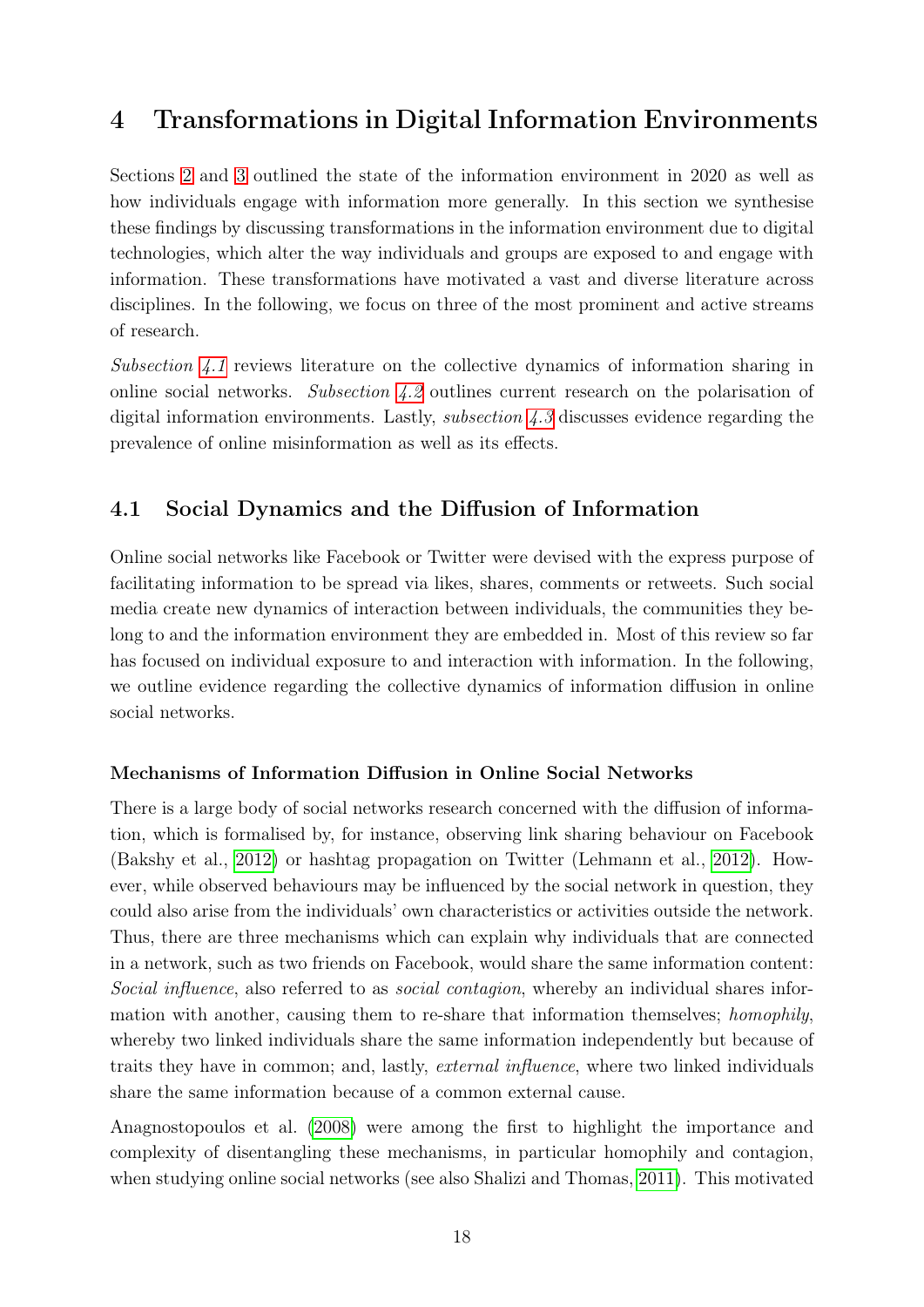a wave of empirical research in the early 2010s, which produced somewhat diverging results across different settings. Aral et al. [\(2009\)](#page-41-5), for instance, find that homophily explained more than 50% of perceived contagion in the adoption of a mobile service application in a large instant messaging network. Bakshy et al. [\(2012\)](#page-41-3) on the other hand show that most information diffusion on Facebook is driven by social influence. S. A. Myers et al. [\(2012\)](#page-42-2) compare social to external influence in Twitter URL mentions, finding that 71% of information volume can attributed to the former. By contrast, Lehmann et al. [\(2012\)](#page-42-0) report that social influence plays only a minor role in Twitter hashtag popularity, which they suggest is mostly driven by external influence.

Similar results originate from closely related research into information cascades, which model the spread of information as sequential tree-like networks (e.g. Goel et al., [2012;](#page-41-6) Cheng et al., [2014;](#page-41-7) Zhao et al., [2015\)](#page-42-3). Goel et al. [\(2016\)](#page-41-8) highlight the structural diversity of online information cascades, showing that some information on Twitter spread widely because of social influence while other information spread because of media broadcasts. They find popularity in general to be mostly driven by the size of the largest broadcast.

In sum, there is clear evidence for strong social influence facilitated by online social networks, but perceived contagion has also been shown to stem from homophily and external influence. The relative importance of individual mechanisms appears highly context-dependent.

More recent work in this area has focused on detecting external influence (Varol et al., [2017\)](#page-42-4) as well as influence by social bots, i.e. automated users (Kudugunta and Ferrara, [2018;](#page-42-5) Shao et al., [2018\)](#page-42-6), a discussion of which falls within the scope of subsection [4.3](#page-25-0) regarding online misinformation below.

### Determinants of Information Diffusion in Online Social Networks

The diversity in findings regarding the efficacy of social influence has motivated a more granular empirical literature on the determinants of information diffusion in online social networks. In general, this literature is concerned with two main factors: information content and network context.

For information content, Romero et al. [\(2011\)](#page-42-7) show that on Twitter different kinds of content spread differently, with hashtags for politically controversial topics proving particularly persistent in their repeated use and social diffusion. Coscia [\(2014\)](#page-41-9) finds that memes which are more similar to other memes are less likely to be popular. Del Vicario et al. [\(2016\)](#page-41-10) report distinct diffusion dynamics for conspiracy and science news on Facebook, whereby more popular conspiracy rumors are shared more persistently. Vosoughi et al. [\(2018\)](#page-42-8) show that false rumours on Twitter spread more widely and faster than the truth. The effects of information content on information diffusion are closely related to individual-level attributes, which influence how content is interpreted. Bakshy et al. [\(2015\)](#page-41-11), for instance, show that US Facebook users were substantially less likely to share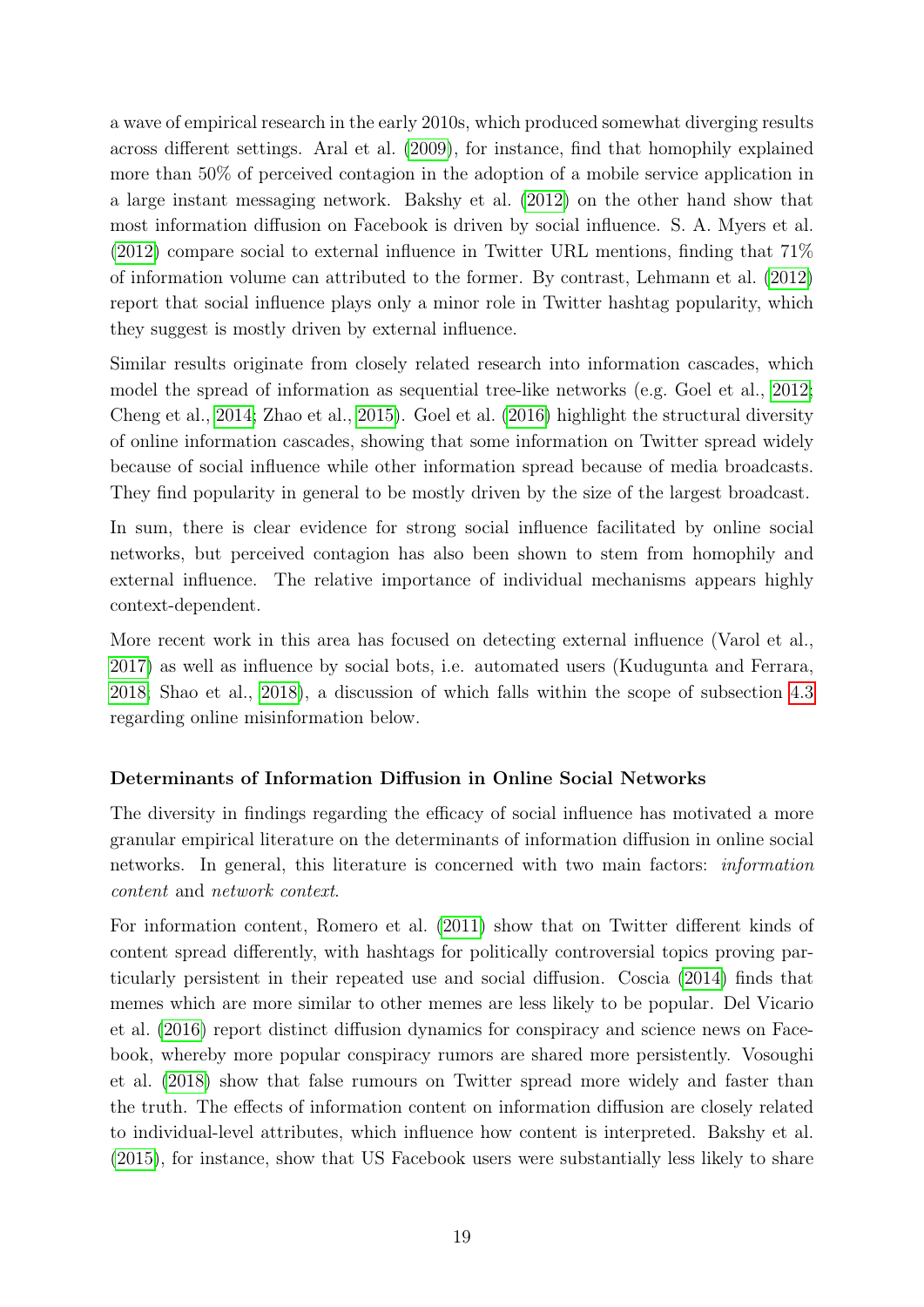content from sources that did not align with their own ideology.[4](#page-0-0)

For considering the effects of network context on information diffusion, Centola and Macy [\(2007\)](#page-41-12) introduced a distinction between simple and complex contagions in social settings, where for the former a single source can be sufficient for transmission while for the latter contact with multiple sources of activation is required. Thus, network topology is relevant for both types of contagion but particularly influential for complex contagions.

The structure of the community that individuals are embedded in has been shown to be a powerful predictor of information diffusion. For complex contagions, the spread within highly clustered communities is enhanced, while diffusion across communities is hampered (Centola and Macy, [2007\)](#page-41-12). Weng et al. [\(2013\)](#page-42-9) show that this result holds for information flow on Twitter, where most information in retweet networks spreads via complex contagion. Similarly, Harrigan et al. [\(2012\)](#page-42-10) report increased social contagion in more clustered communities on Twitter. Locally, greater tie strength facilitates information diffusion (Zhang et al., [2013;](#page-42-11) Arnaboldi et al., [2016\)](#page-41-13). Furthermore, Mønsted et al. [\(2017\)](#page-42-12) establish that diffusion of hashtags on Twitter also increases with the number of sources of exposure, which aligns with the complex contagion model.

Rather than investigating the role of local network structures and communities, another prominent stream of research is concerned with identifying influentials (Merton, [1968\)](#page-42-13), the users in the network that play a central role in the the diffusion of information. This research lacks a uniform definition and measurement of influence in online social networks, with individual articles often factoring multiple metrics into their models. For the many analyses using Twitter data, follower and retweet counts are a popular choice, while other commonly used measures include centrality measures such as closeness centrality, link topological ranking and entropy measures (see Peng et al., [2018,](#page-42-14) for a review). The generalisability of individual measures is also contested. For instance, Cha et al. [\(2010\)](#page-41-14) show that the number of Twitter followers does not provide a reliable measure of influence as measured by retweets in the network (see also Harrigan et al., [2012\)](#page-42-10). Bakshy et al. [\(2011\)](#page-41-15) on the other hand find that the largest information cascades for link sharing on Twitter tend to be generated by users with many followers. Dubois and Gaffney [\(2014\)](#page-41-16) highlight the multiple facets of influence in their analysis of Canadian political Twitter communities, which finds that centrality measures identify traditional political elites as influential, while measures taking into account the quality of messages and interactions yield a different set of influentials, which includes political bloggers and commentators. In computer science, the closely related problem of *influence maximisation*, which entails finding the set of nodes whose activation yields the largest influence over the rest of the network (Kempe et al., [2003\)](#page-42-15), continues to be an active area of research (see Li et al., [2018,](#page-42-16) for a recent review).

<sup>4</sup>Such findings motivate the literature on polarisation in the information environment, which will be discussed in subsection [4.2](#page-22-0) below.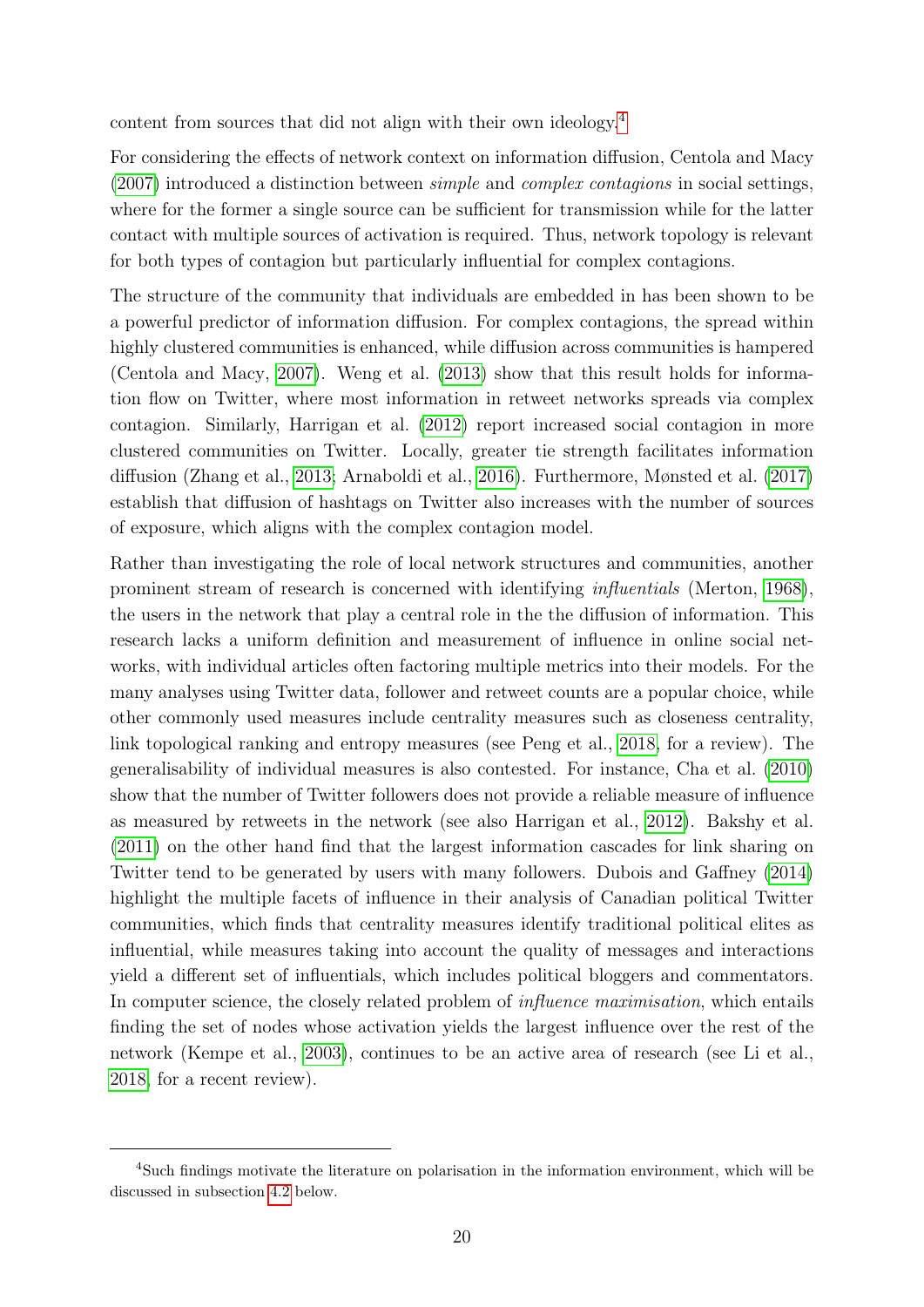#### Key Takeaways

The internet and social networks in particular have facilitated collective dynamics of social information diffusion at an unprecedented scale. However, perceived contagion can arise not only from social influence but also from homophily of connected users as well as external influences, such as other media sources. For social influence, both information content and network context, including local network topologies as well as influential nodes in the larger network, determine the diffusion of information across social networks.

#### <span id="page-22-0"></span>4.2 Polarisation of Digital Information Environments

The interaction of social dynamics and algorithmic design on digital platforms has created new concerns regarding a polarisation of digital information environments, whereby access to information content systematically differs across individuals and is tailored to them, their ideology and other attributes, rather than being universal and unfettered. Such a development could threaten democratic norms of political discourse as people grow unaccustomed to engaging with information they disagree with (Sunstein, [2001;](#page-43-0) Taber and Lodge, [2006\)](#page-36-16) and thus increase social and political polarisation (Barberá et al., [2015\)](#page-43-1).<sup>[5](#page-0-0)</sup>

Two concepts in particular have received much attention in the public and academic discourse. Firstly, the concept of echo chambers, popularised for the digital sphere by Sunstein [\(2001\)](#page-43-0), which describes homogeneous and closed-off information environments, in which individuals associate with like-minded others and reinforce their pre-existing beliefs, attitudes and behaviours. Secondly, the distinct but closely related concept of *filter* bubbles, coined by Pariser [\(2011\)](#page-38-7), in which algorithms select which content individuals are exposed to on the internet based on previous behaviours, thus reinforcing them.

In public and media commentary, both echo chambers and filter bubbles have become popular explanations for dramatic political events, such as Brexit or the 2016 election of Donald Trump. In the academic literature, however, the evidence regarding their importance or even their very existence is much less clear. In the following, we highlight recent research into both concepts, which provides a more nuanced picture of the relevance of echo chambers and filter bubbles in digital information environments.

#### Echo Chambers

The concept of echo chambers directly builds on the confirmation bias literature discussed in subsection [3.2](#page-13-0) above, which demonstrated a fundamental human tendency to associate with similar others and seek out congenial information. On social media platforms, this

<sup>5</sup>An alternative interpretation, whereby engagement with uncongenial information entrenches polarised views rather than encouraging critical reflection (see e.g. Karlsen et al., [2017;](#page-43-2) Bail et al., [2018\)](#page-43-3), has only limited empirical and theoretical support and will thus not be discussed further.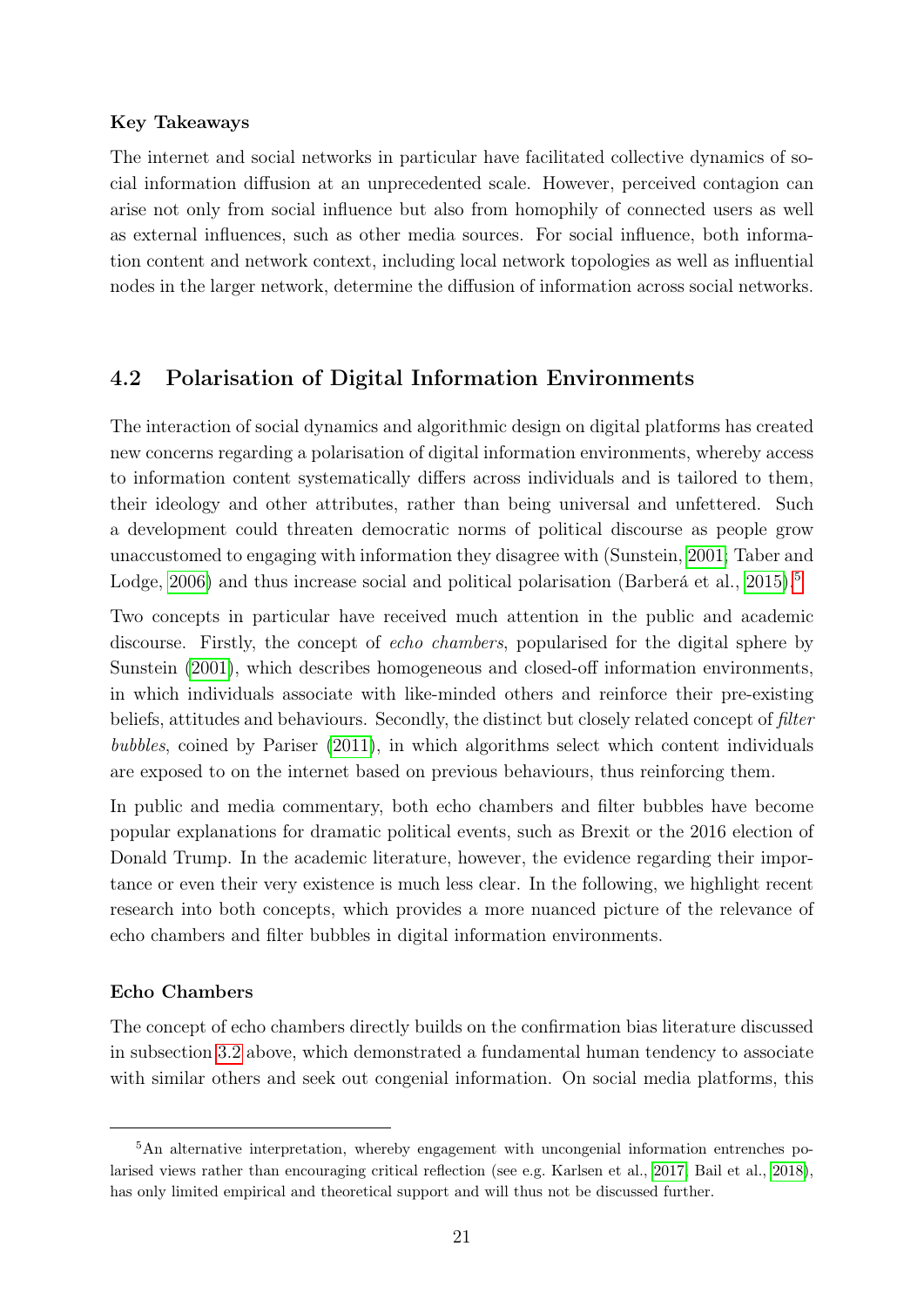tendency would be reflected in network clusters of friendship or followership characterised by homophily, in which users expose each other to congenial information content.

First empirical research efforts, concerned with single social media platforms, mostly found evidence in support of the existence of echo chambers for political discourse in social networks. Colleoni et al. [\(2014\)](#page-43-4), for instance, establish political homophily in ties between US Twitter users in 2009 (see also Conover et al., [2011;](#page-43-5) Himelboim et al., [2013\)](#page-43-6). Barberá et al. [\(2015\)](#page-43-1) find that there is ideological segregation on Twitter, whereby online communication, as measured by retweets, resembles an echo chamber for political issues, such as the 2012 US presidential election, but not for other apolitical news events. On Facebook, Quattrociocchi et al. [\(2016\)](#page-43-7) find echo chambers for Italian and US users discussing conspiracy theories. Similarly, Del Vicario et al. [\(2017\)](#page-43-8) suggest that news consumption patterns reflect echo chambers in the Brexit debate on Facebook.

A more recent stream of literature questions the overall relevance of echo chambers given the diversity of media choices in today's information environment On the one hand, the high-choice setting created by the internet (Van Aelst et al., [2017\)](#page-44-0), where information can be obtained via search, social transmission, news websites or similar sources, might allow individuals to make biased media choices and thus amplify echo chamber effects. On the other hand, this diversity of choices may result in individual exposure to diverse information content from diverse sources, so that source-specific echo chambers become less consequential. The latter is not generally accounted for by empirical research focusing on echo chambers on single social media platforms. Dubois and Blank [\(2018\)](#page-43-9) use a representative 2017 survey of adult internet users in the UK to study media choices including but importantly not limited to social media. They show that only a small segment of the population - those that are uninterested in politics and have a uniform media diet - are likely to be caught in an echo chamber. In the same vein, Dutton et al. [\(2017\)](#page-33-2) argue that concerns over echo chambers in the wider digital sphere are overstated. In their crossnational 2017 digital survey, the majority of respondents regularly encountered content they disagree with and almost half of respondents often learned about new information through internet search. Flaxman et al. [\(2016\)](#page-43-10) also report an increase in exposure to uncongenial political information through search and social media in browsing histories for 50,000 US-located users. Similarly, Scharkow et al. [\(2020\)](#page-43-11) find that the use of social network sites and other online intermediaries generally leads to more frequent exposure to more diverse information content.

#### Filter Bubbles

Filter bubbles denote selective exposure to congenial information, as discussed in section [3.2,](#page-13-0) but based on algorithmic design rather than human cognitive biases. In this context, a central research question is whether algorithms, such as news feed and search rankings, exacerbate pre-existing biases in human information exposure and engagement. Generally, conclusive evidence regarding filter bubbles is difficult to obtain due to the opacity of algorithmic design on social media and search platforms. Research has to rely on privileged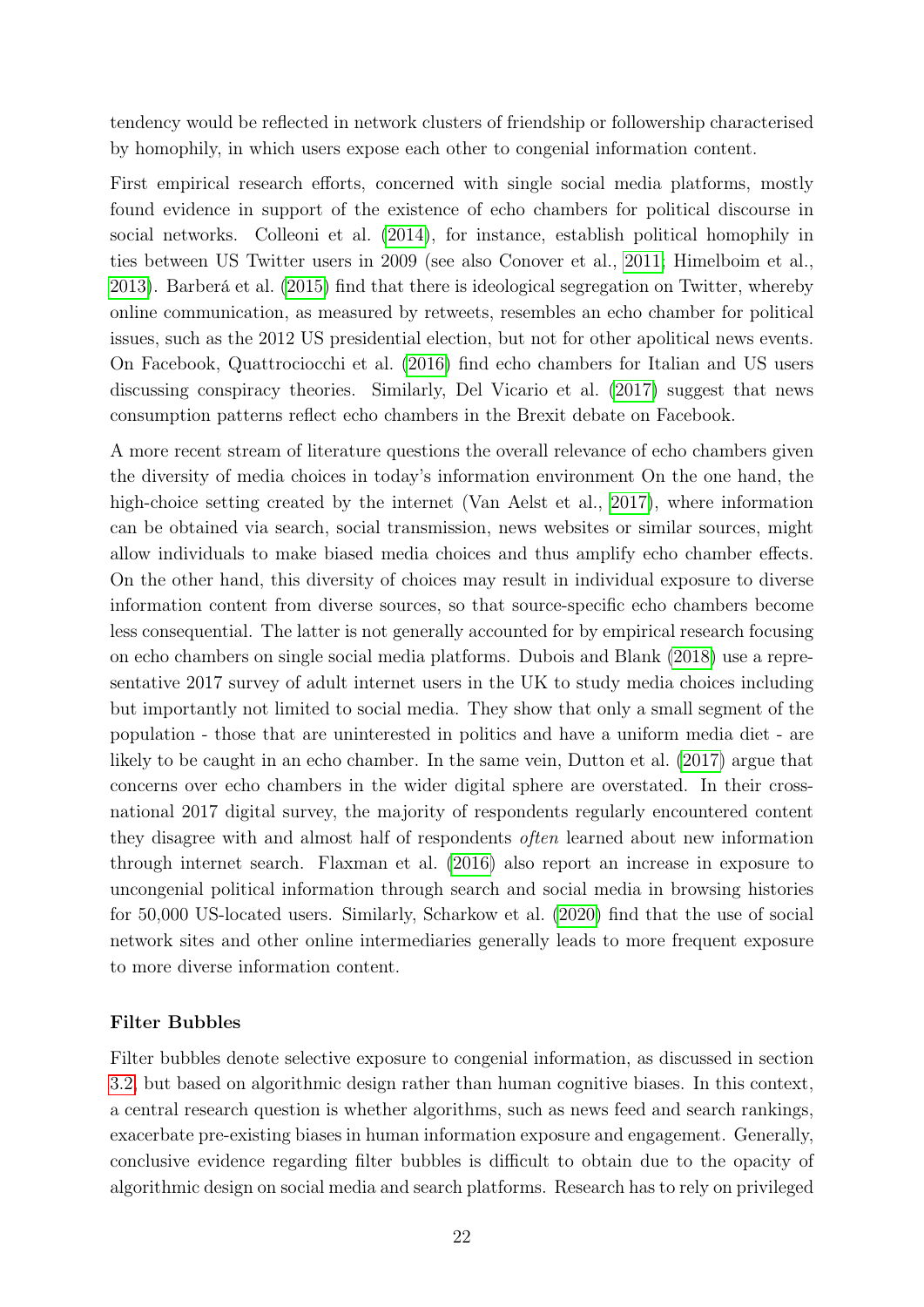data access provided by the platforms or draw inferences about algorithmic design based on a record of algorithmic outcomes for a large number of users.

For digital information environments and social media platforms in particular, where information content is socially transmitted but curated by algorithms, echo chamber and filter bubble effects cannot easily be distinguished between, even though they originate from distinct mechanisms - cognitive biases and algorithmic design. In a rare study addressing this issue, Bakshy et al. [\(2015\)](#page-41-11) use privileged Facebook data access to investigate these two mechanisms for exposure to ideologically diverse news and opinion. They find that on Facebook's news feed users are generally exposed less to political content that is uncongenial. However, this is driven primarily by user choices in terms of who they are friends with than by algorithmic design, which suggests a limited relevance of filter bubbles. Similarly, Möller et al. [\(2018\)](#page-43-12) test several recommender algorithms for articles on a news website, which they find to make news recommendations that are on par with human editors in terms of content diversity.

Beyond social media, search algorithms pose a risk of creating filter bubbles. However, Krafft et al. [\(2019\)](#page-43-13) find the degree of personalisation of Google search results to be very limited, based on a record of search results for political keywords during the 2017 German general election. This is aligned with results from Haim et al. [\(2018\)](#page-43-14), who find almost no personalisation of news content on Google.

Similarly to echo chambers, the evidence for which is mostly limited to individual social media platforms, the overall relevance of filter bubbles is also mitigated by diverse media choices. Dutton et al. [\(2017\)](#page-33-2) suggest that filter bubbles have attracted disproportionate levels of concern since they find that most respondents in a 2017 cross-national digital survey used multiple media sources and thus encountered a diversity of information, even if individual platforms might constitute filter bubbles.

#### Key Takeaways

The existence of online echo chambers is mostly supported by the empirical literature for individual social media platforms, particularly for political issues. However, more recent research suggests that their overall relevance is overstated, since most individuals have a diverse media diet, leading to diversity in the information they are exposed to. For filter bubbles created by algorithmic design, a growing body of evidence suggests that concerns might be exaggerated. In theory, search engines and social media platforms have the potential to create filter bubbles, but in practice evidence for their existence is limited and even then their relevance is questionable, given that for most people each platform is only one component of individual information environments characterised by a diversity in media choices.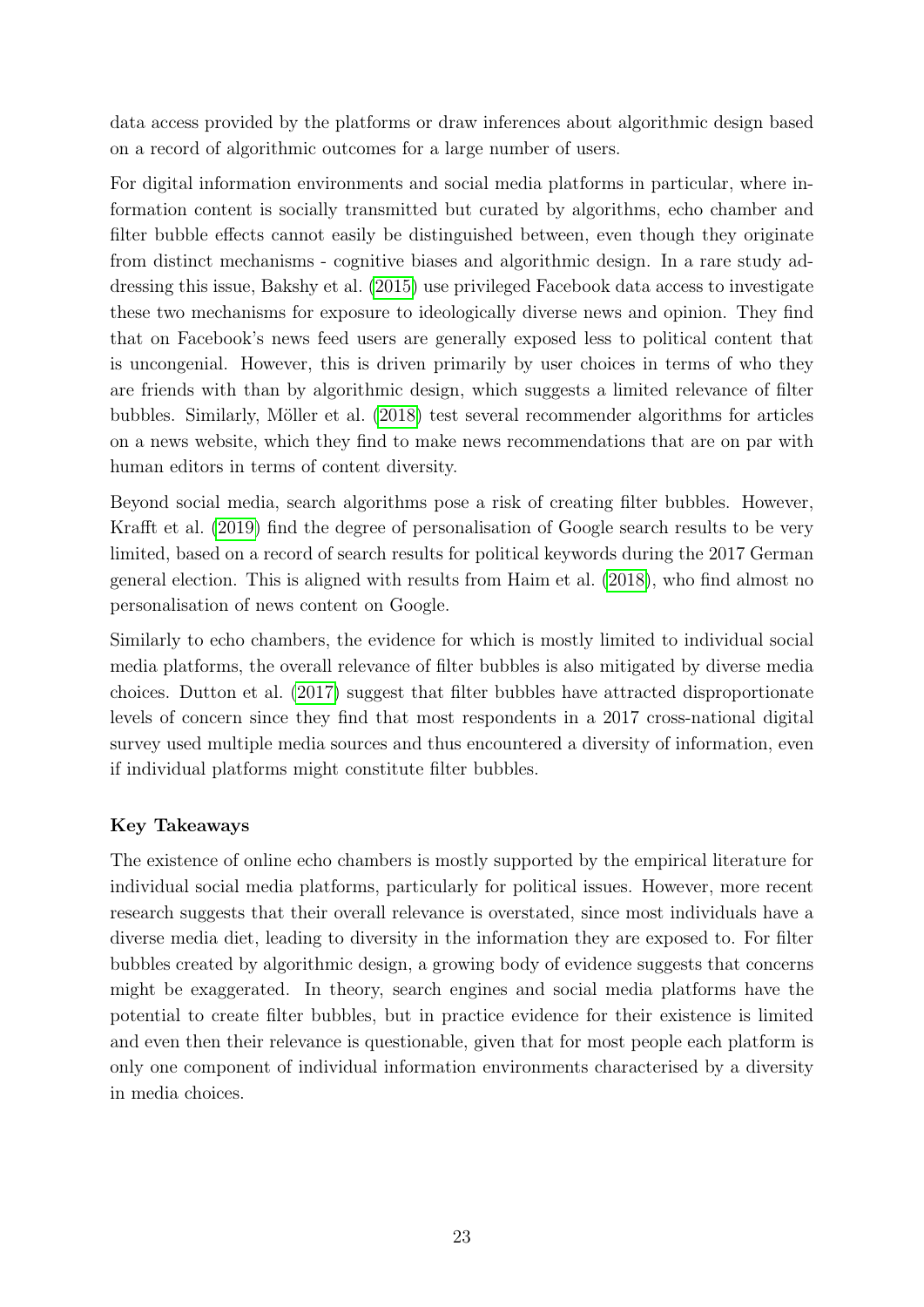### <span id="page-25-0"></span>4.3 Online Misinformation

Concerns over false or misleading information on the internet used for purposes of political influence gained prominence in the public and academic discourse after Brexit and the 2016 US Presidential Election. Fake news has become a buzzword in media commentary and even in the academic literature, there is little consensus on what it encompasses. A review by Tandoc Jr et al. [\(2018\)](#page-46-0) locates six distinct types of fake news in a two-dimensional typology based on their level of facticity, meaning the degree to which they rely on facts, and their author's immediate intention to deceive. They include news parodies and satire, which intend to entertain, as well as native advertising, which intends to sell a product. By contrast, the literature discussed in this section is concerned with types of misinformation which are characterised by a strong intent to deceive for social or political purposes: propaganda, i.e. state-backed and selective or misleading dissemination of information, manipulation and outright fabrication of information content.

To this day, supposed Russian election interference through social media is a major talking point in US politics. Investigating the validity of such a claim and similar others is a complex task. In order to establish the influence of online misinformation, researchers not only need to demonstrate that individuals were exposed to misinformation and engaged with it, but also that they changed their behaviour, for example their voting intention, in response to it. We use this distinction to structure our discussion of the evidence regarding the prevalence of misinformation in the digital sphere as well as its contested effectiveness in achieving political or social influence. Lastly, research on potential countermeasures is briefly outlined.

#### Prevalence: Exposure to and Engagement with Online Misinformation

A large body of recent empirical literature on the prevalence of online misinformation is concerned specifically with the 2016 US Presidential Election. Guess et al. [\(2018\)](#page-45-0), for instance use survey and browser history data to assess exposure to misinformation online. They estimate that one in four voting age Americans visited a fake news website in the run-up to the election, where a small subset of Americans with the most conservative information diets were disproportionately likely to visit fake news websites, which mostly produced pro-Trump content. Grinberg et al. [\(2019\)](#page-44-1) produce matching results for Twitter, where they find that fake news accounted for nearly 6% of all news consumption in the months before the election, but this consumption was heavily concentrated with only  $1\%$ of users exposed to 80% of fake news. They, too, report that fake news exposure was most concentrated among conservative voters. Similarly, Allcott and Gentzkow [\(2017\)](#page-44-2) estimate that the average adult in the US only saw on the order of one or several fake news articles during the election period, with higher exposure to pro-Trump articles than pro-Clinton articles. For engagement with misinformation content, analogous patterns emerge. Grinberg et al. [\(2019\)](#page-44-1) show that 0.1% of users were responsible for sharing 80% of fake news on Twitter around the election. Survey evidence by Guess et al. [\(2019\)](#page-45-1) mirrors these results, finding that the sharing of misinformation content was rare, with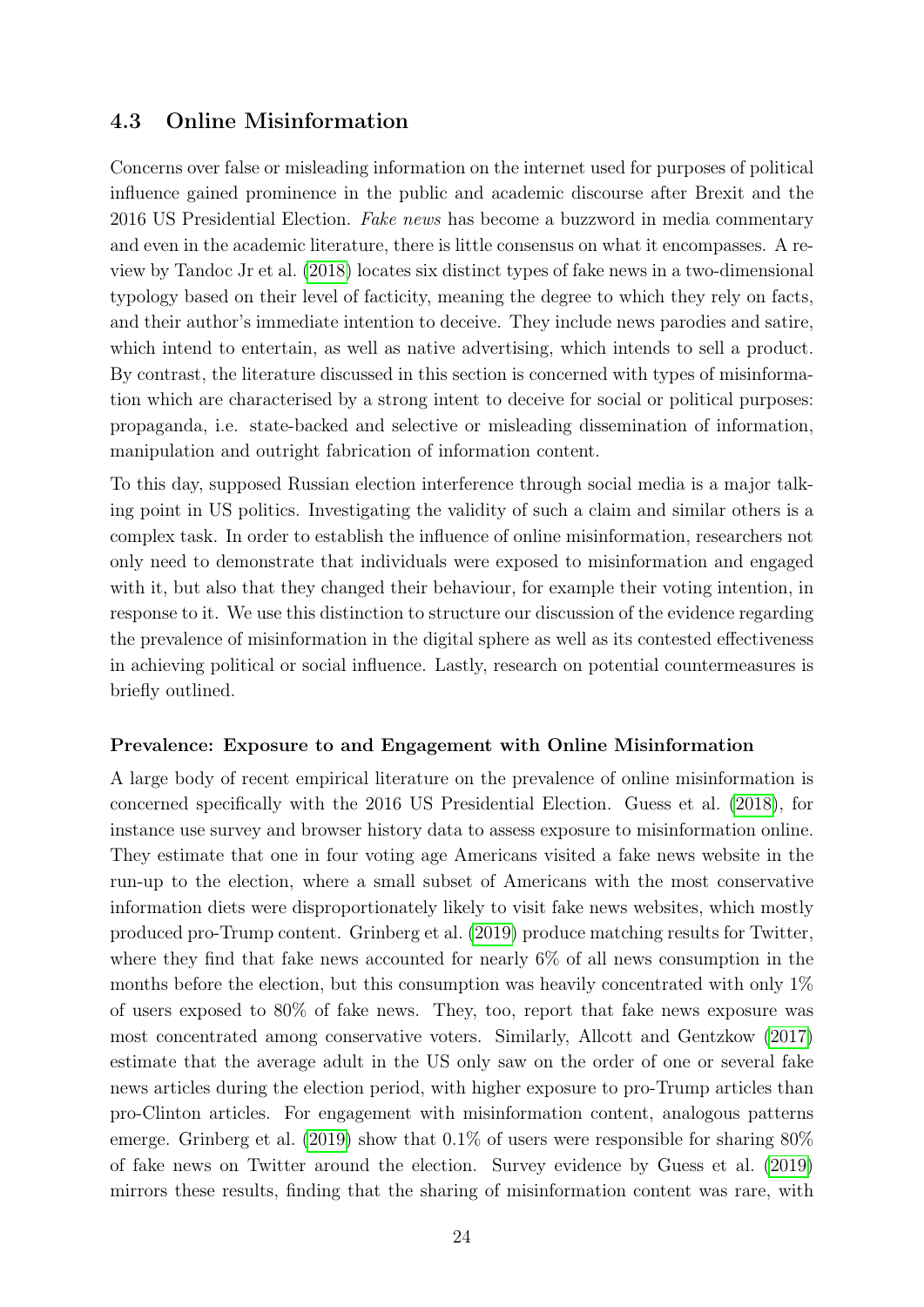older and more conservative users generally sharing more such content (see also Narayanan et al., [2018\)](#page-45-2).

In sum, for the 2016 US Presidential Election, the evidence suggests that concerns over wide-spread exposure to and engagement with misinformation on social media are overstated. Instead, misinformation constituted a deep but narrow issue, with only a small, mostly conservative portion of the population being exposed to and actively engaging with mostly pro-Trump misinformation content. This also implies that tendencies toward selective exposure to politically congenial content extend to misinformation.

Empirical literature which is so specific to a single national election cannot easily be generalised to other settings, but it provides a theoretical and methodological foundation for further research. Bradshaw and Howard [\(2019\)](#page-44-3) provide an inventory of organised social media manipulation campaigns across 70 countries, most of which have received much less academic attention than those around the 2016 US elections. The Oxford Internet Institute's Computational Propaganda Resarch Project has addressed some of these research gaps through technical reports on the 2016 Brexit referendum (Narayanan et al., [2017\)](#page-45-3), the 2017 French presidential election (Howard et al., [2017\)](#page-45-4) or the 2017 German parliamentary elections (Neudert et al., [2017\)](#page-45-5), among others. However, the literature remains incomplete, especially for countries in the Global South. Furthermore, the prevalence of online misinformation is not a static issue, but subject to dynamic social and political circumstance as well as changing platform regulations. Allcott et al. [\(2019\)](#page-44-4), for instance, find that, between the end of 2016 and July 2018, user interactions with content produced by fake news sites have fallen sharply on Facebook while continuing to rise on Twitter. For the UK, Marchal et al. [\(2020\)](#page-45-6) report that only 2% of links shared on Twitter in the lead-up to the 2019 UK General Election were junk news, compared to circa 20% in 2017. This highlights the importance of current and cross-platform research for informing the debate about the issue of misinformation on the internet.

Another stream of research focuses more explicitly on the role of social media in the spread of online misinformation. Subsection [4.1](#page-19-1) aggregated evidence for how social media sites enable the diffusion of information content, factual or false, through social contagion. Vosoughi et al. [\(2018\)](#page-42-8), provide a particularly relevant result in this context, showing that false rumours on Twitter spread more widely and faster than the truth. The prevalence of social bots, computer algorithms that automatically produce content and interact with humans on social media (Ferrara et al., [2016\)](#page-44-5), provides a potential mechanism for this amplified propagation of misinformation. Bessi and Ferrara [\(2016\)](#page-44-6) estimate that a fifth of all Twitter messages relating to the 2016 US elections were generated by social bots and Stella et al. [\(2018\)](#page-45-7) find similar results for the 2017 Catalan independence referendum, where social bots generated and promoted violent content aimed at Independentists. More generally, Shao et al. [\(2018\)](#page-42-6) show that social bots played a disproportionate role in spreading articles from low-credibility sources on English language Twitter in 2016 and 2017 (see also Bovet and Makse, [2019\)](#page-44-7). This highlights an orchestrated and inorganic component to exposure and engagement with misinformation on social media.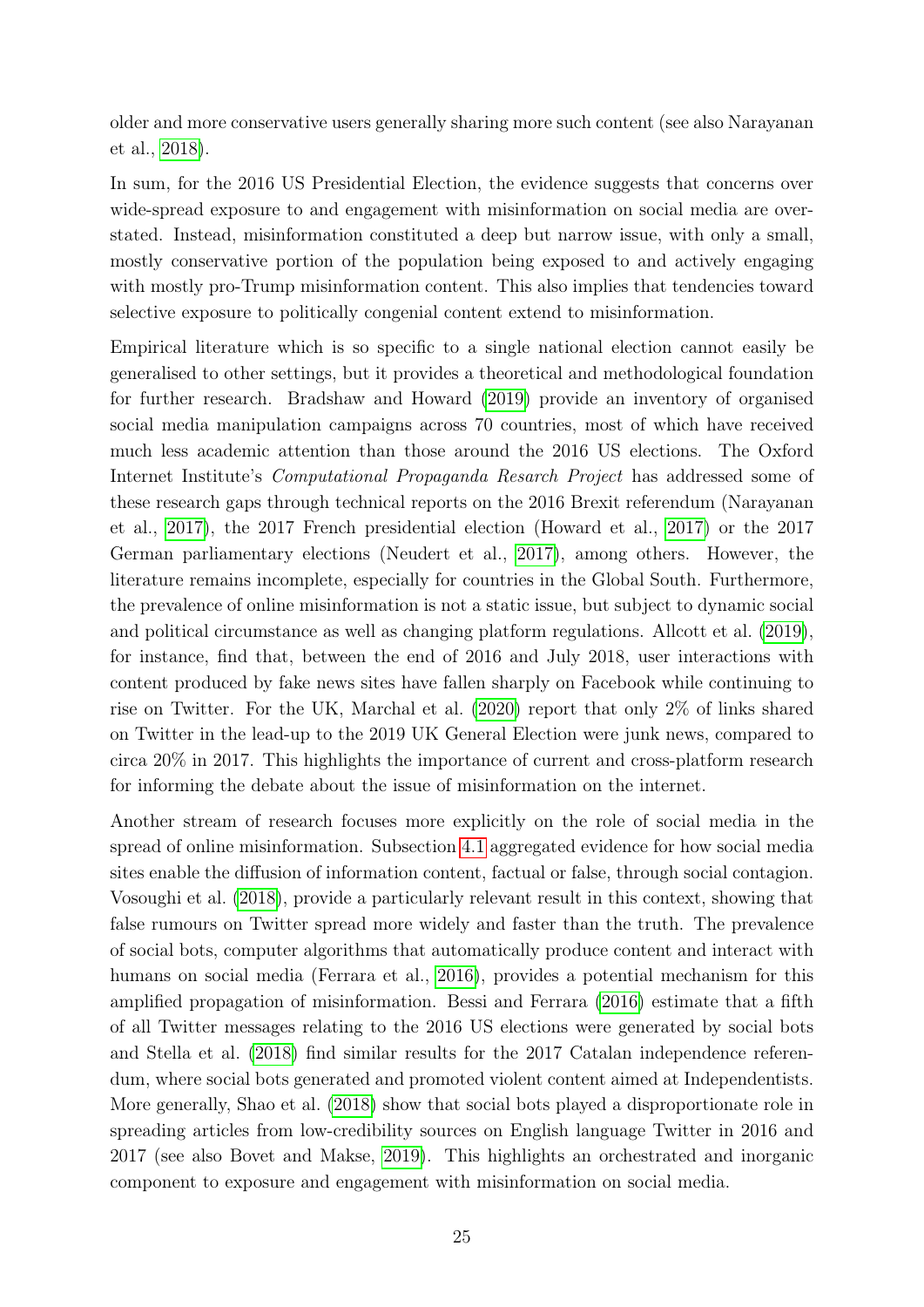#### Effectiveness: Influence of Online Misinformation

Measuring the influence of online misinformation rather than just its prevalence comes with complex challenges of methodology and data availability. Establishing online misinformation as a cause for a change in voting behaviour, for instance, would require an identification strategy that isolates the effect of engagement with misinformation content as well as a record of individual votes. As a consequence, empirical literature that attempts to at least approximate causal influence is extremely rare. Several articles that claim to discuss the influence of misinformation in fact just evaluate how users engaged with it (e.g. Badawy et al., [2018;](#page-44-8) Bovet and Makse, [2019\)](#page-44-7), and thus fail to acknowledge the underlying intent of misinformation campaigns to exert social or political influence. Bail et al. [\(2020\)](#page-44-9) provide a potential template for more effective research in this area. Using longitudinal survey data and privileged access to Twitter data, they assess the impact of a Russian Twitter misinformation campaign on the political attitudes and behaviours of American Twitter users in late 2017. They show that those users who were already highly polarised engaged the most with the misinformation content and find no evidence that interacting with accounts linked to the campaign substantially impacted any of the six political attitudes and behaviours they capture in their survey, which calls into question the effectiveness of the misinformation campaign. This is aligned with more general evidence regarding the causal effect of political campaign contact, a meta-analysis of which suggests little to no impact of efforts by political campaigns to persuade individuals (Kalla and Broockman, [2018\)](#page-45-8).

Rather than quantifying its influence, a related stream of research seeks to qualify the relevance of online misinformation by locating it in the context of the wider information environment. Dutton et al. [\(2017\)](#page-33-2), for instance, suggest that online misinformation has attracted disproportionate levels of concern, given that respondents in their cross-national survey were generally skeptical of information from the internet and used other sources for validating the information they come across. Similarly, Allcott and Gentzkow [\(2017\)](#page-44-2) argue that social media is an important but not dominant source of election news, with only 14% of respondents in their survey calling social media their most important source.

Lastly, a range of experimental studies seeks to evaluate the factors that lead individuals to believe in misinformation content, which is a prerequisite for its hypothetical influence. This relates directly to questions of information credibility, discussed in subsection [3.3.](#page-16-0) In alignment with literature on general repeated exposure and credibility (Dechêne et al., [2010\)](#page-39-11), Pennycook et al. [\(2018a\)](#page-45-9) show that prior exposure increases perceived accuracy of fake news in an experiment using fake news headlines from Facebook. Turcotte et al. [\(2015\)](#page-46-1) find a strong social component to credibility of social media content, whereby social media recommendations significantly improve media trust (see also Messing and Westwood, [2014;](#page-45-10) Weeks et al., [2017\)](#page-46-2). Pennycook and Rand [\(2019\)](#page-45-11) suggest that the susceptibility to fake news stems from a lack of reasoning more than from partisan motivated reasoning.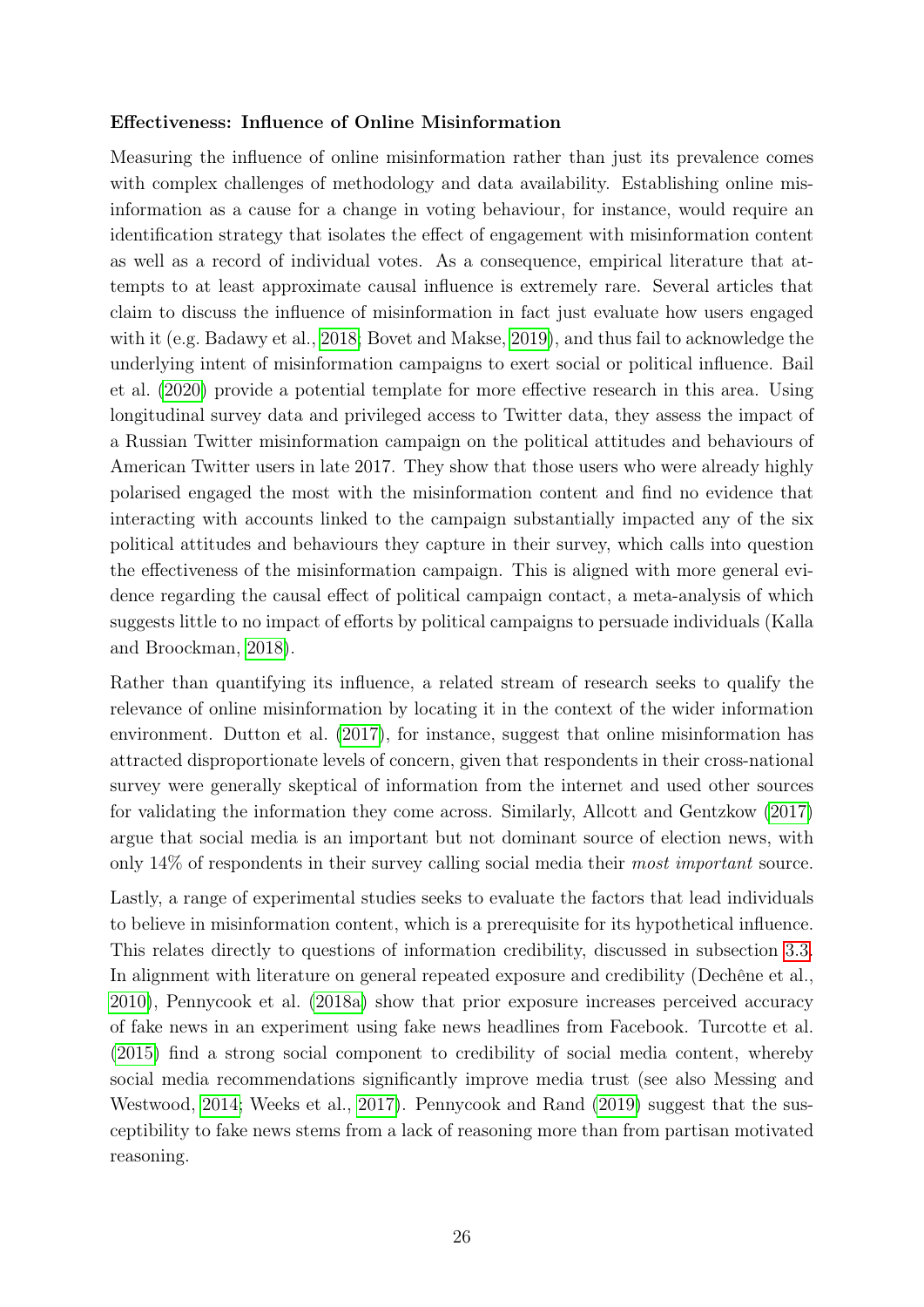#### Countermeasures to Online Misinformation

Potential measures to curb the spread and impact of misinformation, which constitute targeted interventions in individual information environments, emerge as a direct consequence of the research discussed in this subsection. Two main approaches are common in the relevant literature, one centered around individuals, the other around platforms.

The first is to empower individuals in their ability to question information content and identify misinformation as such through fact checking or improving media literacy. Evidence for the effectiveness of the former is contested. Clayton et al. [\(2019\)](#page-44-10), for instance, show that Facebook content tagged as rated false tended to be perceived as moderately less accurate (see Ecker et al., [2010;](#page-44-11) Lewandowsky et al., [2012;](#page-45-12) Chan et al., [2017,](#page-44-12) for similar results). Pennycook et al. [\(2020\)](#page-45-13) on the other hand find that attaching warnings to a subset of fake news headlines increases the perceived accuracy of headlines without warnings, which matches similar evidence for a backfire effect of fact checking (Nyhan and Reifler, [2010;](#page-45-14) Thorson, [2016;](#page-46-3) Wood and Porter, [2019\)](#page-46-4). Furthermore, Guess et al. [\(2018\)](#page-45-0) suggest that fact checking content from institutional media sources almost never reaches its intended audience of users who engaged with misinformation content. Efforts to improve media literacy rely on more long-term educational programs and as such have not yet been conclusively assessed in their effectiveness, especially for a social media context (see Bulger and Davison, [2018,](#page-44-13) for a review).

The second approach encompasses measures to be taken by the platforms, which host or disseminate misinformation content. Given that social bots play a significant role in the spread of such content (Shao et al., [2018\)](#page-42-6), a large body of computer science research is concerned with bot detection to enable platform moderation (e.g. Davis et al., [2016;](#page-44-14) Varol et al., [2017;](#page-42-4) Kudugunta and Ferrara, [2018\)](#page-42-5). Furthermore, Facebook (Weedon et al., [2017\)](#page-46-5) and Twitter (Crowell, [2017\)](#page-44-15) reported changing their news feed algorithms to favour credible news sources. Such intransparent measures for prioritising certain information content do, however, pose questions of free speech and censorship (Lazer et al., [2018\)](#page-45-15).

#### Key Takeaways

The prevalence of misinformation on social media, which has received most academic attention in relation to the 2016 US Presidential Election, appears to be a deep but narrow issue, whereby a small and politically polarised subset of the population is most exposed to and engages the most with misinformation content. Further research is needed to generalise these findings to other contexts. Social bots play a significant role in spreading misinformation on social media. Research into the causal effect of online misinformation is restricted by issues of methodology and data availability. To date, there is no evidence for the effectiveness of misinformation campaigns in achieving social or political influence and their overall relevance is called into question by diverse media consumption habits. Potential countermeasures targeted at individuals include fact checking and improved media literacy, while on the platform side social bot detection and algorithmic design stand to curb the spread of misinformation content.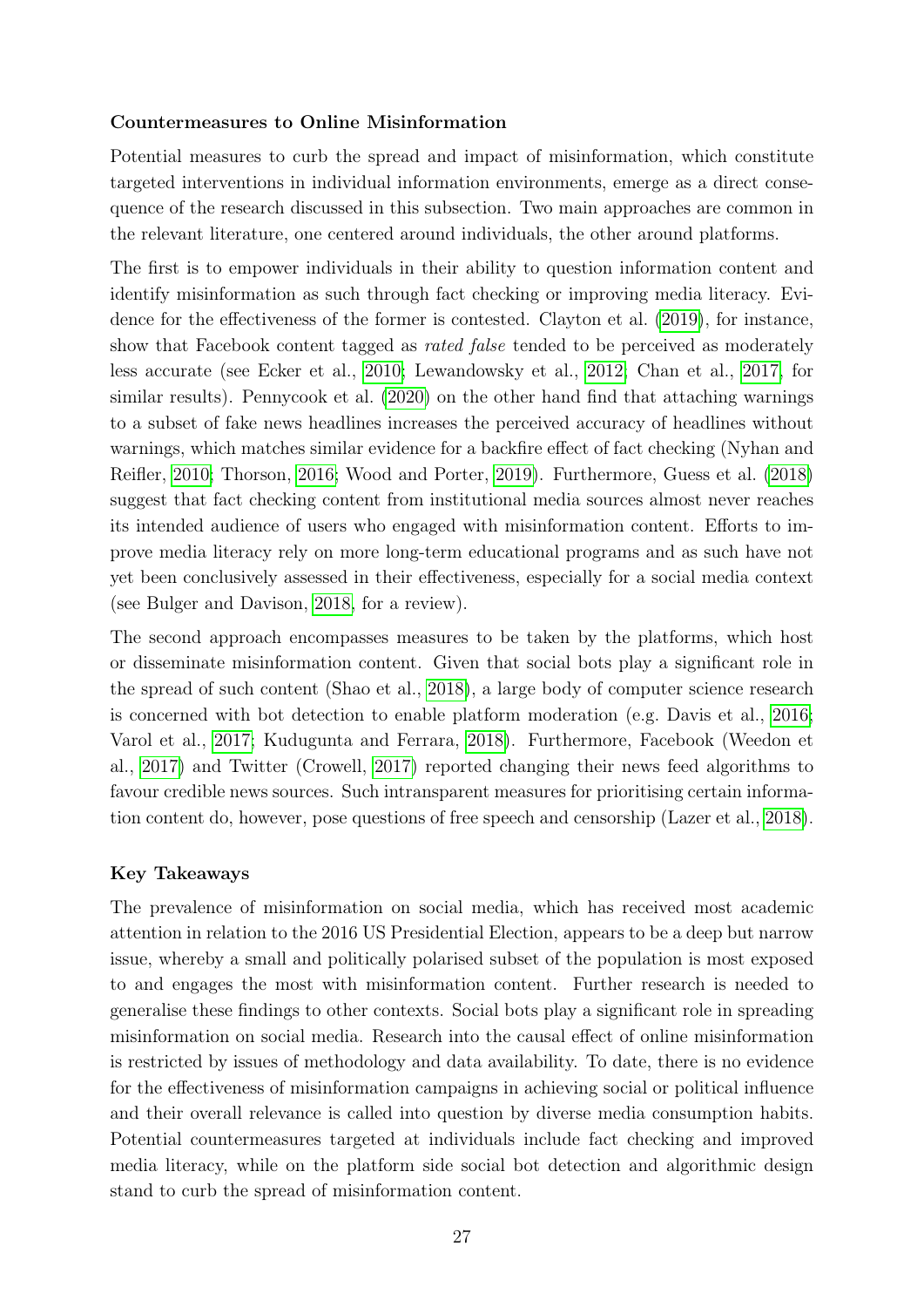# <span id="page-29-0"></span>5 Conclusion and Outlook

This review brought together interdisciplinary perspectives on the contemporary information environment and its effects on individuals and groups. Over the past two decades, digital technologies have redefined modes and dynamics of interaction between individuals and the information they are exposed to, which has motivated new fields of literature in the computational social sciences and media studies but also revived interest in research on human cognition and its biases from the cognitive sciences. Even though the literature is wide, diverse and continues to grow, much work remains to be done. Directions for future research naturally emerge from the key messages of current literature synthesised in this review.

The information environment is not a universal concept, but rather it is characterised by clear geographic and demographic divides. Media consumption habits significantly differ between the Global North and South as well as between individual countries. Older generations across the world generally rely more on non-digital media sources. The young, wealthy and educated are overrepresented on social media across platforms and countries.

The information environment is also not a static concept, but rather it changes with the emergence and adoption of new technologies as well as social and political circumstances. A growing proportion of of mobile-first internet users as well as a decline in the editorial power of traditional media will increasingly blur personal and mass communication in terms of both information content and delivery.

On the one hand, these factors make much empirical research on the information environment inherently contemporary and context-dependent. High public trust in newspapers in Germany does not imply the same holds in India, Angola, or even the UK. Discourse dynamics on social media that exist today might be reversed in a few years' time. Today's research is still valuable, but the limits to its generalisability need to be acknowledged. On the other hand, these factors encourage future research, which evaluates the information environment in light of technological changes, such as the emergence of new media. Such research should also devote more attention to countries outside the Global North in order to provide a more comprehensive perspective on the information environment and its effects on individuals and groups across the world. As it stands, both small-scale experimental and big data research concerning the Global South remains woefully underrepresented.

Beyond exposure, as characterised by the composition of the information environment, engagement with information is the mechanism through which the information environment affects individuals and groups. Psychological research on dual process theory and motivated reasoning forms a comprehensive account of human cognition and its biases, which in turn provides a framework for evaluating individual engagement with the information environment in different contexts. Confirmation bias in particular, three types of which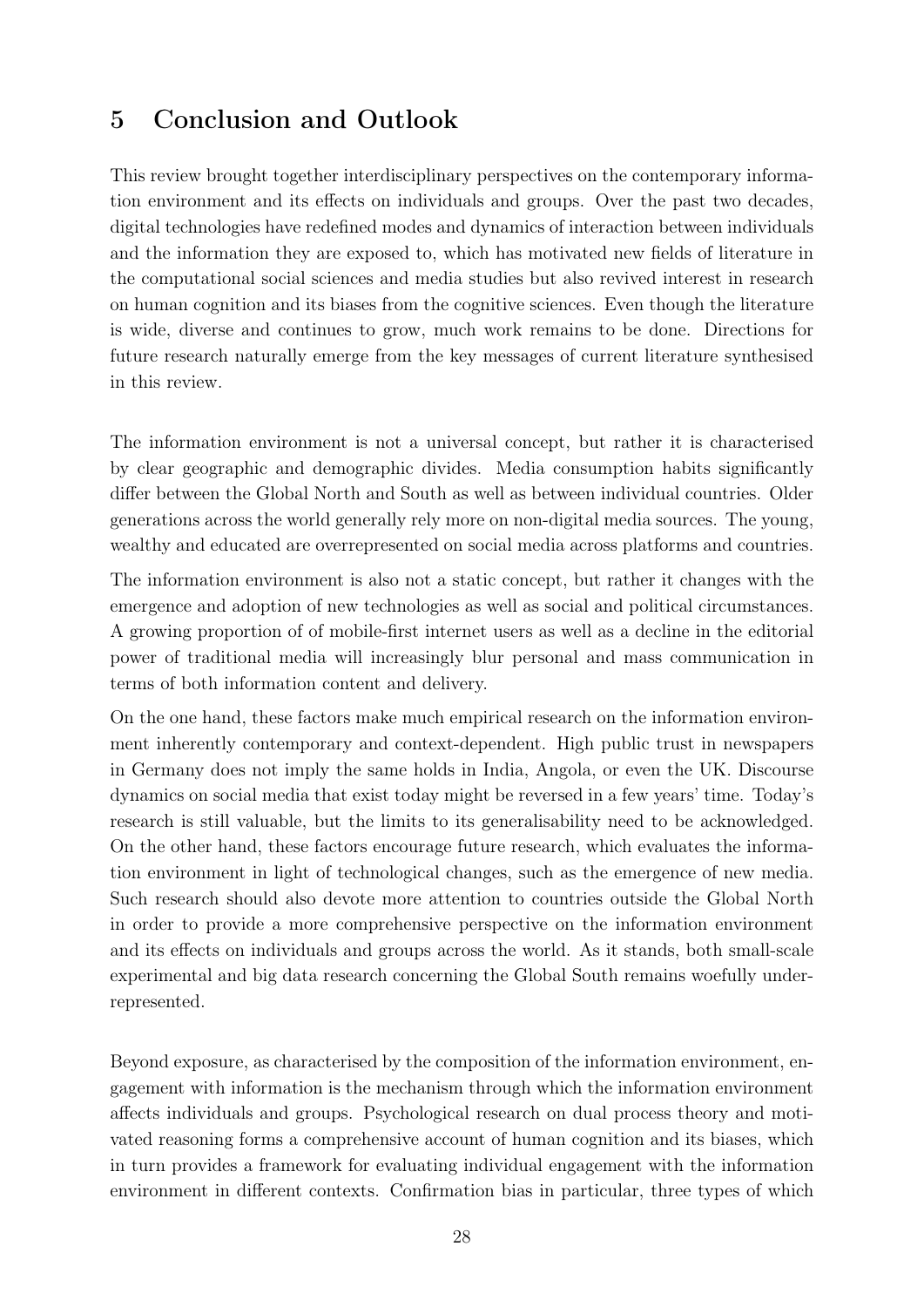were discussed in this review, is highly relevant for understanding individual behaviour, beliefs and opinions when faced with new information. People tend to give greater weight to congenial information in information-rich settings, as shown by research on the myside bias. Even factual content is often interpreted in a partisan manner, as demonstrated by evidence for motivated perception. Both phenomena occur in an information environment that tends to already be biased towards prior opinions and beliefs, as supported by the literature on selective exposure.

The credibility of information content provides another important dimension for understanding how individuals engage with their information environment. Credibility is highly context-dependent, but it can be evaluated in terms of the influence exerted on it by each component of the information transmission channel. The attributes of information sources and social signals about them as well as familiarity and semantic quality in message content can imbue credibility. Different channels are perceived as differently trustworthy, with online social media being among the least trusted. Lastly, individual attributes of the recipient, in particular ideological congeniality, can increase credibility.

This long history of literature on human cognition and engagement with new information in particular has recently gained added momentum due to its relevance for understanding contemporary social challenges, such as political polarisation or online misinformation. Future research will have to continue connecting established results from experimental settings with findings from big data analyses. Conversely, new experimental research is needed to isolate causal effects in otherwise correlational big data research and thus inform targeted policy measures.

Digital technologies have fundamentally transformed the way individuals and groups are exposed to and engage with information. The internet and social networks in particular have facilitated collective dynamics of social information diffusion at an unprecedented scale. Network context, including local network topologies as well as influential nodes in the larger network, and information content determine the degree of social influence. However, homophily of connected users as well as external influences, such as other media sources, have to be considered as alternative explanations for perceived behavioural contagion in social networks.

While the risks of these digital transformation will have to be evaluated further, current evidence suggests they might be overstated. Concerns over echo chambers, driven by cognitive biases, and filter bubbles, driven by algorithmic design, fracturing digital information environments and thus increasing social and political polarisation have only limited support in the literature. On individual platforms, echo chambers appear to exist for political issues, but their relevance fades in light of generally diverse media diets. The same applies for filter bubbles, although algorithmic opacity limits the quality of evidence. Similarly, the prevalence of online misinformation appears a deep but narrow issue, whereby a small and politically polarised subset of the population is most exposed to and engages the most with misinformation content. Its effectiveness in achieving social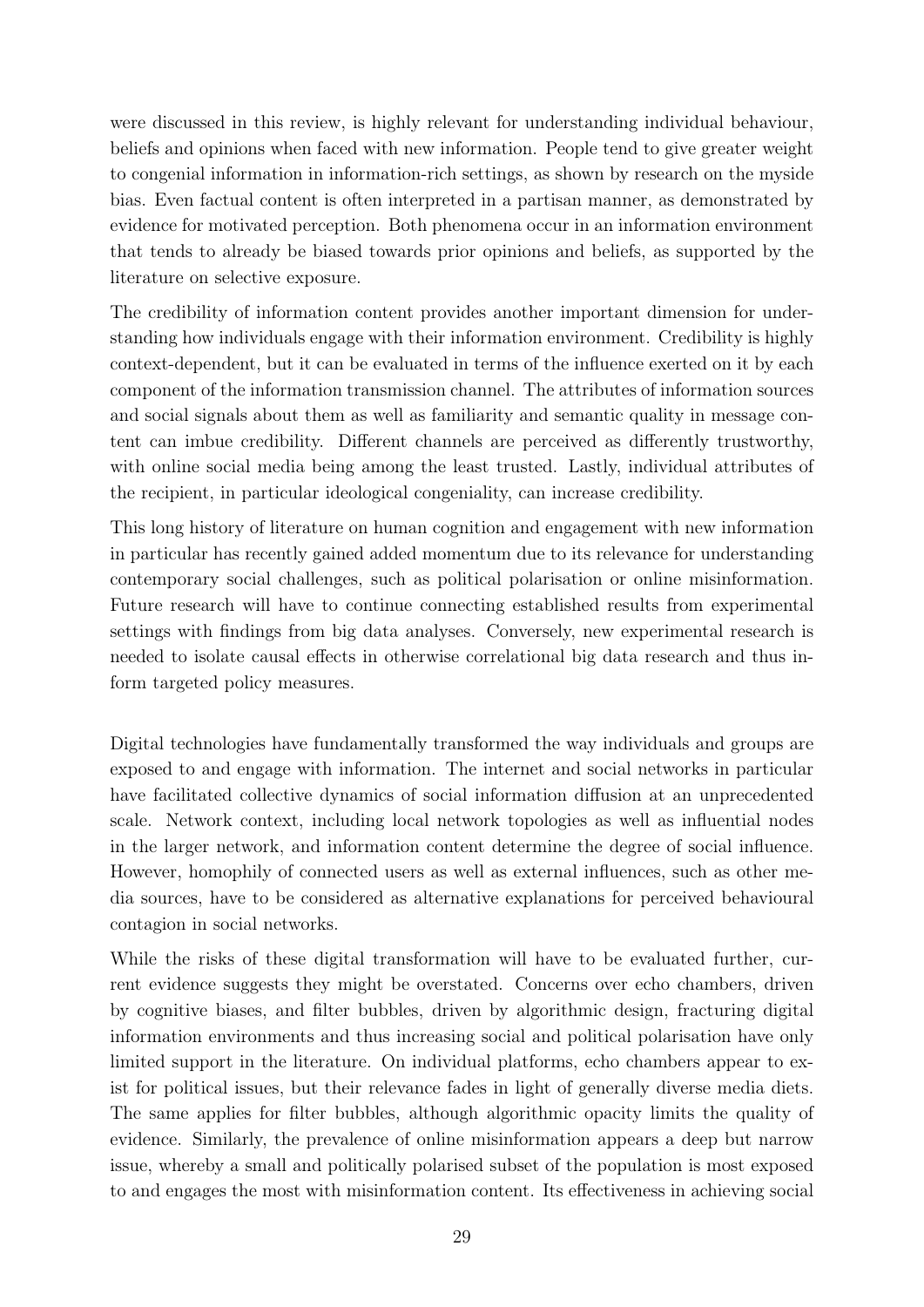or political influence, however, has not been demonstrated.

Future research will need to validate these results for more diverse contexts. An overwhelming majority of the empirical literature uses Twitter data, as it is most freely accessible, and much of it focuses on US politics, both of which severely limits the generalisablity of its findings. In order to obtain stronger results on the existence of filter bubbles or the causal influence of online misinformation, researchers will also need to collaborate with platforms to obtain privileged data access, although this in part limited by public policy and political constraints. Initiatives such as Social Science One, which seeks to build industry-academic partnerships for computational social science research, present a strong step in this direction. A better understanding of the extent of the risks thus posed by digital transformations is essential to inform policy responses and countermeasures.

At the time of writing, the COVID-19 pandemic is further highlighting the social and political relevance of many of the issues discussed in this review at a global scale. Digital technologies and social media in particular stand to provide a valuable tool for educating the public and disseminating health advice, leveraging the dynamics of social information diffusion on the internet. At the same time, the prevalence of online misinformation around the virus and the underlying cognitive biases that lead people to find it credible pose a very concrete threat to human lives. While the pandemic presents a uniquely disruptive challenge to society as a whole, it is also an opportunity for the academic community to step up and provide research with very real and immediate impact.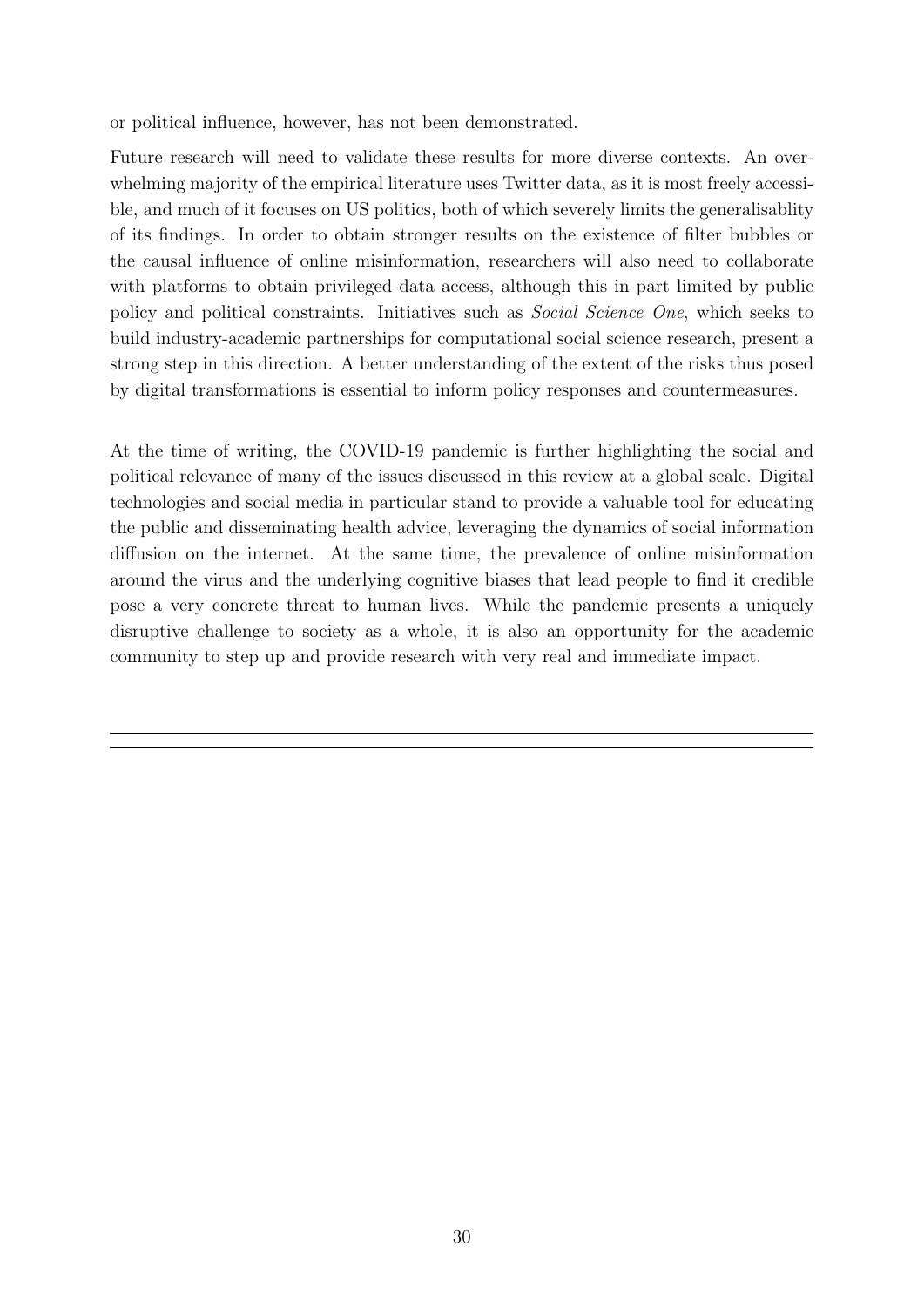# <span id="page-32-0"></span>References by Topic

#### [Defining the Information Environment](#page-2-0)

- <span id="page-32-18"></span>Ashford, Susan J and Larry L Cummings (1985). "Proactive feedback seeking: The instrumental use of the information environment". In: Journal of Occupational Psychology 58.1, pp. 67–79.
- <span id="page-32-13"></span>Banducci, Susan, Heiko Giebler, and Sylvia Kritzinger (2017). "Knowing more from less: How the information environment increases knowledge of party positions". In: British Journal of Political Science 47.3, pp. 571–588.
- <span id="page-32-16"></span>Fernandes, Nuno and Miguel A Ferreira (2008). "Does international cross-listing improve the information environment". In: Journal of Financial Economics 88.2, pp. 216–244.
- <span id="page-32-8"></span>Floridi, Luciano (2005). "Semantic conceptions of information". In: Stanford Encyclopedia of Philosophy.
- <span id="page-32-9"></span>— (2010). Information: A Very Short Introduction. Oxford University Press.
- <span id="page-32-15"></span>Frankel, Richard and Xu Li (2004). "Characteristics of a firm's information environment and the information asymmetry between insiders and outsiders". In: Journal of Accounting and Economics 37.2, pp. 229–259.
- <span id="page-32-11"></span>Habermas, Jürgen (2015). The Theory of Communicative Action: Lifeworld and Systems, a Critique of Functionalist Reason. Vol. 2. John Wiley & Sons.
- <span id="page-32-12"></span>Jerit, Jennifer, Jason Barabas, and Toby Bolsen (2006). "Citizens, knowledge, and the information environment". In: American Journal of Political Science 50.2, pp. 266–282.
- <span id="page-32-2"></span>Machlup, Fritz (1983). The study of information: Interdisciplinary messages. Wiley-Interscience.
- <span id="page-32-4"></span>Madden, Andrew D (2000). "A definition of information". In: Aslib Proceedings: New Information Perspectives 52.9, pp. 343–349.
- <span id="page-32-3"></span>McCreadie, Maureen and Ronald E Rice (1999). "Trends in analyzing access to information. Part I: cross-disciplinary conceptualizations of access". In: Information Processing  $\mathcal{C}$  Management 35.1, pp. 45–76.
- <span id="page-32-6"></span>Morris, Charles William (1938). "Foundations of the Theory of Signs". In: International Encyclopedia of Unified Science. Chicago University Press, pp. 1–59.
- <span id="page-32-5"></span>Nauta, Doede (2019). The Meaning of Information. Vol. 20. Walter de Gruyter GmbH & Co KG.
- <span id="page-32-19"></span>Orlikowski, Wanda J (1991). "Integrated information environment or matrix of control?: The contradictory implications of information technology". In: Accounting Management and Information 1.1, pp.  $9-42$ .
- <span id="page-32-7"></span>Raber, Douglas and John M Budd (2003). "Information as sign: semiotics and information science". In: Journal of Documentation.
- <span id="page-32-1"></span>Shannon, Claude (1953). "The lattice theory of information". In: Transactions of the IRE professional Group on Information Theory 1.1, pp. 105–107.
- <span id="page-32-17"></span>Shroff, Nemit, Rodrigo S Verdi, and Benjamin P Yost (2017). "When does the peer information environment matter?" In: *Journal of Accounting and Economics* 64.2-3, pp. 183–214.
- <span id="page-32-10"></span>Steinberg, Marc W (1999). "The talk and back talk of collective action: A dialogic analysis of repertoires of discourse among nineteenth-century English cotton spinners". In: American Journal of Sociology 105.3, pp. 736–780.
- <span id="page-32-14"></span>Williams, Bruce A and Michael X Delli Carpini (2011). After Broadcast News: Media Regimes, Democracy, and the New Information Environment. Cambridge University Press.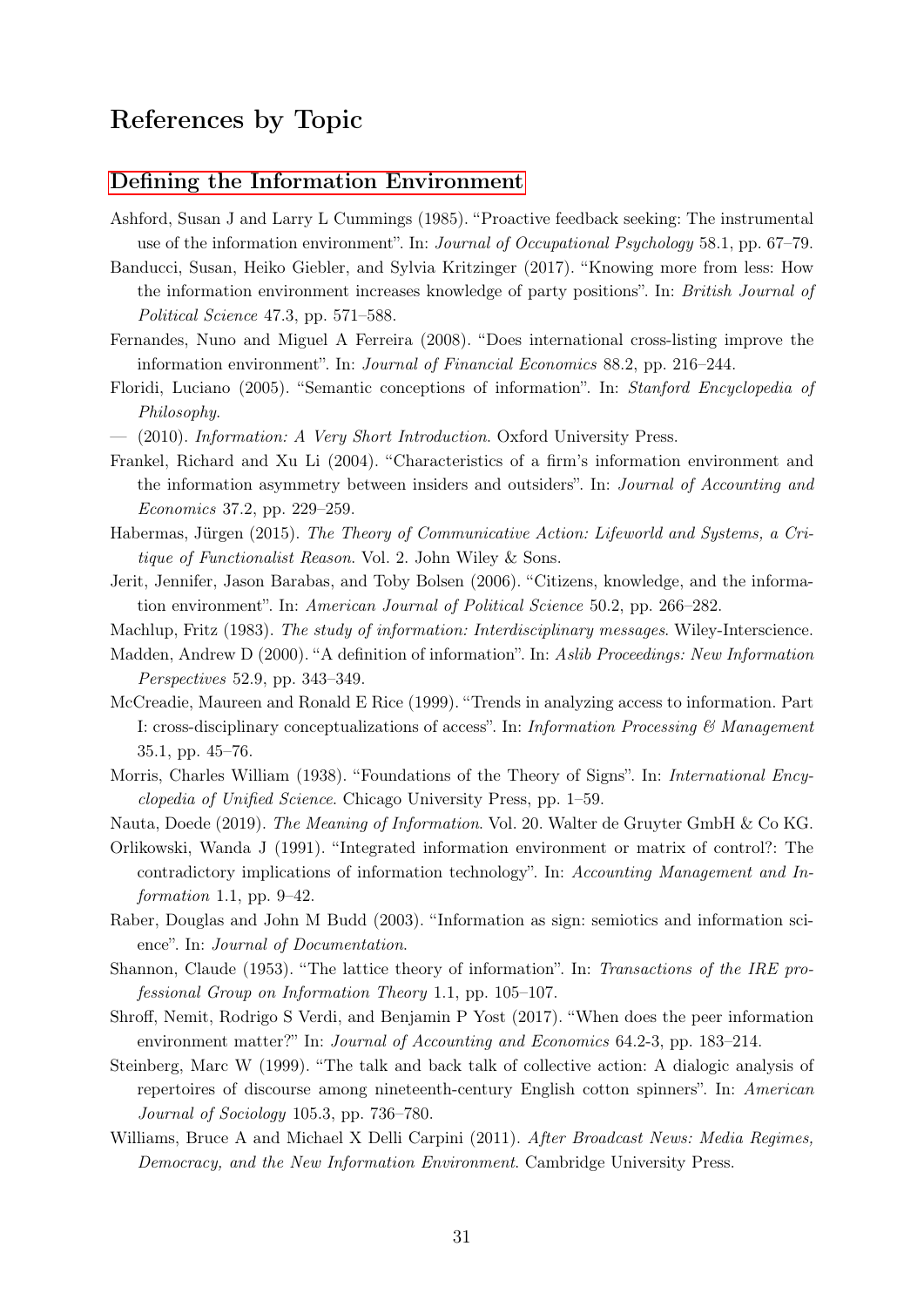#### [Composition of the Information Environment](#page-5-0)

- <span id="page-33-11"></span>Barberá, Pablo and Gonzalo Rivero (2015). "Understanding the political representativeness of Twitter users". In: Social Science Computer Review 33.6, pp. 712–729.
- <span id="page-33-10"></span>Blank, Grant (2017). "The digital divide among Twitter users and its implications for social research". In: Social Science Computer Review 35.6, pp. 679–697.
- <span id="page-33-4"></span>Blank, Grant, William H Dutton, and Julia Lefkowitz (2019). Perceived Threats to Privacy Online: The Internet in Britain.
- <span id="page-33-8"></span>Blank, Grant and Christoph Lutz (2017). "Representativeness of social media in Great Britain: investigating Facebook, Linkedin, Twitter, Pinterest, Google+, and Instagram". In: American Behavioral Scientist 61.7, pp. 741–756.
- <span id="page-33-2"></span>Dutton, William H et al. (2017). "Search and politics: The uses and impacts of search in Britain, France, Germany, Italy, Poland, Spain, and the United States". In: Quello Center Working Papers 5-1-17.
- <span id="page-33-9"></span>Hargittai, Eszter (2015). "Is bigger always better? Potential biases of big data derived from social network sites". In: The Annals of the American Academy of Political and Social Science 659.1, pp. 63–76.
- <span id="page-33-6"></span>— (2018). "Potential biases in big data: Omitted voices on social media". In: Social Science Computer Review, p. 0894439318788322.
- <span id="page-33-0"></span>International Telecommunication Union (2019b). World Telecommunication/ICT Indicators Database 2019. Tech. rep. United Nations.
- <span id="page-33-7"></span>Mellon, Jonathan and Christopher Prosser (2017). "Twitter and Facebook are not representative of the general population: Political attitudes and demographics of British social media users". In: Research & Politics 4.3.
- <span id="page-33-3"></span>Newman, Nic et al. (2019). Reuters Institute Digital News Report 2019. Reuters Institute for the Study of Journalism.
- <span id="page-33-1"></span>Nielsen (2016). Africa's Prospects: Macro Environment, Business, Consumer and Retail Outlook Indicators. Tech. rep. The Nielsen Company.
- <span id="page-33-5"></span>Ofcom (2019). Adults: Media use and attitudes report 2019. Tech. rep. Ofcom.

#### [Key Trends in the Information Environment](#page-5-1)

- <span id="page-33-16"></span>Abernathy, Penelope Muse (2018). The Expanding News Desert. Center for Innovation and Sustainability in Local Media.
- <span id="page-33-15"></span>Allern, Sigurd and Ester Pollack (2019). "Journalism as a public good: A Scandinavian perspective". In: Journalism 20.11, pp. 1423–1439.
- <span id="page-33-13"></span>Alluri, Aparna (2019). "WhatsApp: The 'black hole' of fake news in India's election". In: BBC.

<span id="page-33-12"></span>Aneez, Zeenab et al. (2019). Reuters Institute India Digital News Report 2019. Reuters Institute.

- <span id="page-33-14"></span>Arun, Chinmayi (2019). "On WhatsApp, Rumours, Lynchings, and the Indian Government". In: Economic & Political Weekly 54.6.
- <span id="page-33-18"></span>Bro, Peter and Filip Wallberg (2014). "Digital gatekeeping: News media versus social media". In: Digital Journalism 2.3, pp. 446–454.
- <span id="page-33-17"></span>Diakopoulos, Nicholas and Michael Koliska (2017). "Algorithmic transparency in the news media". In: Digital Journalism 5.7, pp. 809–828.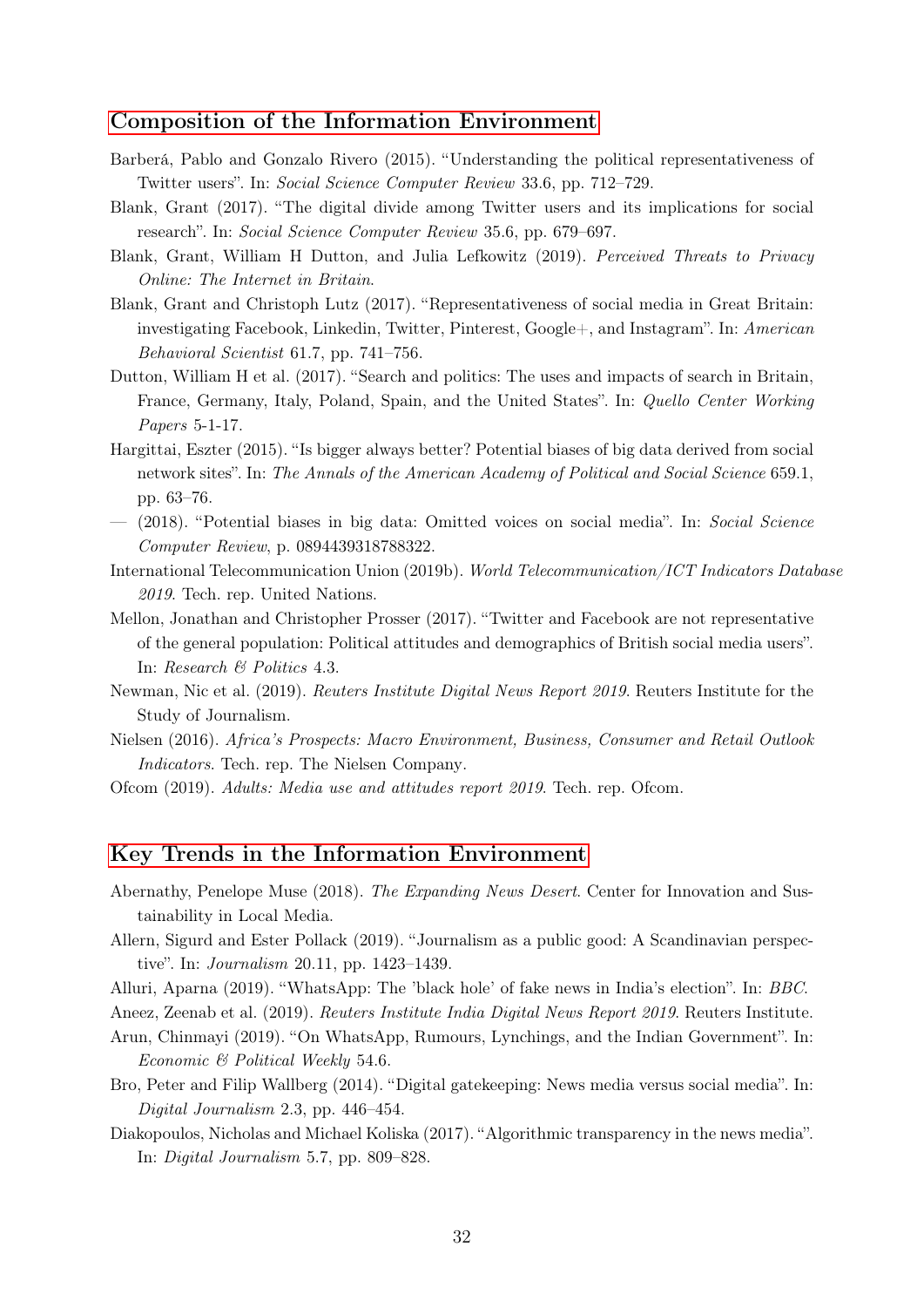- <span id="page-34-12"></span>Ferrer-Conill, Raul and Edson C Tandoc Jr (2018). "The audience-oriented editor: Making sense of the audience in the newsroom". In: Digital Journalism 6.4, pp. 436–453.
- <span id="page-34-0"></span>GSMA (2019). Connected Society: The State of Mobile Internet Connectivity 2019. Tech. rep. Global System for Mobile Communications Association.
- <span id="page-34-1"></span>International Telecommunication Union (2019a). Measuring Digital Development: Facts and Figures 2019. Tech. rep. United Nations.
- <span id="page-34-4"></span>Machado, Caio et al. (2019). "A Study of Misinformation in WhatsApp groups with a focus on the Brazilian Presidential Elections." In: Companion Proceedings of The 2019 World Wide Web Conference, pp. 1013–1019.
- <span id="page-34-6"></span>McChesney, Robert W (2016). "Journalism is dead! Long live journalism?: Why democratic Societies will need to subsidise future news production". In: Journal of Media Business Studies 13.3, pp. 128–135.
- <span id="page-34-2"></span>Murgia, Madhumita, Stephanie Findlay, and Andres Schipani (2019). "India: the WhatsApp Election". In: Financial Times.
- <span id="page-34-3"></span>Narayanan, Vidya et al. (2019). "News and information over Facebook and WhatsApp during the Indian election campaign". In: Computational Propaganda Project, Data Memo 2019.2.
- Newman, Nic et al. (2019). Reuters Institute Digital News Report 2019. Reuters Institute for the Study of Journalism.
- <span id="page-34-8"></span>Nielsen, Rasmus Kleis (2015). "Local Newspapers as Keystone Media: The Increased Importance of Diminished Newspapers for Local Political Information". In: Local Journalism: The Decline of Newspapers and the Rise of Digital Media, p. 51.
- <span id="page-34-13"></span>Stacks, Don W, Michael Brian Salwen, and Kristen Campbell Eichhorn (2019). An integrated approach to communication theory and research. Routledge.
- <span id="page-34-10"></span>Tandoc Jr, Edson C and Tim P Vos (2016). "The journalist is marketing the news: Social media in the gatekeeping process". In: Journalism Practice 10.8, pp. 950–966.
- <span id="page-34-9"></span>Usher, Nikki (2018). "Breaking news production processes in US metropolitan newspapers: Immediacy and journalistic authority". In: Journalism 19.1, pp. 21–36.
- <span id="page-34-7"></span>Waldman, Steven (2011). Information Needs of Communities: The Changing Media Landscape in a Broadband Age. Diane Publishing.
- <span id="page-34-5"></span>Westlund, Oscar (2013). "Mobile news: A review and model of journalism in an age of mobile media". In: Digital Journalism 1.1, pp. 6–26.
- <span id="page-34-11"></span>Zamith, Rodrigo (2018). "Quantified audiences in news production: A synthesis and research agenda". In: Digital Journalism 6.4, pp. 418–435.

#### [Foundations of Cognition and Information Processing](#page-10-0)

- <span id="page-34-16"></span>Baekgaard, Martin et al. (2019). "The role of evidence in politics: Motivated reasoning and persuasion among politicians". In: British Journal of Political Science 49.3, pp. 1117–1140.
- <span id="page-34-14"></span>Bago, Bence and Wim De Neys (2017). "Fast logic?: Examining the time course assumption of dual process theory". In: Cognition 158, pp. 90–109.
- <span id="page-34-15"></span>Bolsen, Toby, James N Druckman, and Fay Lomax Cook (2014). "The influence of partisan motivated reasoning on public opinion". In: Political Behavior 36.2, pp. 235–262.
- <span id="page-34-17"></span>Chaiken, Shelly, Roger Giner-Sorolla, and Serena Chen (1996a). "Beyond accuracy: Defense and impression motives in heuristic and systematic information processing." In: Psychology of Action: Linking Cognition and Motivation to Behavior. Guilford Press.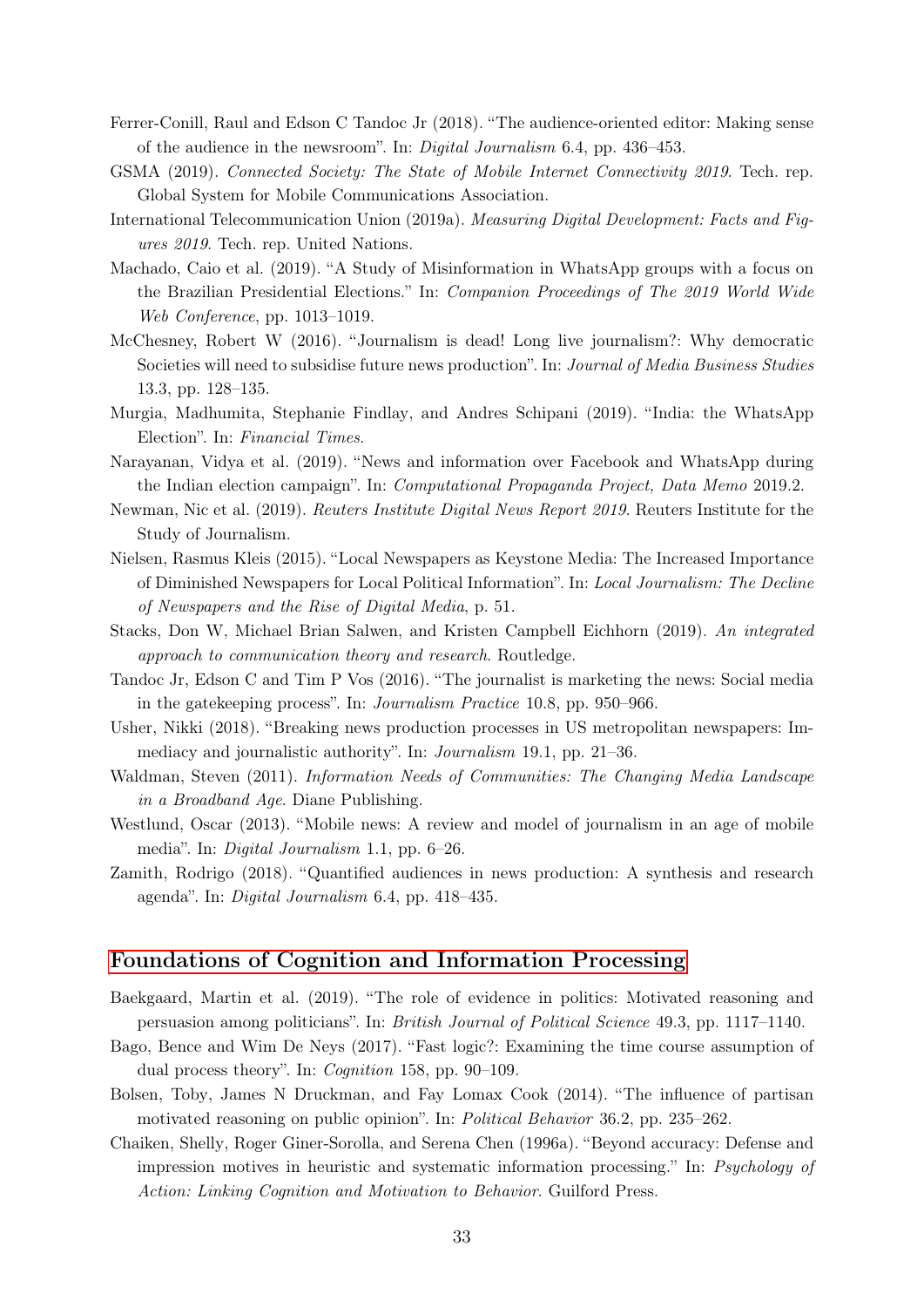- <span id="page-35-9"></span>Chaiken, Shelly, Wendy Wood, and Alice H Eagly (1996b). "Principles of persuasion." In: Social Psychology: Handbook of Basic Principles. Guilford Press.
- <span id="page-35-18"></span>Chen, Serena, Kimberly Duckworth, and Shelly Chaiken (1999). "Motivated heuristic and systematic processing". In: Psychological Inquiry 10.1, pp. 44–49.
- <span id="page-35-12"></span>De Neys, Wim, Sandrine Rossi, and Olivier Houdé (2013). "Bats, balls, and substitution sensitivity: Cognitive misers are no happy fools". In: Psychonomic Bulletin & Review 20.2, pp. 269– 273.

<span id="page-35-21"></span>Druckman, James N (2012). "The politics of motivation". In: Critical Review 24.2, pp. 199–216.

- <span id="page-35-8"></span>Evans, Jonathan St BT (1989). Bias in Human Reasoning: Causes and Consequences. Lawrence Erlbaum Associates, Inc.
- <span id="page-35-14"></span> $-$  (2010). Thinking Twice: Two Minds in One Brain. Oxford University Press.
- <span id="page-35-16"></span> $-$  (2012). "Dual process theories of deductive reasoning: facts and fallacies". In: The Oxford Handbook of Thinking and Reasoning, pp. 115–133.
- <span id="page-35-10"></span>— (2019). Hypothetical Thinking: Dual Processes in Reasoning and Judgement. Psychology Press.
- <span id="page-35-13"></span>Evans, Jonathan St BT and Jodie Curtis-Holmes (2005). "Rapid responding increases belief bias: Evidence for the dual-process theory of reasoning". In: Thinking  $\mathcal{B}$  Reasoning 11.4, pp. 382– 389.
- <span id="page-35-7"></span>Evans, Jonathan St BT and Keith E Stanovich (2013). "Dual-process theories of higher cognition: Advancing the debate". In: Perspectives on psychological science 8.3, pp. 223–241.
- <span id="page-35-20"></span>Fishbach, Ayelet and Melissa J Ferguson (2007). "The goal construct in social psychology". In: Social Psychology: Handbook of Basic Principles 2, pp. 490–515.
- <span id="page-35-11"></span>Fiske, Susan T and Shelley E Taylor (1991). Social Cognition. McGraw-Hill Book Company.
- <span id="page-35-5"></span>Gigerenzer, Gerd (1996). "On narrow norms and vague heuristics: A reply to Kahneman and Tversky." In: Psychological Review 103.3, pp. 592–596.
- <span id="page-35-4"></span>Gigerenzer, Gerd and Peter M Todd (1999). Simple Heuristics that Make Us Smart. Oxford University Press, USA.
- <span id="page-35-3"></span>Hahn, Ulrike and Adam JL Harris (2014). "What does it mean to be biased: Motivated reasoning and rationality". In: Psychology of Learning and Motivation. Vol. 61. Elsevier, pp. 41–102.
- <span id="page-35-15"></span>Handley, Simon J and Dries Trippas (2015). "Dual processes and the interplay between knowledge and structure: A new parallel processing model". In: Psychology of learning and motivation. Vol. 62. Elsevier, pp. 33–58.
- <span id="page-35-19"></span>Kahan, Dan M (2015). "The politically motivated reasoning paradigm, part 1: What politically motivated reasoning is and how to measure it". In: *Emerging Trends in the Social and Be*havioral Sciences, pp. 1–16.
- <span id="page-35-2"></span>Kahneman, Daniel (2011). Thinking, Fast and Slow. Macmillan.
- <span id="page-35-0"></span>Kahneman, Daniel and Amos Tversky (1973). "On the psychology of prediction." In: Psychological Review 80.4, pp. 237–251.
- <span id="page-35-1"></span>— (1981). "On the study of statistical intuitions." In: Cognition 11.2, pp. 123–141.
- <span id="page-35-17"></span>Keren, Gideon and Yaacov Schul (2009). "Two is not always better than one: A critical evaluation of two-system theories". In: Perspectives on Psychological Science 4.6, pp. 533–550.
- <span id="page-35-6"></span>Krueger, Joachim I and David C Funder (2004). "Towards a balanced social psychology: Causes, consequences, and cures for the problem-seeking approach to social behavior and cognition". In: Behavioral and Brain Sciences 27.3, pp. 313–327.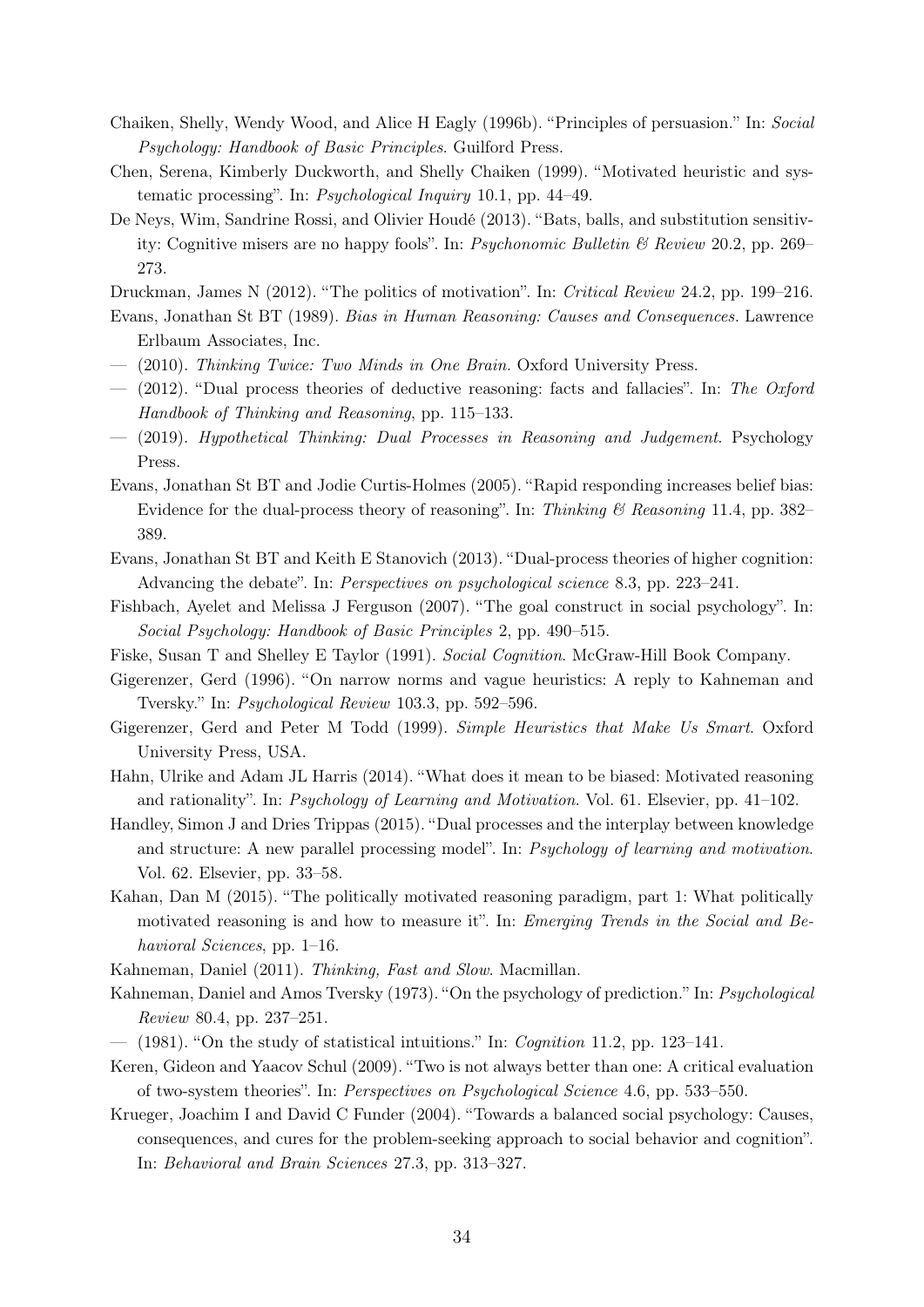- <span id="page-36-15"></span>Kruglanski, Arie W (1989). "The psychology of being 'right': The problem of accuracy in social perception and cognition." In: Psychological Bulletin 106.3, pp. 395–406.
- <span id="page-36-10"></span>Kruglanski, Arie W and Gerd Gigerenzer (2011). "Intuitive and deliberate judgments are based on common principles." In: Psychological Review 118.1, p. 97.
- <span id="page-36-17"></span>Kruglanski, Arie W et al. (2018). "A theory of goal systems". In: The Motivated Mind. Routledge, pp. 215–258.
- <span id="page-36-14"></span>Kunda, Ziva (1987). "Motivated inference: Self-serving generation and evaluation of causal theories." In: Journal of Personality and Social Psychology 53.4, pp. 636–647.
- <span id="page-36-13"></span> $-$  (1990). "The case for motivated reasoning." In: *Psychological Bulletin* 108.3, pp. 480–498.
- <span id="page-36-1"></span>Lachman, Roy, Janet L Lachman, and Earl C Butterfield (2015). Cognitive Psychology and Information Processing: An Introduction. Psychology Press.
- <span id="page-36-0"></span>Lindsay, Peter H and Donald A Norman (2013). Human Information Processing: An Introduction to Psychology. Academic Press.
- <span id="page-36-11"></span>Melnikoff, David E and John A Bargh (2018). "The mythical number two". In: Trends in Cognitive Sciences 22.4, pp. 280–293.
- <span id="page-36-6"></span>Neys, Wim De (2006). "Dual processing in reasoning: Two systems but one reasoner". In: Psychological Science 17.5, pp. 428–433.
- <span id="page-36-7"></span>Pennycook, Gordon et al. (2014). "Base rates: both neglected and intuitive." In: Journal of Experimental Psychology: Learning, Memory, and Cognition 40.2, p. 544.
- <span id="page-36-12"></span>Pennycook, Gordon et al. (2018b). "The mythical dual-process typology". In: Trends in Cognitive Sciences 22.8, pp. 667–668.
- <span id="page-36-3"></span>Stanovich, Keith E (2011). Rationality and the Reflective Mind. Oxford University Press.
- <span id="page-36-16"></span>Taber, Charles S and Milton Lodge (2006). "Motivated skepticism in the evaluation of political beliefs". In: American Journal of Political Science 50.3, pp. 755–769.
- <span id="page-36-9"></span>Thompson, Valerie A, Jamie A Prowse Turner, and Gordon Pennycook (2011). "Intuition, reason, and metacognition". In: Cognitive Psychology 63.3, pp. 107–140.
- <span id="page-36-5"></span>Toplak, Maggie E, Richard F West, and Keith E Stanovich (2014). "Assessing miserly information processing: An expansion of the Cognitive Reflection Test". In: Thinking & Reasoning 20.2, pp. 147–168.
- <span id="page-36-8"></span>Trippas, Dries, Valerie A Thompson, and Simon J Handley (2017). "When fast logic meets slow belief: Evidence for a parallel-processing model of belief bias". In: Memory & Cognition 45.4, pp. 539–552.
- <span id="page-36-2"></span>Tversky, Amos and Daniel Kahneman (1974). "Judgment under Uncertainty: Heuristics and biases". In: Science 185.4157, pp. 1124–1131.
- <span id="page-36-4"></span>Wason, Peter C and Jonathan St BT Evans (1974). "Dual processes in reasoning?" In: Cognition 3.2, pp. 141–154.

#### [Confirmation Bias and Engagement with New Information](#page-10-1)

- <span id="page-36-19"></span>Akerlof, Karen et al. (2013). "Do people 'personally experience' global warming, and if so how, and does it matter?" In: Global Environmental Change 23.1, pp. 81–91.
- <span id="page-36-18"></span>Alloy, Lauren B and Naomi Tabachnik (1984). "Assessment of covariation by humans and animals: The joint influence of prior expectations and current situational information." In: Psychological Review 91.1, pp. 112–149.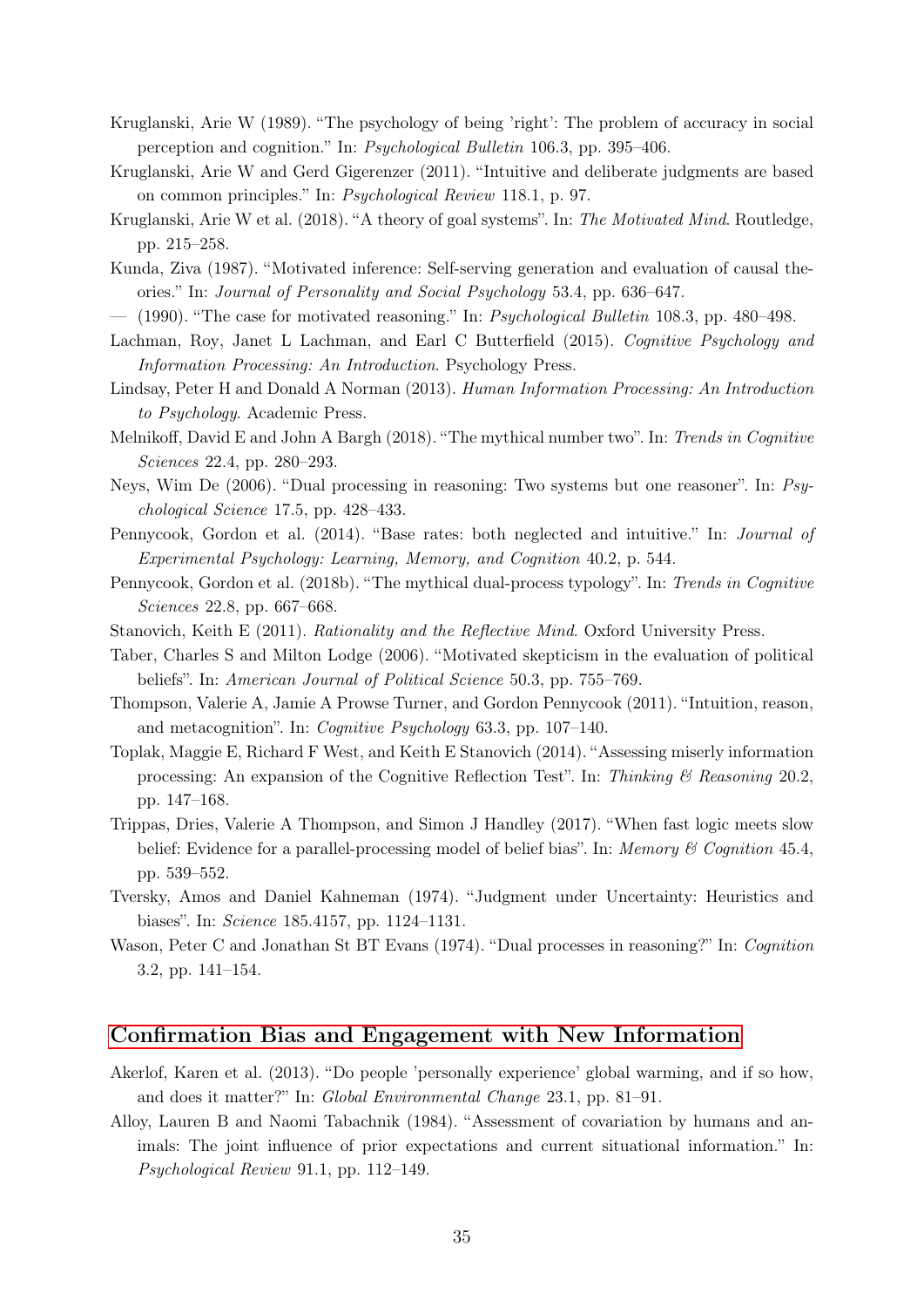- <span id="page-37-16"></span>Anderson, Michael C and Simon Hanslmayr (2014). "Neural mechanisms of motivated forgetting". In: Trends in Cognitive Sciences 18.6, pp. 279–292.
- <span id="page-37-8"></span>Baron, Jonathan (1995). "Myside bias in thinking about abortion". In: Thinking & Reasoning 1.3, pp. 221–235.
- <span id="page-37-15"></span>Benoit, Roland G and Michael C Anderson (2012). "Opposing mechanisms support the voluntary forgetting of unwanted memories". In: Neuron 76.2, pp. 450–460.
- Bolsen, Toby, James N Druckman, and Fay Lomax Cook (2014). "The influence of partisan motivated reasoning on public opinion". In: Political Behavior 36.2, pp. 235–262.
- <span id="page-37-9"></span>Čavojová, Vladimíra, Jakub Šrol, and Magdalena Adamus (2018). "My point is valid, yours is not: myside bias in reasoning about abortion". In: *Journal of Cognitive Psychology* 30.7, pp. 656–669.
- Chaiken, Shelly, Roger Giner-Sorolla, and Serena Chen (1996a). "Beyond accuracy: Defense and impression motives in heuristic and systematic information processing." In: Psychology of Action: Linking Cognition and Motivation to Behavior. Guilford Press.
- <span id="page-37-11"></span>Crocker, Jennifer (1981). "Judgment of covariation by social perceivers." In: Psychological Bulletin 90.2, pp. 272–292.
- <span id="page-37-3"></span>Ditto, Peter H and David F Lopez (1992). "Motivated skepticism: Use of differential decision criteria for preferred and nonpreferred conclusions." In: Journal of Personality and Social Psychology 63.4, pp. 568–584.
- <span id="page-37-4"></span>Ditto, Peter H et al. (1998). "Motivated sensitivity to preference-inconsistent information." In: Journal of Personality and Social Psychology 75.1, pp. 53–69.
- <span id="page-37-13"></span>Eagly, Alice H et al. (1999). "The impact of attitudes on memory: An affair to remember". In: Psychological Bulletin 125.1, pp. 64–89.
- <span id="page-37-14"></span>Eagly, Alice H et al. (2001). "Do attitudes affect memory? Tests of the congeniality hypothesis". In: Current Directions in Psychological Science 10.1, pp. 5–9.
- <span id="page-37-5"></span>Edwards, Kari and Edward E Smith (1996). "A disconfirmation bias in the evaluation of arguments." In: Journal of Personality and Social Psychology 71.1, pp. 5–24.
- <span id="page-37-12"></span>Egan, Patrick J and Megan Mullin (2012). "Turning personal experience into political attitudes: The effect of local weather on Americans' perceptions about global warming". In: The Journal of Politics 74.3, pp. 796–809.
- <span id="page-37-6"></span>Felton, Mark, Amanda Crowell, and Tina Liu (2015). "Arguing to agree: Mitigating my-side bias through consensus-seeking dialogue". In: Written Communication 32.3, pp. 317–331.
- <span id="page-37-0"></span>Festinger, Leon (1962). A Theory of Cognitive Dissonance. Stanford University Press.
- <span id="page-37-1"></span>Frey, Dieter (1981). "Postdecisional preference for decision-relevant information as a function of the competence of its source and the degree of familiarity with this information". In: Journal of Experimental Social Psychology 17.1, pp. 51–67.
- <span id="page-37-2"></span>— (1986). "Recent Research on Selective Exposure to Information". In: Advances in Experimental Social Psychology. Vol. 19. Elsevier, pp. 41–80.
- Hahn, Ulrike and Adam JL Harris (2014). "What does it mean to be biased: Motivated reasoning and rationality". In: Psychology of Learning and Motivation. Vol. 61. Elsevier, pp. 41–102.
- <span id="page-37-10"></span>Hamilton, David L and Terrence L Rose (1980). "Illusory correlation and the maintenance of stereotypic beliefs". In: Journal of Personality and Social Psychology 39.5, pp. 832–845.
- <span id="page-37-7"></span>Hart, P Sol and Erik C Nisbet (2012). "Boomerang effects in science communication: How motivated reasoning and identity cues amplify opinion polarization about climate mitigation policies". In: Communication Research 39.6, pp. 701–723.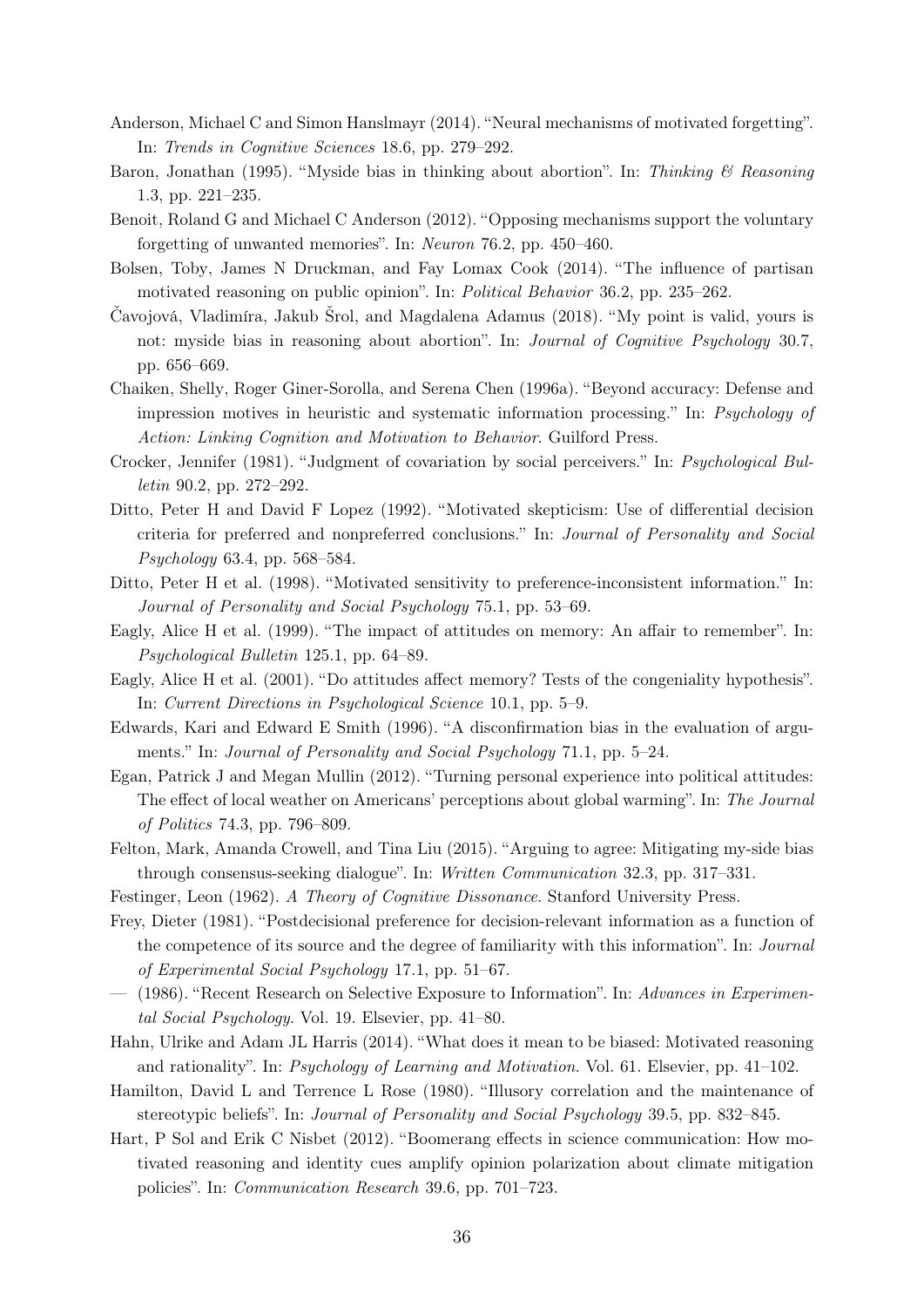- <span id="page-38-3"></span>Hart, William et al. (2009). "Feeling validated versus being correct: a meta-analysis of selective exposure to information." In: Psychological Bulletin 135.4, pp. 555–588.
- <span id="page-38-5"></span>Johnson, Blair T (1994). "Effects of outcome-relevant involvement and prior information on persuasion". In: Journal of Experimental Social Psychology 30.6, pp. 556–579.
- <span id="page-38-6"></span>Jonas, Eva and Dieter Frey (2003). "Information search and presentation in advisor–client interactions". In: Organizational Behavior and Human Decision Processes 91.2, pp. 154–168.
- <span id="page-38-9"></span>Koriat, Asher, Sarah Lichtenstein, and Baruch Fischhoff (1980). "Reasons for confidence." In: Journal of Experimental Psychology: Human Learning and Memory 6.2, pp. 107–118.
- Kunda, Ziva (1990). "The case for motivated reasoning." In: Psychological Bulletin 108.3, pp. 480– 498.
- <span id="page-38-18"></span>Leong, Yuan Chang et al. (2019). "Neurocomputational mechanisms underlying motivated seeing". In: Nature Human Behaviour 3.9, pp. 962–973.
- <span id="page-38-4"></span>Lowe, Rosemary H and Ivan D Steiner (1968). "Some effects of the reversibility and consequences of decisions on postdecision information preferences." In: Journal of Personality and Social Psychology 8.2p1, p. 172.
- <span id="page-38-17"></span>Myers, Teresa A et al. (2013). "The relationship between personal experience and belief in the reality of global warming". In: Nature Climate Change 3.4, pp. 343–347.
- <span id="page-38-2"></span>Nickerson, Raymond S (1998). "Confirmation bias: A ubiquitous phenomenon in many guises". In: Review of General Psychology 2.2, pp. 175–220.
- <span id="page-38-0"></span>Oswald, Margit E and Stefan Grosjean (2004). "Confirmation Bias". In: Cognitive Illusions: A Handbook on Fallacies and Biases in Thinking, Judgement and Memory 79.
- <span id="page-38-7"></span>Pariser, Eli (2011). The Filter Bubble: What the Internet is Hiding from You. Penguin UK.
- <span id="page-38-14"></span>Petersen, Michael Bang et al. (2013). "Motivated reasoning and political parties: Evidence for increased processing in the face of party cues". In: Political Behavior 35.4, pp. 831–854.
- <span id="page-38-11"></span>Pyszczynski, Tom and Jeff Greenberg (1987). "Toward an integration of cognitive and motivational perspectives on social inference: A biased hypothesis-testing model". In: Advances in Experimental Social Psychology. Vol. 20. Elsevier, pp. 297–340.
- <span id="page-38-10"></span>Pyszczynski, Tom, Jeff Greenberg, and Kathleen Holt (1985). "Maintaining consistency between self-serving beliefs and available data: A bias in information evaluation". In: Personality and Social Psychology Bulletin 11.2, pp. 179–190.
- <span id="page-38-16"></span>Sisco, Matthew R, Valentina Bosetti, and Elke U Weber (2017). "When do extreme weather events generate attention to climate change?" In: *Climatic Change* 143.1-2, pp. 227–241.
- <span id="page-38-8"></span>Snyder, Mark and Nancy Cantor (1979). "Testing hypotheses about other people: The use of historical knowledge". In: *Journal of Experimental Social Psychology* 15.4, pp. 330–342.
- <span id="page-38-12"></span>Stanovich, Keith E, Richard F West, and Maggie E Toplak (2013). "Myside bias, rational thinking, and intelligence". In: Current Directions in Psychological Science 22.4, pp. 259–264.
- <span id="page-38-15"></span>Tappin, Ben M, Leslie van der Leer, and Ryan T McKay (2017). "The heart trumps the head: Desirability bias in political belief revision." In: Journal of Experimental Psychology: General 146.8, pp. 1143–1149.
- <span id="page-38-13"></span>Villarroel, Constanza, Mark Felton, and Merce Garcia-Mila (2016). "Arguing against confirmation bias: The effect of argumentative discourse goals on the use of disconfirming evidence in written argument". In: *International Journal of Educational Research* 79, pp. 167–179.
- <span id="page-38-1"></span>Wason, Peter C (1960). "On the failure to eliminate hypotheses in a conceptual task". In: *Quar*terly Journal of Experimental Psychology 12.3, pp. 129–140.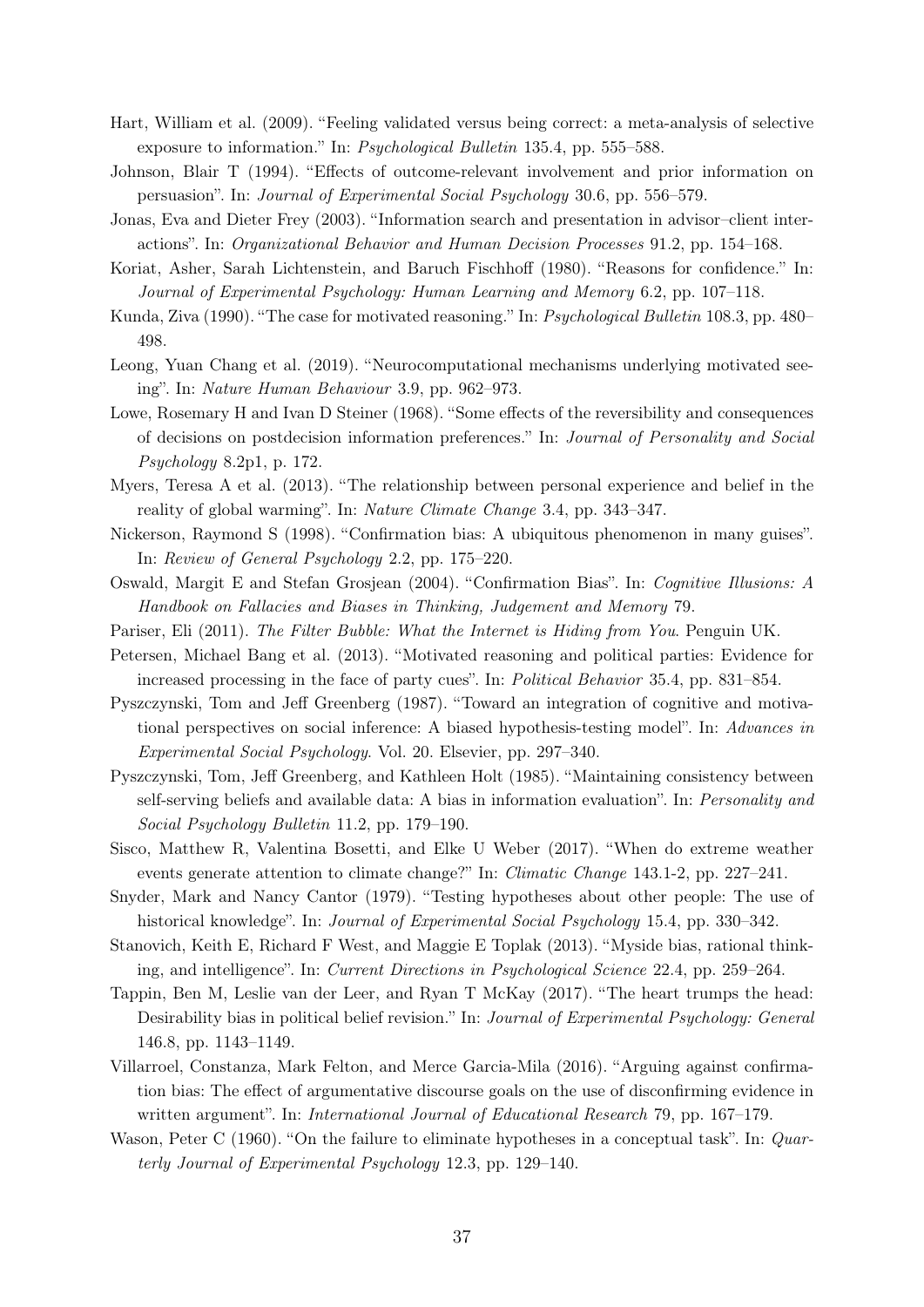- <span id="page-39-0"></span>Wason, Peter C (1968). "Reasoning about a rule". In: Quarterly Journal of Experimental Psychology 20.3, pp. 273–281.
- <span id="page-39-1"></span>Wolfe, Christopher R (2012). "Individual differences in the 'myside bias' in reasoning and written argumentation". In: Written Communication 29.4, pp. 477–501.

#### [Credibility, Information Content and Context](#page-13-0)

- <span id="page-39-5"></span>Berlo, David (1960). The Process of Communication: an Introduction to Theory and Practice. Holt, Rinehart and Winston.
- <span id="page-39-6"></span>Berlo, David, James B Lemert, and Robert J Mertz (1969). "Dimensions for evaluating the acceptability of message sources". In: Public Opinion Quarterly 33.4, pp. 563–576.
- <span id="page-39-2"></span>Birnbaum, Michael H and Steven E Stegner (1979). "Source credibility in social judgment: Bias, expertise, and the judge's point of view." In: Journal of Personality and Social Psychology 37.1, pp. 48–74.
- <span id="page-39-3"></span>Chaiken, Shelly and Durairaj Maheswaran (1994). "Heuristic processing can bias systematic processing: effects of source credibility, argument ambiguity, and task importance on attitude judgment." In: Journal of Personality and Social Psychology 66.3, pp. 460–473.
- <span id="page-39-4"></span>Corner, Adam, Adam Harris, and Ulrike Hahn (2010). "Conservatism in belief revision and participant skepticism". In: Proceedings of the Annual Meeting of the Cognitive Science Society 32.32.
- <span id="page-39-11"></span>Dechêne, Alice et al. (2010). "The truth about the truth: A meta-analytic review of the truth effect". In: Personality and Social Psychology Review 14.2, pp. 238–257.
- Dutton, William H et al. (2017). "Search and politics: The uses and impacts of search in Britain, France, Germany, Italy, Poland, Spain, and the United States". In: Quello Center Working Papers 5-1-17.
- <span id="page-39-7"></span>Eisend, Martin (2006). "Source credibility dimensions in marketing communication–A generalized solution". In: Journal of Empirical Generalisations in Marketing Science 10.2.
- <span id="page-39-10"></span>Fico, Frederick, John D Richardson, and Steven M Edwards (2004). "Influence of story structure on perceived story bias and news organization credibility". In: Mass Communication  $\mathcal C$  Society 7.3, pp. 301–318.
- <span id="page-39-9"></span>Fischer, Peter, Stefan Schulz-Hardt, and Dieter Frey (2008). "Selective exposure and information quantity: how different information quantities moderate decision makers' preference for consistent and inconsistent information." In: Journal of Personality and Social Psychology 94.2, p. 231.
- <span id="page-39-12"></span>Flanagin, Andrew J and Miriam J Metzger (2000). "Perceptions of Internet information credibility". In: Journalism & Mass Communication Quarterly 77.3, pp. 515–540.
- <span id="page-39-14"></span>Goldman, Seth K and Diana C Mutz (2011). "The friendly media phenomenon: A cross-national analysis of cross-cutting exposure". In: Political Communication 28.1, pp. 42–66.
- <span id="page-39-13"></span>Greenberg, Bradley S (1966). "Media use and believability: Some multiple correlates". In: Journalism Quarterly 43.4, pp. 665–670.
- <span id="page-39-8"></span>Hahn, Ulrike, Adam JL Harris, and Adam Corner (2009). "Argument content and argument source: An exploration". In: Informal Logic 29.4, pp. 337–367.
- <span id="page-39-15"></span>Hansen, Glenn J and Hyunjung Kim (2011). "Is the media biased against me? A meta-analysis of the hostile media effect research". In: Communication Research Reports 28.2, pp. 169–179.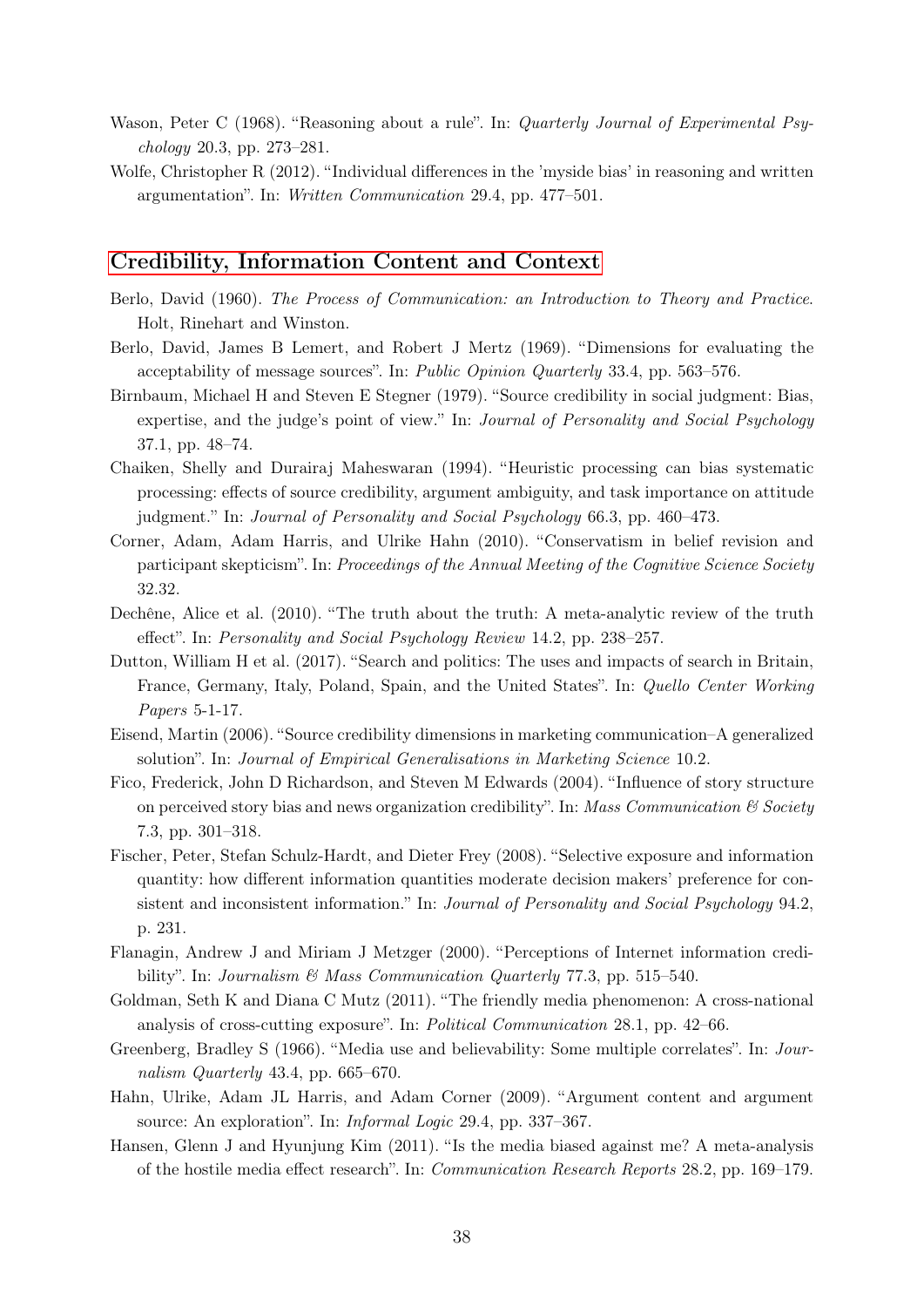- <span id="page-40-3"></span>Hovland, Carl I and Walter Weiss (1951). "The influence of source credibility on communication effectiveness". In: Public Opinion Quarterly 15.4, pp. 635–650.
- <span id="page-40-6"></span>Johnson, Thomas J. and Barbara K. Kaye (2004). "Wag the Blog: How Reliance on Traditional Media and the Internet Influence Credibility Perceptions of Weblogs Among Blog Users". In: Journalism & Mass Communication Quarterly 81.3, pp. 622–642.
- <span id="page-40-13"></span>— (1998). "Cruising is believing?: Comparing Internet and traditional sources on media credibility measures". In: Journalism  $\mathcal{B}$  Mass Communication Quarterly 75.2, pp. 325–340.
- <span id="page-40-14"></span>Kiousis, Spiro (2001). "Public trust or mistrust? Perceptions of media credibility in the information age". In: *Mass Communication*  $\mathcal{C}$  *Society* 4.4, pp. 381–403.
- <span id="page-40-12"></span>Lucassen, Teun et al. (2013). "Topic familiarity and information skills in online credibility evaluation". In: Journal of the American Society for Information Science and Technology 64.2, pp. 254–264.
- <span id="page-40-10"></span>Maier, Scott R (2005). "Accuracy matters: A cross-market assessment of newspaper error and credibility". In: Journalism & Mass Communication Quarterly 82.3, pp. 533–551.
- <span id="page-40-7"></span>Metzger, Miriam J, Andrew J Flanagin, and Ryan B Medders (2010). "Social and heuristic approaches to credibility evaluation online". In: Journal of Communication 60.3, pp. 413– 439.
- <span id="page-40-16"></span>Metzger, Miriam J, Ethan H Hartsell, and Andrew J Flanagin (2015). "Cognitive dissonance or credibility? A comparison of two theoretical explanations for selective exposure to partisan news". In: Communication Research 47.1, pp. 3–28.
- <span id="page-40-4"></span>Meyer, Philip (1988). "Defining and measuring credibility of newspapers: Developing an index". In: Journalism Quarterly 65.3, pp. 567–574.
- <span id="page-40-8"></span>Moe, Wendy W and David A Schweidel (2012). "Online product opinions: Incidence, evaluation, and evolution". In: Marketing Science 31.3, pp. 372–386.
- <span id="page-40-18"></span>Perloff, Richard M (2015). "A three-decade retrospective on the hostile media effect". In: Mass Communication and Society 18.6, pp. 701–729.
- <span id="page-40-1"></span>Pornpitakpan, Chanthika (2004). "The persuasiveness of source credibility: A critical review of five decades' evidence". In: Journal of Applied Social Psychology 34.2, pp. 243–281.
- <span id="page-40-2"></span>Self, Charles C and Chris Roberts (2019). "Credibility". In: An Integrated Approach to Communication Theory and Research. Routledge, pp. 435–446.
- <span id="page-40-5"></span>Shan, Yan (2016). "How credible are online product reviews? The effects of self-generated and system-generated cues on source credibility evaluation". In: Computers in Human Behavior 55, pp. 633–641.
- <span id="page-40-9"></span>Slater, Michael D and Donna Rouner (1996). "How message evaluation and source attributes may influence credibility assessment and belief change". In: Journalism  $\mathcal{B}$  Mass Communication Quarterly 73.4, pp. 974–991.
- <span id="page-40-15"></span>Stroud, Natalie Jomini and Jae Kook Lee (2013). "Perceptions of cable news credibility". In: Mass Communication and Society 16.1, pp. 67–88.
- <span id="page-40-11"></span>Sundar, S Shyam (1999). "Exploring receivers' criteria for perception of print and online news". In: Journalism & Mass Communication Quarterly 76.2, pp. 373–386.
- <span id="page-40-17"></span>Vallone, Robert P, Lee Ross, and Mark R Lepper (1985). "The hostile media phenomenon: biased perception and perceptions of media bias in coverage of the Beirut massacre." In: Journal of Personality and Social psychology 49.3, pp. 577–585.
- <span id="page-40-0"></span>Wanta, Wayne and Yu-Wei Hu (1994). "The effects of credibility, reliance, and exposure on media agenda-setting: A path analysis model". In: Journalism Quarterly 71.1, pp. 90–98.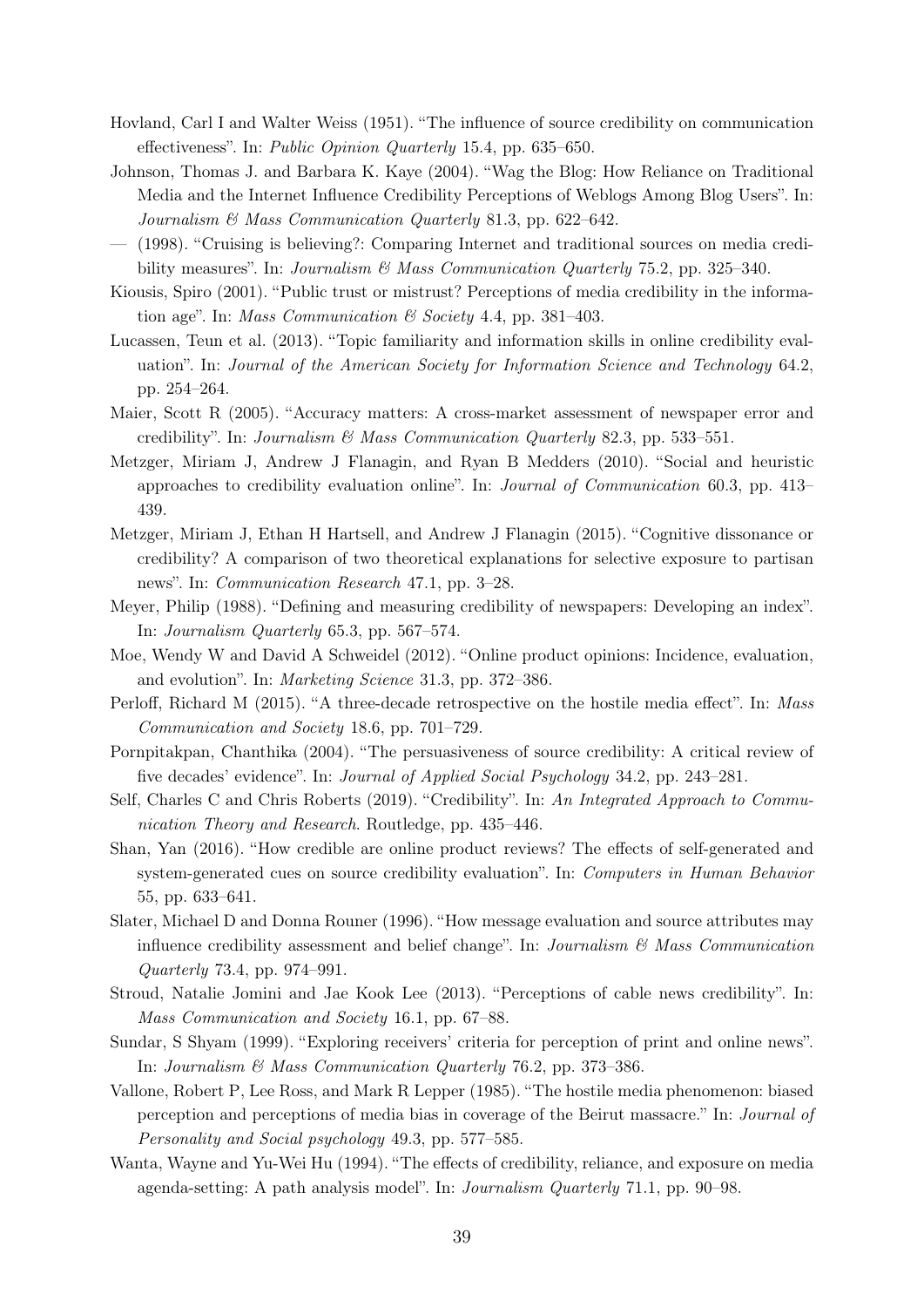- <span id="page-41-1"></span>Westerman, David, Patric R Spence, and Brandon Van Der Heide (2014). "Social media as information source: Recency of updates and credibility of information". In: Journal of Computer-Mediated Communication 19.2, pp. 171–183.
- <span id="page-41-2"></span>Westley, Bruce H and Werner J Severin (1964). "Some correlates of media credibility". In: Journalism Quarterly 41.3, pp. 325–335.
- <span id="page-41-0"></span>Xu, Qian (2014). "Should I trust him? The effects of reviewer profile characteristics on eWOM credibility". In: Computers in Human Behavior 33, pp. 136–144.

#### [Social Dynamics and the Diffusion of Information](#page-19-0)

- <span id="page-41-4"></span>Anagnostopoulos, Aris, Ravi Kumar, and Mohammad Mahdian (2008). "Influence and correlation in social networks". In: Proceedings of the 14th ACM SIGKDD International Conference on Knowledge Discovery and Data Mining, pp. 7–15.
- <span id="page-41-5"></span>Aral, Sinan, Lev Muchnik, and Arun Sundararajan (2009). "Distinguishing influence-based contagion from homophily-driven diffusion in dynamic networks". In: Proceedings of the National Academy of Sciences 106.51, pp. 21544–21549.
- <span id="page-41-13"></span>Arnaboldi, Valerio et al. (2016). "Ego network structure in online social networks and its impact on information diffusion". In: Computer Communications 76, pp. 26–41.
- <span id="page-41-11"></span>Bakshy, Eytan, Solomon Messing, and Lada A Adamic (2015). "Exposure to ideologically diverse news and opinion on Facebook". In: Science 348.6239, pp. 1130–1132.
- <span id="page-41-15"></span>Bakshy, Eytan et al. (2011). "Everyone's an influencer: quantifying influence on twitter". In: Proceedings of the 4th ACM International Conference on Web Search and Data Mining, pp. 65– 74.
- <span id="page-41-3"></span>Bakshy, Eytan et al. (2012). "The role of social networks in information diffusion". In: Proceedings of the 21st international conference on World Wide Web, pp. 519–528.
- <span id="page-41-12"></span>Centola, Damon and Michael Macy (2007). "Complex contagions and the weakness of long ties". In: American Journal of Sociology 113.3, pp. 702–734.
- <span id="page-41-14"></span>Cha, Meeyoung et al. (2010). "Measuring user influence in twitter: The million follower fallacy". In: 4th International AAAI Conference on Weblogs and Social Media.
- <span id="page-41-7"></span>Cheng, Justin et al. (2014). "Can Cascades be Predicted?" In: Proceedings of the 23rd International Conference on the World Wide Web, pp. 925–936.
- <span id="page-41-9"></span>Coscia, Michele (2014). "Average is boring: How similarity kills a meme's success". In: Scientific Reports 4.6477.
- <span id="page-41-10"></span>Del Vicario, Michela et al. (2016). "The spreading of misinformation online". In: Proceedings of the National Academy of Sciences 113.3, pp. 554–559.
- <span id="page-41-16"></span>Dubois, Elizabeth and Devin Gaffney (2014). "The multiple facets of influence: Identifying political influentials and opinion leaders on Twitter". In: American Behavioral Scientist 58.10, pp. 1260–1277.
- <span id="page-41-6"></span>Goel, Sharad, Duncan J Watts, and Daniel G Goldstein (2012). "The structure of online diffusion networks". In: Proceedings of the 13th ACM Conference on Electronic Commerce, pp. 623– 638.
- <span id="page-41-8"></span>Goel, Sharad et al. (2016). "The structural virality of online diffusion". In: Management Science 62.1, pp. 180–196.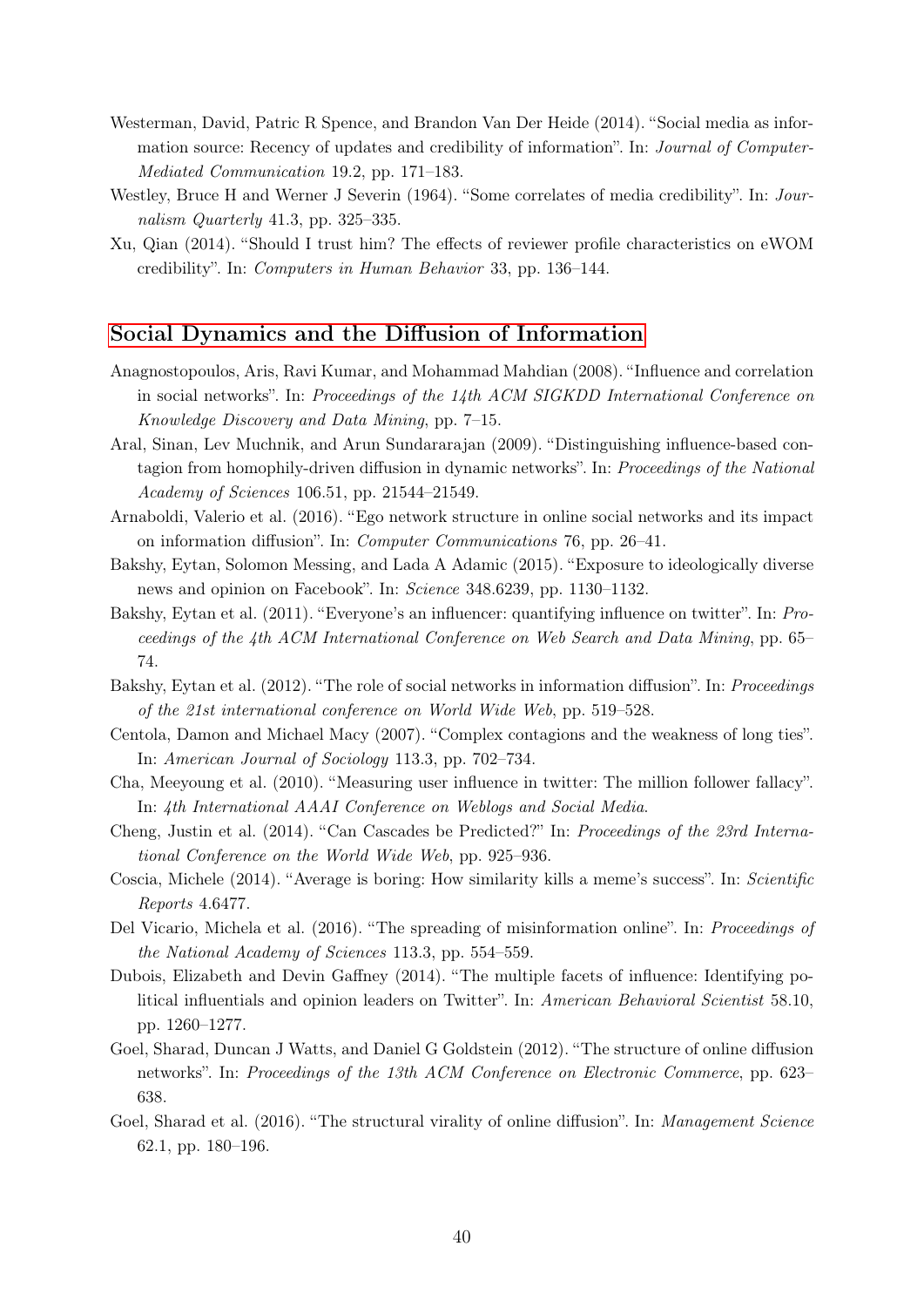- <span id="page-42-10"></span>Harrigan, Nicholas, Palakorn Achananuparp, and Ee-Peng Lim (2012). "Influentials, novelty, and social contagion: The viral power of average friends, close communities, and old news". In: Social Networks 34.4, pp. 470–480.
- <span id="page-42-15"></span>Kempe, David, Jon Kleinberg, and Éva Tardos (2003). "Maximizing the spread of influence through a social network". In: Proceedings of the 9th ACM SIGKDD International Conference on Knowledge Discovery and Data Mining, pp. 137–146.
- <span id="page-42-5"></span>Kudugunta, Sneha and Emilio Ferrara (2018). "Deep neural networks for bot detection". In: Information Sciences 467, pp. 312–322.
- <span id="page-42-0"></span>Lehmann, Janette et al. (2012). "Dynamical classes of collective attention in twitter". In: Proceedings of the 21st International Conference on the World Wide Web, pp. 251–260.
- <span id="page-42-16"></span>Li, Yuchen et al. (2018). "Influence maximization on social graphs: A survey". In: IEEE Transactions on Knowledge and Data Engineering 30.10, pp. 1852–1872.
- <span id="page-42-13"></span>Merton, Robert King (1968). "Patterns of Influence: Local and Cosmopolitan Influential". In: Social Theory and Social Structure. Simon and Schuster, pp. 441–474.
- <span id="page-42-12"></span>Mønsted, Bjarke et al. (2017). "Evidence of complex contagion of information in social media: An experiment using Twitter bots". In: PloS one 12.9.
- <span id="page-42-2"></span>Myers, Seth A, Chenguang Zhu, and Jure Leskovec (2012). "Information diffusion and external influence in networks". In: Proceedings of the 18th ACM SIGKDD International Conference on Knowledge Discovery and Data mining, pp. 33–41.
- <span id="page-42-14"></span>Peng, Sancheng et al. (2018). "Influence analysis in social networks: A survey". In: Journal of Network and Computer Applications 106, pp. 17–32.
- <span id="page-42-7"></span>Romero, Daniel M, Brendan Meeder, and Jon Kleinberg (2011). "Differences in the mechanics of information diffusion across topics: idioms, political hashtags, and complex contagion on Twitter". In: Proceedings of the 20th International Conference on World Wide Web, pp. 695– 704.
- <span id="page-42-1"></span>Shalizi, Cosma Rohilla and Andrew C Thomas (2011). "Homophily and contagion are generically confounded in observational social network studies". In: Sociological Methods  $\mathcal{C}$  Research 40.2, pp. 211–239.
- <span id="page-42-6"></span>Shao, Chengcheng et al. (2018). "The spread of low-credibility content by social bots". In: Nature Communications 9.1, pp. 1–9.
- <span id="page-42-4"></span>Varol, Onur et al. (2017). "Early detection of promoted campaigns on social media". In: EPJ Data Science 6.13.
- <span id="page-42-8"></span>Vosoughi, Soroush, Deb Roy, and Sinan Aral (2018). "The spread of true and false news online". In: Science 359.6380, pp. 1146–1151.
- <span id="page-42-9"></span>Weng, Lilian, Filippo Menczer, and Yong-Yeol Ahn (2013). "Virality prediction and community structure in social networks". In: Scientific Reports 3.2522.
- <span id="page-42-11"></span>Zhang, Jing et al. (2013). "Social influence locality for modeling retweeting behaviors". In: 23rd International Joint Conference on Artificial Intelligence.
- <span id="page-42-3"></span>Zhao, Qingyuan et al. (2015). "Seismic: A self-exciting point process model for predicting tweet popularity". In: Proceedings of the 21th ACM SIGKDD International Conference on Knowledge Discovery and Data Mining, pp. 1513–1522.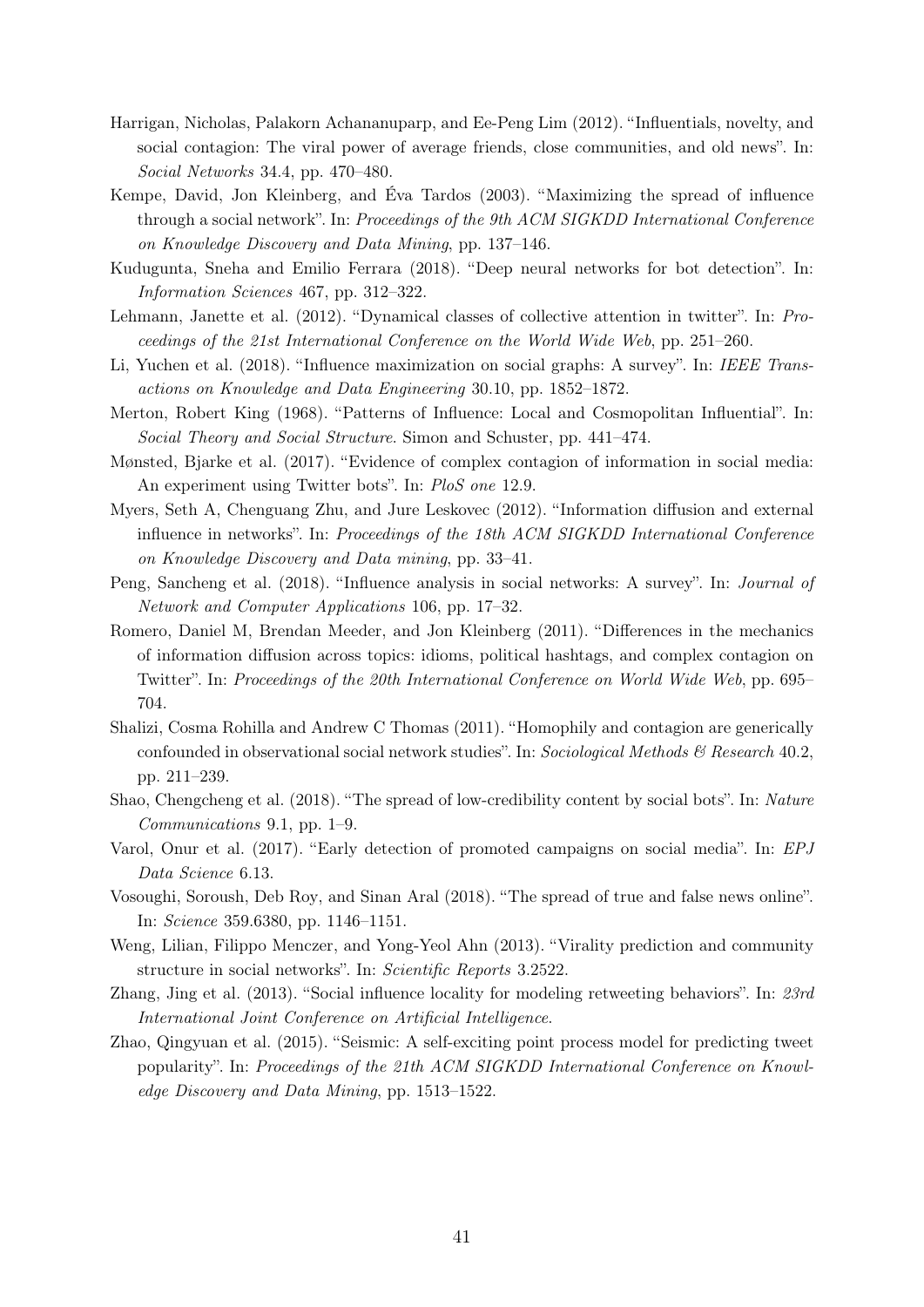#### [Polarisation of Digital Information Environments](#page-19-1)

- <span id="page-43-3"></span>Bail, Christopher A et al. (2018). "Exposure to opposing views on social media can increase political polarization". In: Proceedings of the National Academy of Sciences 115.37, pp. 9216– 9221.
- Bakshy, Eytan, Solomon Messing, and Lada A Adamic (2015). "Exposure to ideologically diverse news and opinion on Facebook". In: Science 348.6239, pp. 1130–1132.
- <span id="page-43-1"></span>Barberá, Pablo et al. (2015). "Tweeting from left to right: Is online political communication more than an echo chamber?" In: Psychological Science 26.10, pp. 1531–1542.
- <span id="page-43-4"></span>Colleoni, Elanor, Alessandro Rozza, and Adam Arvidsson (2014). "Echo chamber or public sphere? Predicting political orientation and measuring political homophily in Twitter using big data". In: Journal of Communication 64.2, pp. 317–332.
- <span id="page-43-5"></span>Conover, Michael D et al. (2011). "Political polarization on Twitter". In: 5th International AAAI Conference on Weblogs and Social Media.
- <span id="page-43-8"></span>Del Vicario, Michela et al. (2017). "Mapping social dynamics on Facebook: The Brexit debate". In: Social Networks 50, pp. 6–16.
- <span id="page-43-9"></span>Dubois, Elizabeth and Grant Blank (2018). "The echo chamber is overstated: the moderating effect of political interest and diverse media". In: Information, Communication  $\mathcal{B}$  Society 21.5, pp. 729–745.
- Dutton, William H et al. (2017). "Search and politics: The uses and impacts of search in Britain, France, Germany, Italy, Poland, Spain, and the United States". In: Quello Center Working Papers 5-1-17.
- <span id="page-43-10"></span>Flaxman, Seth, Sharad Goel, and Justin M Rao (2016). "Filter bubbles, echo chambers, and online news consumption". In: Public Opinion Quarterly 80.S1, pp. 298–320.
- <span id="page-43-14"></span>Haim, Mario, Andreas Graefe, and Hans-Bernd Brosius (2018). "Burst of the filter bubble? Effects of personalization on the diversity of Google News". In: Digital journalism 6.3, pp. 330–343.
- <span id="page-43-6"></span>Himelboim, Itai, Stephen McCreery, and Marc Smith (2013). "Birds of a feather tweet together: Integrating network and content analyses to examine cross-ideology exposure on Twitter". In: Journal of computer-mediated communication 18.2, pp. 154–174.
- <span id="page-43-2"></span>Karlsen, Rune et al. (2017). "Echo chamber and trench warfare dynamics in online debates". In: European Journal of Communication 32.3, pp. 257–273.
- <span id="page-43-13"></span>Krafft, Tobias D, Michael Gamer, and Katharina A Zweig (2019). "What did you see? A study to measure personalization in Google's search engine". In: *EPJ Data Science* 8.38.
- <span id="page-43-12"></span>Möller, Judith et al. (2018). "Do not blame it on the algorithm: an empirical assessment of multiple recommender systems and their impact on content diversity". In: Information, Communication & Society 21.7, pp. 959–977.
- Pariser, Eli (2011). The Filter Bubble: What the Internet is Hiding from You. Penguin UK.
- <span id="page-43-7"></span>Quattrociocchi, Walter, Antonio Scala, and Cass R Sunstein (2016). "Echo chambers on Facebook". In: SSRN 2795110.
- <span id="page-43-11"></span>Scharkow, Michael et al. (2020). "How social network sites and other online intermediaries increase exposure to news". In: Proceedings of the National Academy of Sciences 117.6, pp. 2761–2763.
- <span id="page-43-0"></span>Sunstein, Cass R (2001). Republic.com. Princeton University Press.
- Taber, Charles S and Milton Lodge (2006). "Motivated skepticism in the evaluation of political beliefs". In: American Journal of Political Science 50.3, pp. 755–769.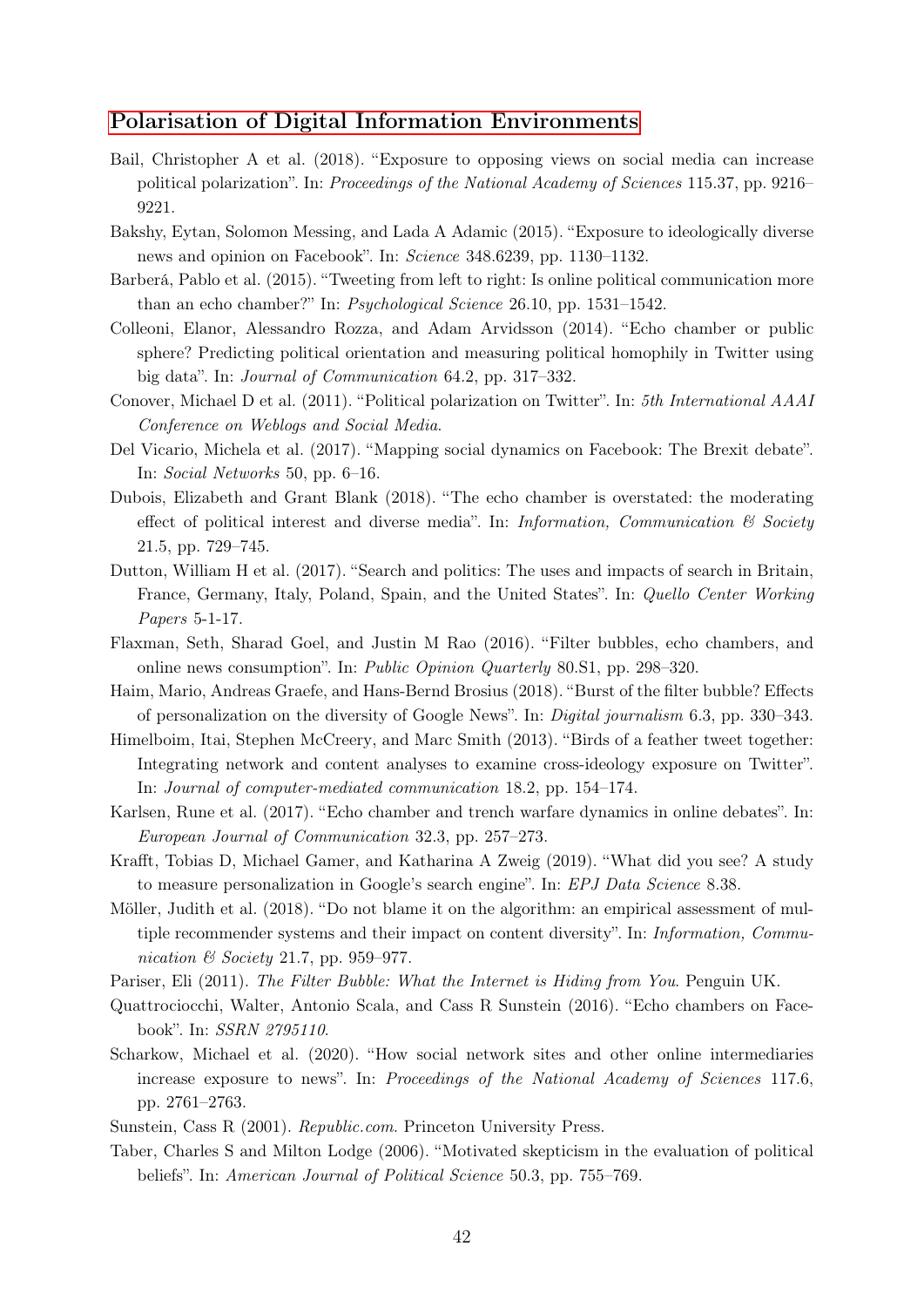<span id="page-44-0"></span>Van Aelst, Peter et al. (2017). "Political communication in a high-choice media environment: a challenge for democracy?" In: Annals of the International Communication Association 41.1, pp. 3–27.

#### [Online Misinformation](#page-22-0)

- <span id="page-44-2"></span>Allcott, Hunt and Matthew Gentzkow (2017). "Social media and fake news in the 2016 election". In: Journal of Economic Perspectives 31.2, pp. 211–36.
- <span id="page-44-4"></span>Allcott, Hunt, Matthew Gentzkow, and Chuan Yu (2019). "Trends in the diffusion of misinformation on social media". In: Research & Politics 6.2.
- <span id="page-44-8"></span>Badawy, Adam, Emilio Ferrara, and Kristina Lerman (2018). "Analyzing the digital traces of political manipulation: The 2016 Russian interference Twitter campaign". In: 2018 IEEE/ACM International Conference on Advances in Social Networks Analysis and Mining, pp. 258–265.
- <span id="page-44-9"></span>Bail, Christopher A et al. (2020). "Assessing the Russian Internet Research Agency's impact on the political attitudes and behaviors of American Twitter users in late 2017". In: Proceedings of the National Academy of Sciences 117.1, pp. 243–250.
- <span id="page-44-6"></span>Bessi, Alessandro and Emilio Ferrara (2016). "Social bots distort the 2016 US Presidential election online discussion". In: First Monday 21.11-7.
- <span id="page-44-7"></span>Bovet, Alexandre and Hernán A Makse (2019). "Influence of fake news in Twitter during the 2016 US presidential election". In: Nature Communications 10.1, pp. 1–14.
- <span id="page-44-3"></span>Bradshaw, Samantha and Philip N Howard (2019). The global disinformation order: 2019 global inventory of organised social media manipulation. Project on Computational Propaganda.
- <span id="page-44-13"></span>Bulger, Monica and Patrick Davison (2018). The promises, challenges, and futures of media literacy. Tech. rep. Data & Society Research Institute.
- <span id="page-44-12"></span>Chan, Man-pui Sally et al. (2017). "Debunking: A meta-analysis of the psychological efficacy of messages countering misinformation". In: Psychological Science 28.11, pp. 1531–1546.
- <span id="page-44-10"></span>Clayton, Katherine et al. (2019). "Real solutions for fake news? Measuring the effectiveness of general warnings and fact-check tags in reducing belief in false stories on social media". In: Political Behavior, pp. 1–23.
- <span id="page-44-15"></span>Crowell, Colin (2017). "Our approach to bots & misinformation". In: Twitter Public Policy.
- <span id="page-44-14"></span>Davis, Clayton Allen et al. (2016). "Botornot: A system to evaluate social bots". In: Proceedings of the 25th international conference companion on world wide web, pp. 273–274.
- Dechêne, Alice et al. (2010). "The truth about the truth: A meta-analytic review of the truth effect". In: Personality and Social Psychology Review 14.2, pp. 238–257.
- Dutton, William H et al. (2017). "Search and politics: The uses and impacts of search in Britain, France, Germany, Italy, Poland, Spain, and the United States". In: Quello Center Working Papers 5-1-17.
- <span id="page-44-11"></span>Ecker, Ullrich KH, Stephan Lewandowsky, and David TW Tang (2010). "Explicit warnings reduce but do not eliminate the continued influence of misinformation". In: Memory  $\mathcal C$  Cognition 38.8, pp. 1087–1100.
- <span id="page-44-5"></span>Ferrara, Emilio et al. (2016). "The rise of social bots". In: Communications of the ACM 59.7, pp. 96–104.
- <span id="page-44-1"></span>Grinberg, Nir et al. (2019). "Fake news on Twitter during the 2016 US presidential election". In: Science 363.6425, pp. 374–378.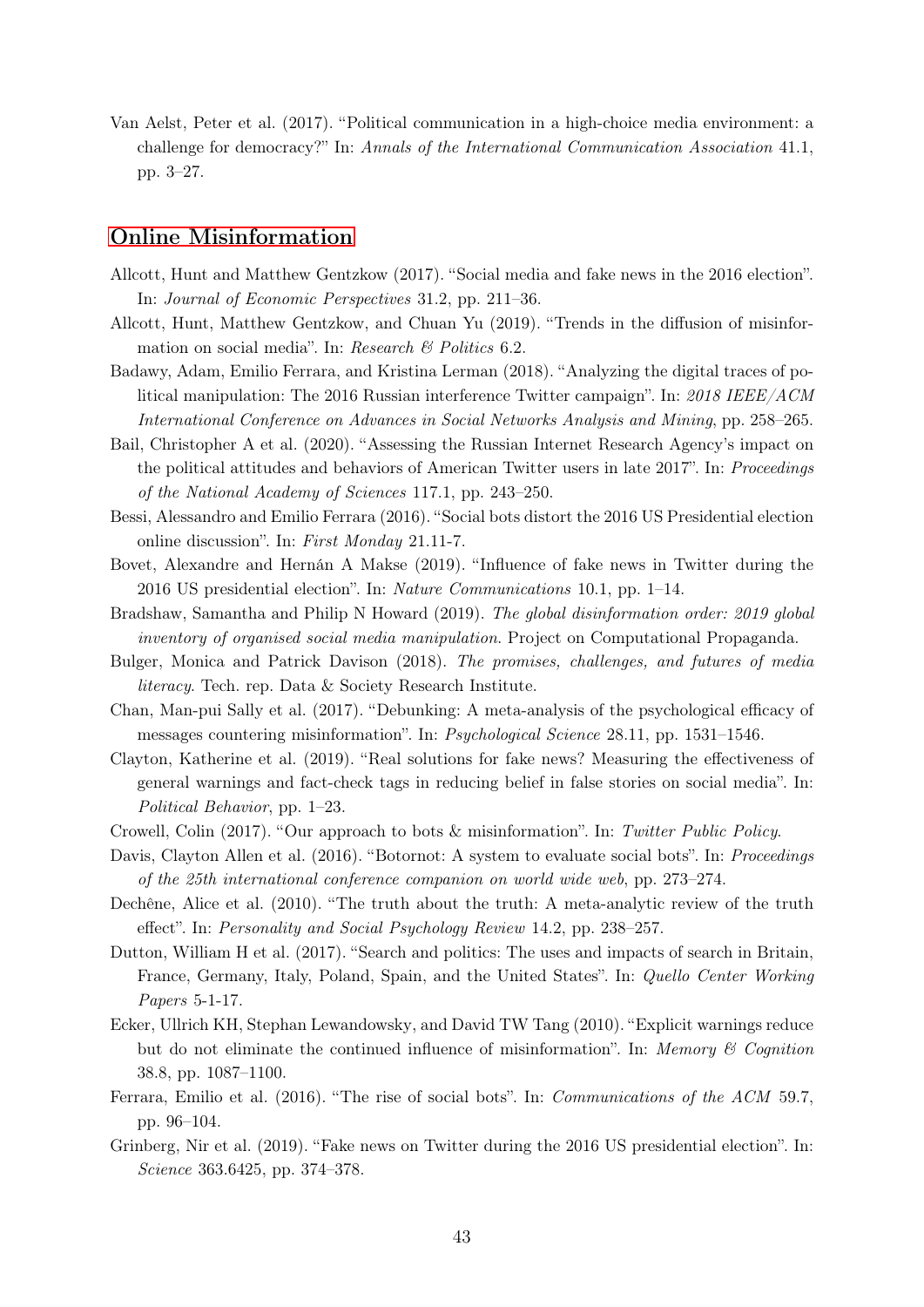- <span id="page-45-1"></span>Guess, Andrew, Jonathan Nagler, and Joshua Tucker (2019). "Less than you think: Prevalence and predictors of fake news dissemination on Facebook". In: Science Advances 5.1.
- <span id="page-45-0"></span>Guess, Andrew, Brendan Nyhan, and Jason Reifler (2018). "Selective exposure to misinformation: Evidence from the consumption of fake news during the 2016 US presidential campaign". In: European Research Council 9.
- <span id="page-45-4"></span>Howard, Philip N et al. (2017). "Junk news and bots during the French presidential election: What are French Voters sharing over Twitter in round two?" In: Computational Propaganda Project, Data Memo 2017.3.
- <span id="page-45-8"></span>Kalla, Joshua L and David E Broockman (2018). "The minimal persuasive effects of campaign contact in general elections: Evidence from 49 field experiments". In: American Political Science Review 112.1, pp. 148–166.
- Kudugunta, Sneha and Emilio Ferrara (2018). "Deep neural networks for bot detection". In: Information Sciences 467, pp. 312–322.
- <span id="page-45-15"></span>Lazer, David MJ et al. (2018). "The science of fake news". In: Science 359.6380, pp. 1094–1096.

<span id="page-45-12"></span>Lewandowsky, Stephan et al. (2012). "Misinformation and its correction: Continued influence and successful debiasing". In: Psychological Science in the Public Interest 13.3, pp. 106–131.

- <span id="page-45-6"></span>Marchal, Nahema et al. (2020). "Junk News & Information Sharing During the 2019 UK General Election". In: arXiv preprint arXiv:2002.12069.
- <span id="page-45-10"></span>Messing, Solomon and Sean J Westwood (2014). "Selective exposure in the age of social media: Endorsements trump partisan source affiliation when selecting news online". In: Communication Research 41.8, pp. 1042–1063.
- <span id="page-45-3"></span>Narayanan, Vidya et al. (2017). "Russian involvement and junk news during Brexit". In: Computational Propaganda Project, Data Memo 2017.10.
- <span id="page-45-2"></span>Narayanan, Vidya et al. (2018). "Polarization, partisanship and junk news consumption over social media in the US". In: arXiv preprint arXiv:1803.01845.
- <span id="page-45-5"></span>Neudert, L, Bence Kollanyi, and Philip N Howard (2017). "Junk news and bots during the German parliamentary election: What are German voters sharing over Twitter?" In: Computational Propaganda Project, Data Memo 2017.7.
- <span id="page-45-14"></span>Nyhan, Brendan and Jason Reifler (2010). "When corrections fail: The persistence of political misperceptions". In: Political Behavior 32.2, pp. 303–330.
- <span id="page-45-9"></span>Pennycook, Gordon, Tyrone D Cannon, and David G Rand (2018a). "Prior exposure increases perceived accuracy of fake news." In: Journal of Experimental Psychology: General 147.12, pp. 1865–1880.
- <span id="page-45-11"></span>Pennycook, Gordon and David G Rand (2019). "Lazy, not biased: Susceptibility to partisan fake news is better explained by lack of reasoning than by motivated reasoning". In: Cognition 188, pp. 39–50.
- <span id="page-45-13"></span>Pennycook, Gordon et al. (2020). "The implied truth effect: Attaching warnings to a subset of fake news headlines increases perceived accuracy of headlines without warnings". In: Management Science.
- Shao, Chengcheng et al. (2018). "The spread of low-credibility content by social bots". In: Nature Communications 9.1, pp. 1–9.
- <span id="page-45-7"></span>Stella, Massimo, Emilio Ferrara, and Manlio De Domenico (2018). "Bots increase exposure to negative and inflammatory content in online social systems". In: Proceedings of the National Academy of Sciences 115.49, pp. 12435–12440.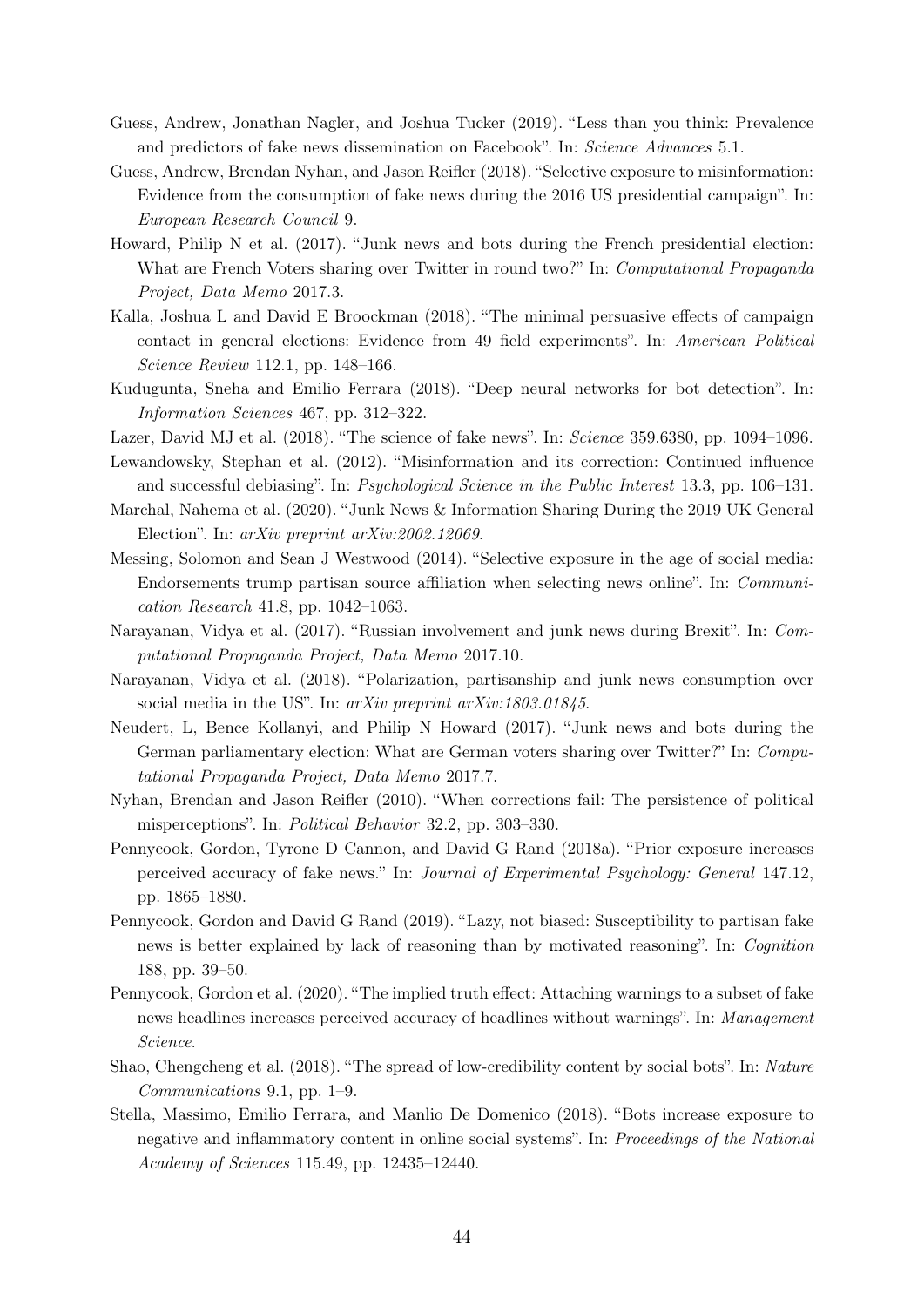- <span id="page-46-0"></span>Tandoc Jr, Edson C, Zheng Wei Lim, and Richard Ling (2018). "Defining 'fake news' A typology of scholarly definitions". In: Digital Journalism 6.2, pp. 137–153.
- <span id="page-46-3"></span>Thorson, Emily (2016). "Belief echoes: The persistent effects of corrected misinformation". In: Political Communication 33.3, pp. 460–480.
- <span id="page-46-1"></span>Turcotte, Jason et al. (2015). "News recommendations from social media opinion leaders: Effects on media trust and information seeking". In: Journal of Computer-Mediated Communication 20.5, pp. 520–535.
- Varol, Onur et al. (2017). "Early detection of promoted campaigns on social media". In: EPJ Data Science 6.13.
- Vosoughi, Soroush, Deb Roy, and Sinan Aral (2018). "The spread of true and false news online". In: Science 359.6380, pp. 1146–1151.
- <span id="page-46-5"></span>Weedon, Jen, William Nuland, and Alex Stamos (2017). Information operations and Facebook. Tech. rep. Facebook.
- <span id="page-46-2"></span>Weeks, Brian E, Alberto Ardèvol-Abreu, and Homero Gil de Zúñiga (2017). "Online influence? Social media use, opinion leadership, and political persuasion". In: International Journal of Public Opinion Research 29.2, pp. 214–239.
- <span id="page-46-4"></span>Wood, Thomas and Ethan Porter (2019). "The elusive backfire effect: Mass attitudes' steadfast factual adherence". In: Political Behavior 41.1, pp. 135–163.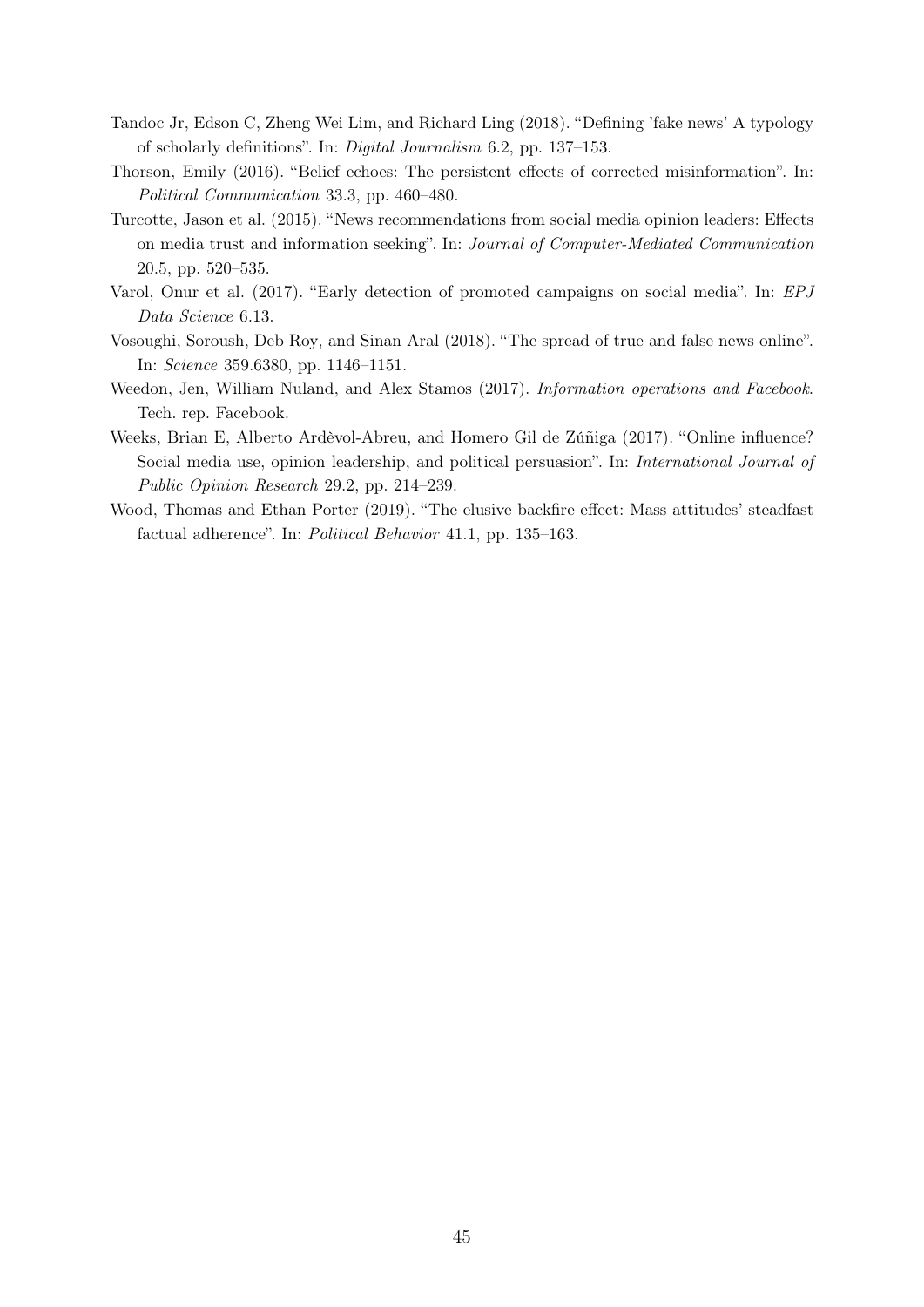# <span id="page-47-0"></span>References in Alphabetical Order

- Abernathy, Penelope Muse (2018). The Expanding News Desert. Center for Innovation and Sustainability in Local Media.
- Akerlof, Karen et al. (2013). "Do people 'personally experience' global warming, and if so how, and does it matter?" In: Global Environmental Change 23.1, pp. 81–91.
- Allcott, Hunt and Matthew Gentzkow (2017). "Social media and fake news in the 2016 election". In: Journal of Economic Perspectives 31.2, pp. 211–36.
- Allcott, Hunt, Matthew Gentzkow, and Chuan Yu (2019). "Trends in the diffusion of misinformation on social media". In: Research  $\mathcal B$  Politics 6.2.
- Allern, Sigurd and Ester Pollack (2019). "Journalism as a public good: A Scandinavian perspective". In: Journalism 20.11, pp. 1423–1439.
- Alloy, Lauren B and Naomi Tabachnik (1984). "Assessment of covariation by humans and animals: The joint influence of prior expectations and current situational information." In: Psychological Review 91.1, pp. 112–149.
- Alluri, Aparna (2019). "WhatsApp: The 'black hole' of fake news in India's election". In: BBC.
- Anagnostopoulos, Aris, Ravi Kumar, and Mohammad Mahdian (2008). "Influence and correlation in social networks". In: Proceedings of the 14th ACM SIGKDD International Conference on Knowledge Discovery and Data Mining, pp. 7–15.
- Anderson, Michael C and Simon Hanslmayr (2014). "Neural mechanisms of motivated forgetting". In: Trends in Cognitive Sciences 18.6, pp. 279–292.
- Aneez, Zeenab et al. (2019). Reuters Institute India Digital News Report 2019. Reuters Institute.
- Aral, Sinan, Lev Muchnik, and Arun Sundararajan (2009). "Distinguishing influence-based contagion from homophily-driven diffusion in dynamic networks". In: Proceedings of the National Academy of Sciences 106.51, pp. 21544–21549.
- Arnaboldi, Valerio et al. (2016). "Ego network structure in online social networks and its impact on information diffusion". In: Computer Communications 76, pp. 26–41.
- Arun, Chinmayi (2019). "On WhatsApp, Rumours, Lynchings, and the Indian Government". In: Economic & Political Weekly 54.6.
- Ashford, Susan J and Larry L Cummings (1985). "Proactive feedback seeking: The instrumental use of the information environment". In: Journal of Occupational Psychology 58.1, pp. 67–79.
- Badawy, Adam, Emilio Ferrara, and Kristina Lerman (2018). "Analyzing the digital traces of political manipulation: The 2016 Russian interference Twitter campaign". In: 2018 IEEE/ACM International Conference on Advances in Social Networks Analysis and Mining, pp. 258–265.
- Baekgaard, Martin et al. (2019). "The role of evidence in politics: Motivated reasoning and persuasion among politicians". In: British Journal of Political Science 49.3, pp. 1117–1140.
- Bago, Bence and Wim De Neys (2017). "Fast logic?: Examining the time course assumption of dual process theory". In: Cognition 158, pp. 90–109.
- Bail, Christopher A et al. (2018). "Exposure to opposing views on social media can increase political polarization". In: Proceedings of the National Academy of Sciences 115.37, pp. 9216– 9221.
- Bail, Christopher A et al. (2020). "Assessing the Russian Internet Research Agency's impact on the political attitudes and behaviors of American Twitter users in late 2017". In: Proceedings of the National Academy of Sciences 117.1, pp. 243–250.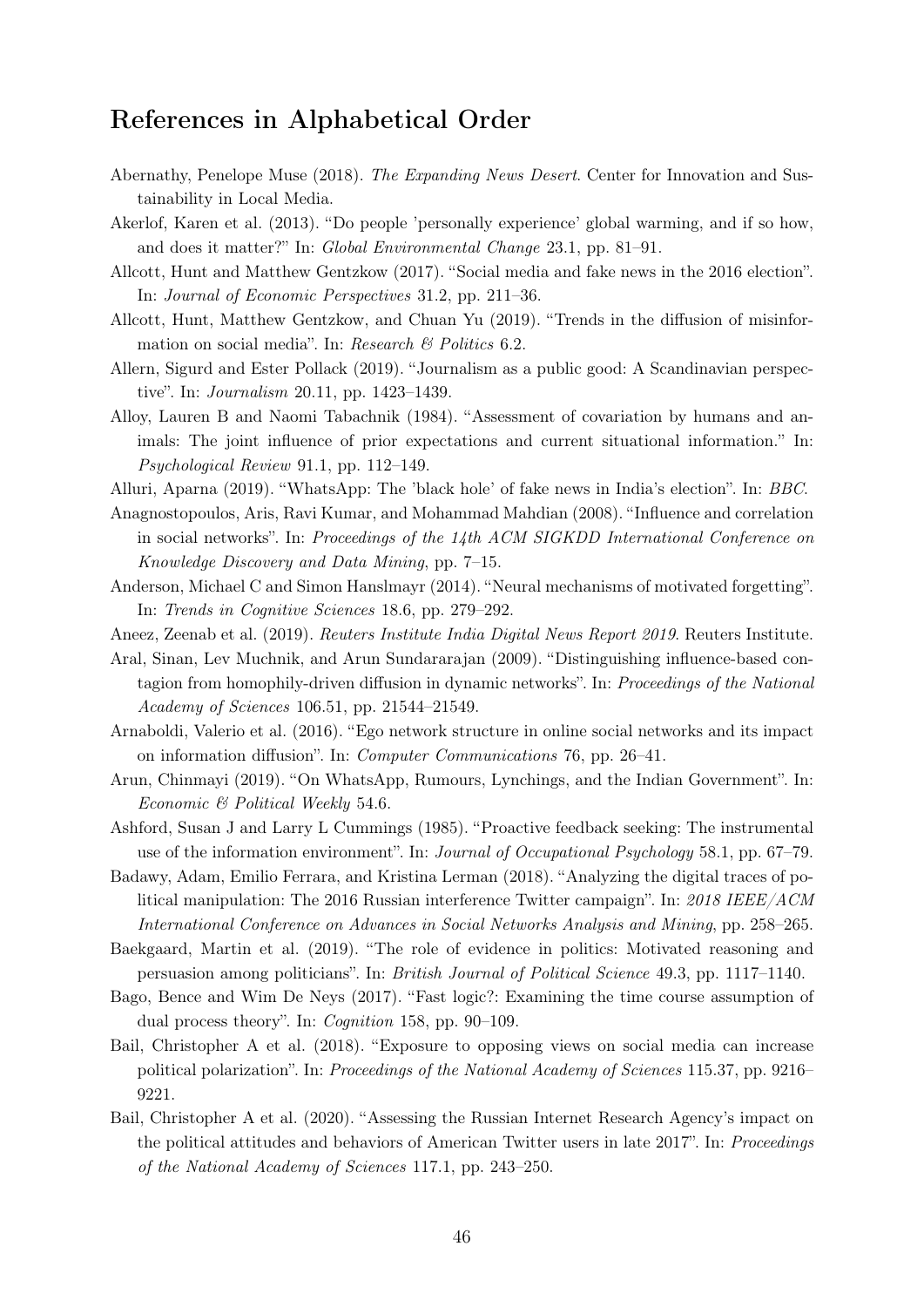- Bakshy, Eytan, Solomon Messing, and Lada A Adamic (2015). "Exposure to ideologically diverse news and opinion on Facebook". In: Science 348.6239, pp. 1130–1132.
- Bakshy, Eytan et al. (2011). "Everyone's an influencer: quantifying influence on twitter". In: Proceedings of the 4th ACM International Conference on Web Search and Data Mining, pp. 65– 74.
- Bakshy, Eytan et al. (2012). "The role of social networks in information diffusion". In: Proceedings of the 21st international conference on World Wide Web, pp. 519–528.
- Banducci, Susan, Heiko Giebler, and Sylvia Kritzinger (2017). "Knowing more from less: How the information environment increases knowledge of party positions". In: British Journal of Political Science 47.3, pp. 571–588.
- Barberá, Pablo and Gonzalo Rivero (2015). "Understanding the political representativeness of Twitter users". In: Social Science Computer Review 33.6, pp. 712–729.
- Barberá, Pablo et al. (2015). "Tweeting from left to right: Is online political communication more than an echo chamber?" In: Psychological Science 26.10, pp. 1531–1542.
- Baron, Jonathan (1995). "Myside bias in thinking about abortion". In: Thinking & Reasoning 1.3, pp. 221–235.
- Benoit, Roland G and Michael C Anderson (2012). "Opposing mechanisms support the voluntary forgetting of unwanted memories". In: Neuron 76.2, pp. 450–460.
- Berlo, David (1960). The Process of Communication: an Introduction to Theory and Practice. Holt, Rinehart and Winston.
- Berlo, David, James B Lemert, and Robert J Mertz (1969). "Dimensions for evaluating the acceptability of message sources". In: Public Opinion Quarterly 33.4, pp. 563–576.
- Bessi, Alessandro and Emilio Ferrara (2016). "Social bots distort the 2016 US Presidential election online discussion". In: First Monday 21.11-7.
- Birnbaum, Michael H and Steven E Stegner (1979). "Source credibility in social judgment: Bias, expertise, and the judge's point of view." In: Journal of Personality and Social Psychology 37.1, pp. 48–74.
- Blank, Grant (2017). "The digital divide among Twitter users and its implications for social research". In: Social Science Computer Review 35.6, pp. 679–697.
- Blank, Grant, William H Dutton, and Julia Lefkowitz (2019). Perceived Threats to Privacy Online: The Internet in Britain.
- Blank, Grant and Christoph Lutz (2017). "Representativeness of social media in Great Britain: investigating Facebook, Linkedin, Twitter, Pinterest, Google+, and Instagram". In: American Behavioral Scientist 61.7, pp. 741–756.
- Bolsen, Toby, James N Druckman, and Fay Lomax Cook (2014). "The influence of partisan motivated reasoning on public opinion". In: *Political Behavior* 36.2, pp. 235–262.
- Bovet, Alexandre and Hernán A Makse (2019). "Influence of fake news in Twitter during the 2016 US presidential election". In: Nature Communications 10.1, pp. 1–14.
- Bradshaw, Samantha and Philip N Howard (2019). The global disinformation order: 2019 global inventory of organised social media manipulation. Project on Computational Propaganda.
- Bro, Peter and Filip Wallberg (2014). "Digital gatekeeping: News media versus social media". In: Digital Journalism 2.3, pp. 446–454.
- Bulger, Monica and Patrick Davison (2018). The promises, challenges, and futures of media literacy. Tech. rep. Data & Society Research Institute.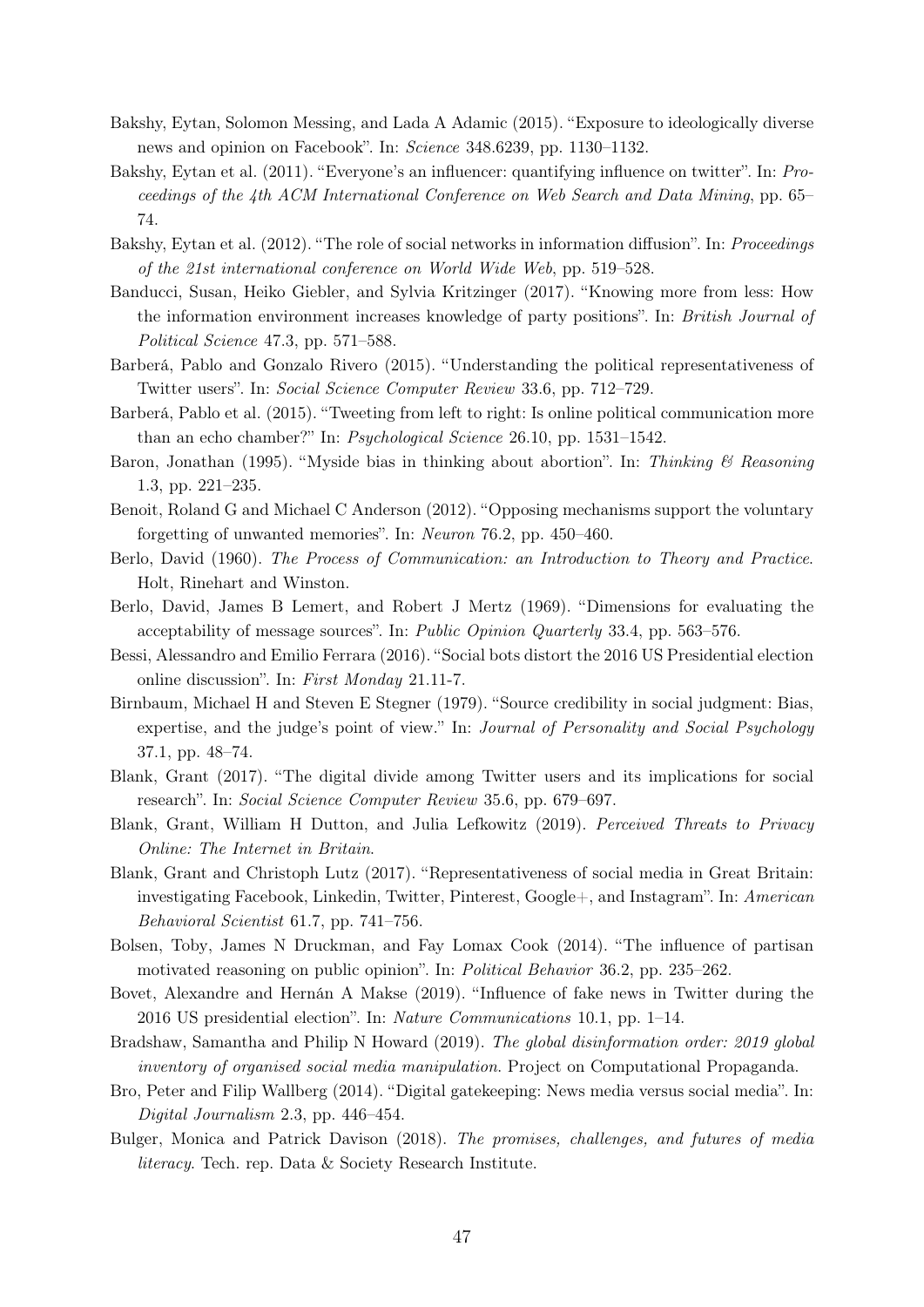- Čavojová, Vladimíra, Jakub Šrol, and Magdalena Adamus (2018). "My point is valid, yours is not: myside bias in reasoning about abortion". In: *Journal of Cognitive Psychology* 30.7, pp. 656–669.
- Centola, Damon and Michael Macy (2007). "Complex contagions and the weakness of long ties". In: American Journal of Sociology 113.3, pp. 702–734.
- Cha, Meeyoung et al. (2010). "Measuring user influence in twitter: The million follower fallacy". In: 4th International AAAI Conference on Weblogs and Social Media.
- Chaiken, Shelly, Roger Giner-Sorolla, and Serena Chen (1996a). "Beyond accuracy: Defense and impression motives in heuristic and systematic information processing." In: Psychology of Action: Linking Cognition and Motivation to Behavior. Guilford Press.
- Chaiken, Shelly and Durairaj Maheswaran (1994). "Heuristic processing can bias systematic processing: effects of source credibility, argument ambiguity, and task importance on attitude judgment." In: Journal of Personality and Social Psychology 66.3, pp. 460–473.
- Chaiken, Shelly, Wendy Wood, and Alice H Eagly (1996b). "Principles of persuasion." In: Social Psychology: Handbook of Basic Principles. Guilford Press.
- Chan, Man-pui Sally et al. (2017). "Debunking: A meta-analysis of the psychological efficacy of messages countering misinformation". In: Psychological Science 28.11, pp. 1531–1546.
- Chen, Serena, Kimberly Duckworth, and Shelly Chaiken (1999). "Motivated heuristic and systematic processing". In: Psychological Inquiry 10.1, pp. 44–49.
- Cheng, Justin et al. (2014). "Can Cascades be Predicted?" In: Proceedings of the 23rd International Conference on the World Wide Web, pp. 925–936.
- Clayton, Katherine et al. (2019). "Real solutions for fake news? Measuring the effectiveness of general warnings and fact-check tags in reducing belief in false stories on social media". In: Political Behavior, pp. 1–23.
- Colleoni, Elanor, Alessandro Rozza, and Adam Arvidsson (2014). "Echo chamber or public sphere? Predicting political orientation and measuring political homophily in Twitter using big data". In: Journal of Communication 64.2, pp. 317–332.
- Conover, Michael D et al. (2011). "Political polarization on Twitter". In: 5th International AAAI Conference on Weblogs and Social Media.
- Corner, Adam, Adam Harris, and Ulrike Hahn (2010). "Conservatism in belief revision and participant skepticism". In: Proceedings of the Annual Meeting of the Cognitive Science Society 32.32.
- Coscia, Michele (2014). "Average is boring: How similarity kills a meme's success". In: Scientific Reports 4.6477.
- Crocker, Jennifer (1981). "Judgment of covariation by social perceivers." In: Psychological Bulletin 90.2, pp. 272–292.
- Crowell, Colin (2017). "Our approach to bots & misinformation". In: Twitter Public Policy.
- Davis, Clayton Allen et al. (2016). "Botornot: A system to evaluate social bots". In: Proceedings of the 25th international conference companion on world wide web, pp. 273–274.
- De Neys, Wim, Sandrine Rossi, and Olivier Houdé (2013). "Bats, balls, and substitution sensitivity: Cognitive misers are no happy fools". In: Psychonomic Bulletin & Review 20.2, pp. 269– 273.
- Dechêne, Alice et al. (2010). "The truth about the truth: A meta-analytic review of the truth effect". In: Personality and Social Psychology Review 14.2, pp. 238–257.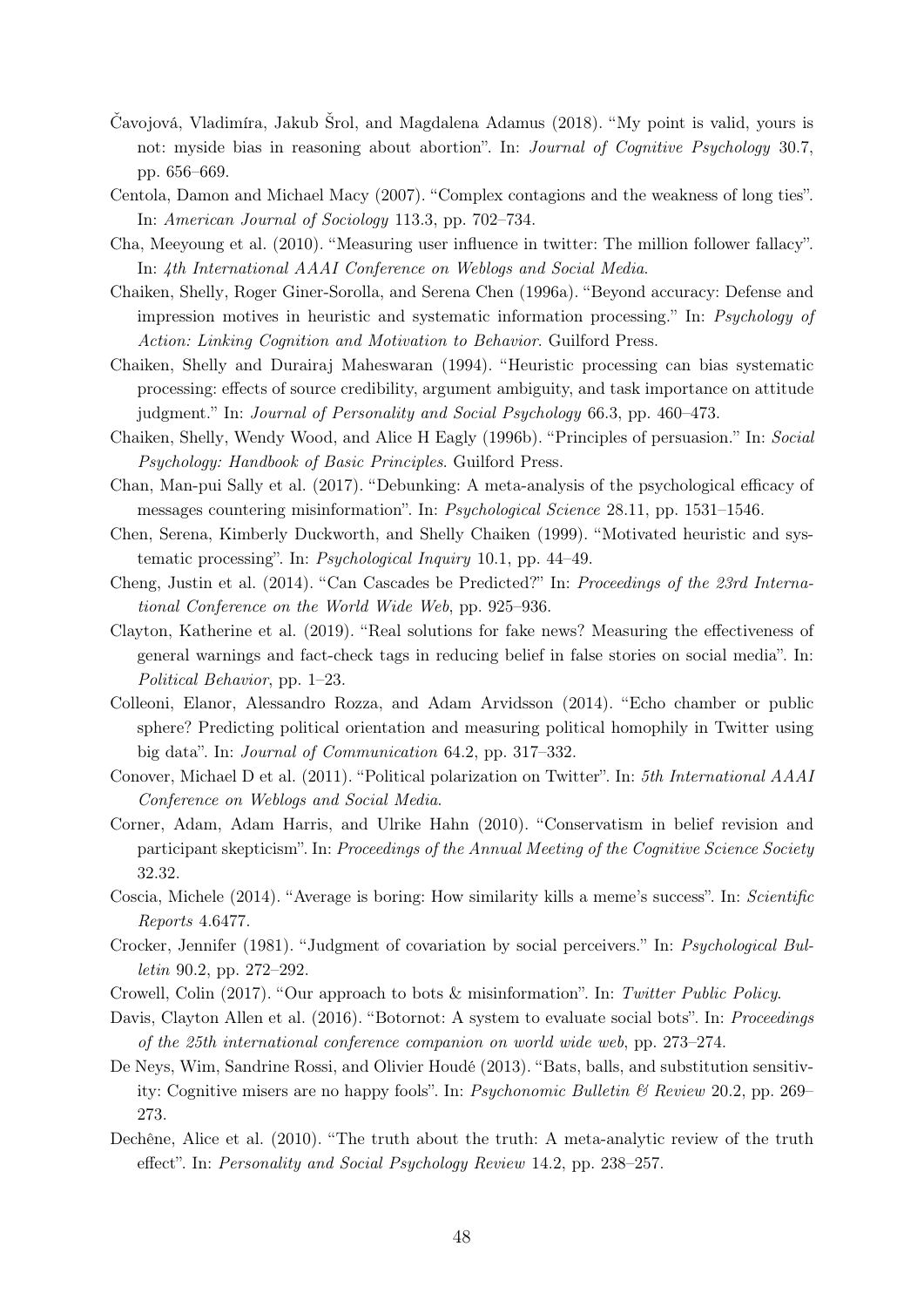- Del Vicario, Michela et al. (2016). "The spreading of misinformation online". In: Proceedings of the National Academy of Sciences 113.3, pp. 554–559.
- Del Vicario, Michela et al. (2017). "Mapping social dynamics on Facebook: The Brexit debate". In: Social Networks 50, pp. 6–16.
- Diakopoulos, Nicholas and Michael Koliska (2017). "Algorithmic transparency in the news media". In: Digital Journalism 5.7, pp. 809–828.
- Ditto, Peter H and David F Lopez (1992). "Motivated skepticism: Use of differential decision criteria for preferred and nonpreferred conclusions." In: Journal of Personality and Social Psychology 63.4, pp. 568–584.
- Ditto, Peter H et al. (1998). "Motivated sensitivity to preference-inconsistent information." In: Journal of Personality and Social Psychology 75.1, pp. 53–69.
- Druckman, James N (2012). "The politics of motivation". In: Critical Review 24.2, pp. 199–216.
- Dubois, Elizabeth and Grant Blank (2018). "The echo chamber is overstated: the moderating effect of political interest and diverse media". In: Information, Communication  $\mathcal{B}$  Society 21.5, pp. 729–745.
- Dubois, Elizabeth and Devin Gaffney (2014). "The multiple facets of influence: Identifying political influentials and opinion leaders on Twitter". In: American Behavioral Scientist 58.10, pp. 1260–1277.
- Dutton, William H et al. (2017). "Search and politics: The uses and impacts of search in Britain, France, Germany, Italy, Poland, Spain, and the United States". In: Quello Center Working Papers 5-1-17.
- Eagly, Alice H et al. (1999). "The impact of attitudes on memory: An affair to remember". In: Psychological Bulletin 125.1, pp. 64–89.
- Eagly, Alice H et al. (2001). "Do attitudes affect memory? Tests of the congeniality hypothesis". In: Current Directions in Psychological Science 10.1, pp. 5–9.
- Ecker, Ullrich KH, Stephan Lewandowsky, and David TW Tang (2010). "Explicit warnings reduce but do not eliminate the continued influence of misinformation". In: Memory & Cognition 38.8, pp. 1087–1100.
- Edwards, Kari and Edward E Smith (1996). "A disconfirmation bias in the evaluation of arguments." In: Journal of Personality and Social Psychology 71.1, pp. 5–24.
- Egan, Patrick J and Megan Mullin (2012). "Turning personal experience into political attitudes: The effect of local weather on Americans' perceptions about global warming". In: The Journal of Politics 74.3, pp. 796–809.
- Eisend, Martin (2006). "Source credibility dimensions in marketing communication–A generalized solution". In: Journal of Empirical Generalisations in Marketing Science 10.2.
- Evans, Jonathan St BT (1989). Bias in Human Reasoning: Causes and Consequences. Lawrence Erlbaum Associates, Inc.
- $-$  (2010). Thinking Twice: Two Minds in One Brain. Oxford University Press.
- $-$  (2012). "Dual process theories of deductive reasoning: facts and fallacies". In: The Oxford Handbook of Thinking and Reasoning, pp. 115–133.
- (2019). Hypothetical Thinking: Dual Processes in Reasoning and Judgement. Psychology Press.
- Evans, Jonathan St BT and Jodie Curtis-Holmes (2005). "Rapid responding increases belief bias: Evidence for the dual-process theory of reasoning". In: Thinking  $\mathcal{B}$  Reasoning 11.4, pp. 382– 389.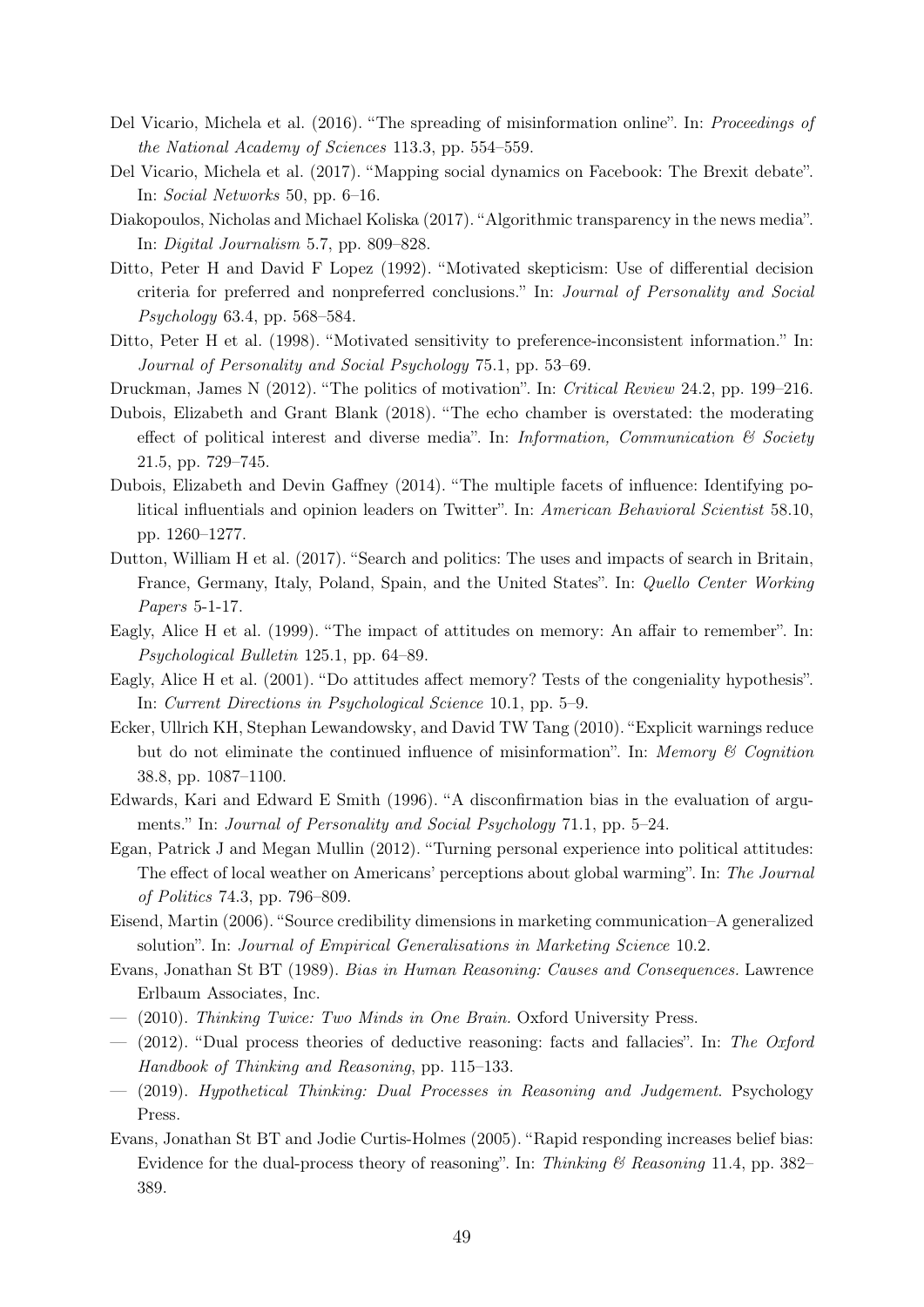- Evans, Jonathan St BT and Keith E Stanovich (2013). "Dual-process theories of higher cognition: Advancing the debate". In: *Perspectives on psychological science* 8.3, pp. 223–241.
- Felton, Mark, Amanda Crowell, and Tina Liu (2015). "Arguing to agree: Mitigating my-side bias through consensus-seeking dialogue". In: Written Communication 32.3, pp. 317–331.
- Fernandes, Nuno and Miguel A Ferreira (2008). "Does international cross-listing improve the information environment". In: Journal of Financial Economics 88.2, pp. 216–244.
- Ferrara, Emilio et al. (2016). "The rise of social bots". In: Communications of the ACM 59.7, pp. 96–104.
- Ferrer-Conill, Raul and Edson C Tandoc Jr (2018). "The audience-oriented editor: Making sense of the audience in the newsroom". In: Digital Journalism 6.4, pp. 436–453.
- Festinger, Leon (1962). A Theory of Cognitive Dissonance. Stanford University Press.
- Fico, Frederick, John D Richardson, and Steven M Edwards (2004). "Influence of story structure on perceived story bias and news organization credibility". In: Mass Communication  $\mathcal C$  Society 7.3, pp. 301–318.
- Fischer, Peter, Stefan Schulz-Hardt, and Dieter Frey (2008). "Selective exposure and information quantity: how different information quantities moderate decision makers' preference for consistent and inconsistent information." In: Journal of Personality and Social Psychology 94.2, p. 231.
- Fishbach, Ayelet and Melissa J Ferguson (2007). "The goal construct in social psychology". In: Social Psychology: Handbook of Basic Principles 2, pp. 490–515.
- Fiske, Susan T and Shelley E Taylor (1991). Social Cognition. McGraw-Hill Book Company.
- Flanagin, Andrew J and Miriam J Metzger (2000). "Perceptions of Internet information credibility". In: Journalism  $\mathcal{B}$  Mass Communication Quarterly 77.3, pp. 515–540.
- Flaxman, Seth, Sharad Goel, and Justin M Rao (2016). "Filter bubbles, echo chambers, and online news consumption". In: Public Opinion Quarterly 80.S1, pp. 298–320.
- Floridi, Luciano (2005). "Semantic conceptions of information". In: Stanford Encyclopedia of Philosophy.
- (2010). Information: A Very Short Introduction. Oxford University Press.
- Frankel, Richard and Xu Li (2004). "Characteristics of a firm's information environment and the information asymmetry between insiders and outsiders". In: Journal of Accounting and Economics 37.2, pp. 229–259.
- Frey, Dieter (1981). "Postdecisional preference for decision-relevant information as a function of the competence of its source and the degree of familiarity with this information". In: Journal of Experimental Social Psychology 17.1, pp. 51–67.
- (1986). "Recent Research on Selective Exposure to Information". In: Advances in Experimental Social Psychology. Vol. 19. Elsevier, pp. 41–80.
- Gigerenzer, Gerd (1996). "On narrow norms and vague heuristics: A reply to Kahneman and Tversky." In: Psychological Review 103.3, pp. 592–596.
- Gigerenzer, Gerd and Peter M Todd (1999). Simple Heuristics that Make Us Smart. Oxford University Press, USA.
- Goel, Sharad, Duncan J Watts, and Daniel G Goldstein (2012). "The structure of online diffusion networks". In: Proceedings of the 13th ACM Conference on Electronic Commerce, pp. 623– 638.
- Goel, Sharad et al. (2016). "The structural virality of online diffusion". In: Management Science 62.1, pp. 180–196.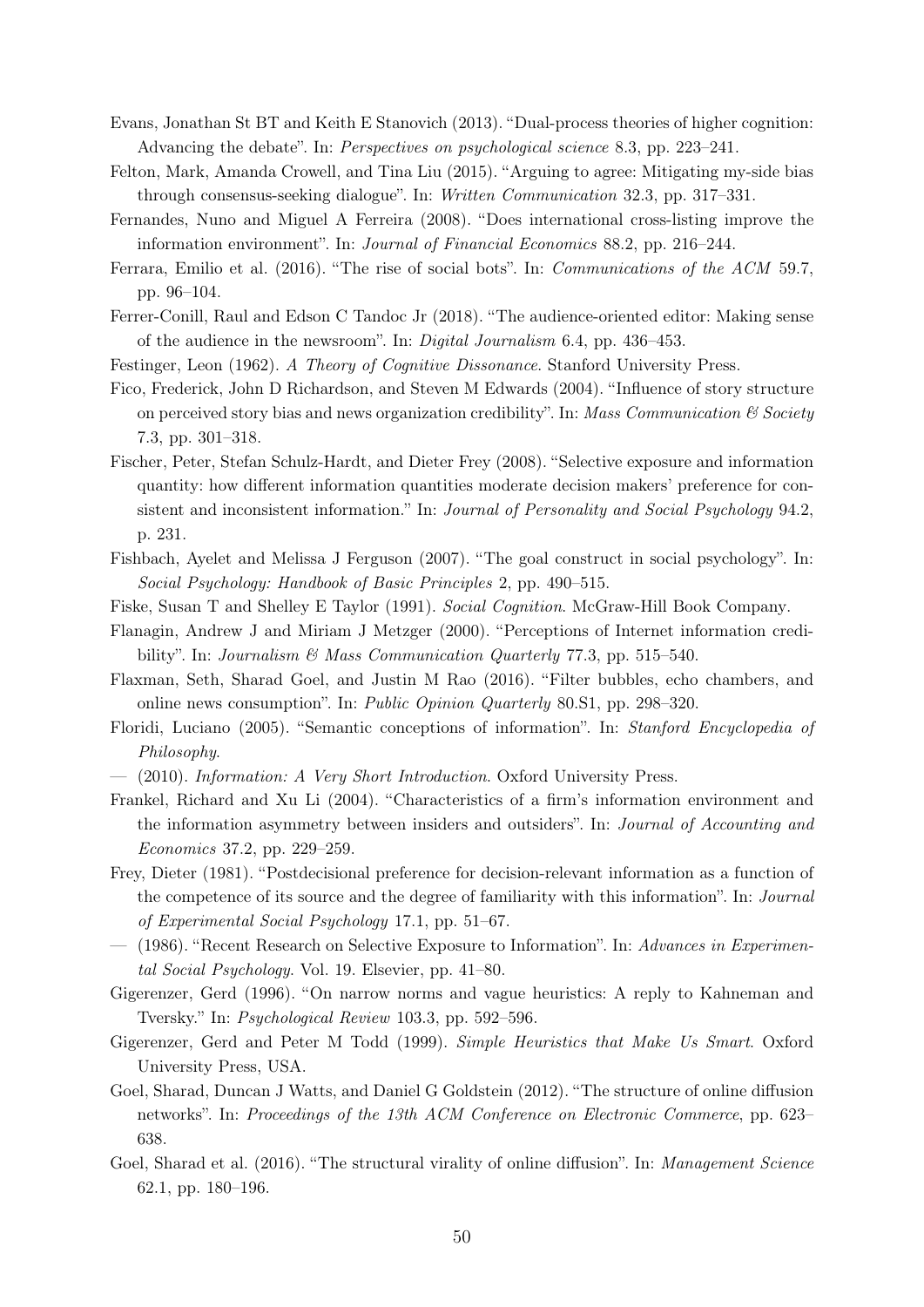- Goldman, Seth K and Diana C Mutz (2011). "The friendly media phenomenon: A cross-national analysis of cross-cutting exposure". In: Political Communication 28.1, pp. 42–66.
- Greenberg, Bradley S (1966). "Media use and believability: Some multiple correlates". In: Journalism Quarterly 43.4, pp. 665–670.
- Grinberg, Nir et al. (2019). "Fake news on Twitter during the 2016 US presidential election". In: Science 363.6425, pp. 374–378.
- GSMA (2019). Connected Society: The State of Mobile Internet Connectivity 2019. Tech. rep. Global System for Mobile Communications Association.
- Guess, Andrew, Jonathan Nagler, and Joshua Tucker (2019). "Less than you think: Prevalence and predictors of fake news dissemination on Facebook". In: Science Advances 5.1.
- Guess, Andrew, Brendan Nyhan, and Jason Reifler (2018). "Selective exposure to misinformation: Evidence from the consumption of fake news during the 2016 US presidential campaign". In: European Research Council 9.
- Habermas, Jürgen (2015). The Theory of Communicative Action: Lifeworld and Systems, a Critique of Functionalist Reason. Vol. 2. John Wiley & Sons.
- Hahn, Ulrike and Adam JL Harris (2014). "What does it mean to be biased: Motivated reasoning and rationality". In: Psychology of Learning and Motivation. Vol. 61. Elsevier, pp. 41–102.
- Hahn, Ulrike, Adam JL Harris, and Adam Corner (2009). "Argument content and argument source: An exploration". In: Informal Logic 29.4, pp. 337–367.
- Haim, Mario, Andreas Graefe, and Hans-Bernd Brosius (2018). "Burst of the filter bubble? Effects of personalization on the diversity of Google News". In: Digital journalism 6.3, pp. 330–343.
- Hamilton, David L and Terrence L Rose (1980). "Illusory correlation and the maintenance of stereotypic beliefs". In: Journal of Personality and Social Psychology 39.5, pp. 832–845.
- Handley, Simon J and Dries Trippas (2015). "Dual processes and the interplay between knowledge and structure: A new parallel processing model". In: Psychology of learning and motivation. Vol. 62. Elsevier, pp. 33–58.
- Hansen, Glenn J and Hyunjung Kim (2011). "Is the media biased against me? A meta-analysis of the hostile media effect research". In: Communication Research Reports 28.2, pp. 169–179.
- Hargittai, Eszter (2015). "Is bigger always better? Potential biases of big data derived from social network sites". In: The Annals of the American Academy of Political and Social Science 659.1, pp. 63–76.
- (2018). "Potential biases in big data: Omitted voices on social media". In: Social Science Computer Review, p. 0894439318788322.
- Harrigan, Nicholas, Palakorn Achananuparp, and Ee-Peng Lim (2012). "Influentials, novelty, and social contagion: The viral power of average friends, close communities, and old news". In: Social Networks 34.4, pp. 470–480.
- Hart, P Sol and Erik C Nisbet (2012). "Boomerang effects in science communication: How motivated reasoning and identity cues amplify opinion polarization about climate mitigation policies". In: Communication Research 39.6, pp. 701–723.
- Hart, William et al. (2009). "Feeling validated versus being correct: a meta-analysis of selective exposure to information." In: Psychological Bulletin 135.4, pp. 555–588.
- Himelboim, Itai, Stephen McCreery, and Marc Smith (2013). "Birds of a feather tweet together: Integrating network and content analyses to examine cross-ideology exposure on Twitter". In: Journal of computer-mediated communication 18.2, pp. 154–174.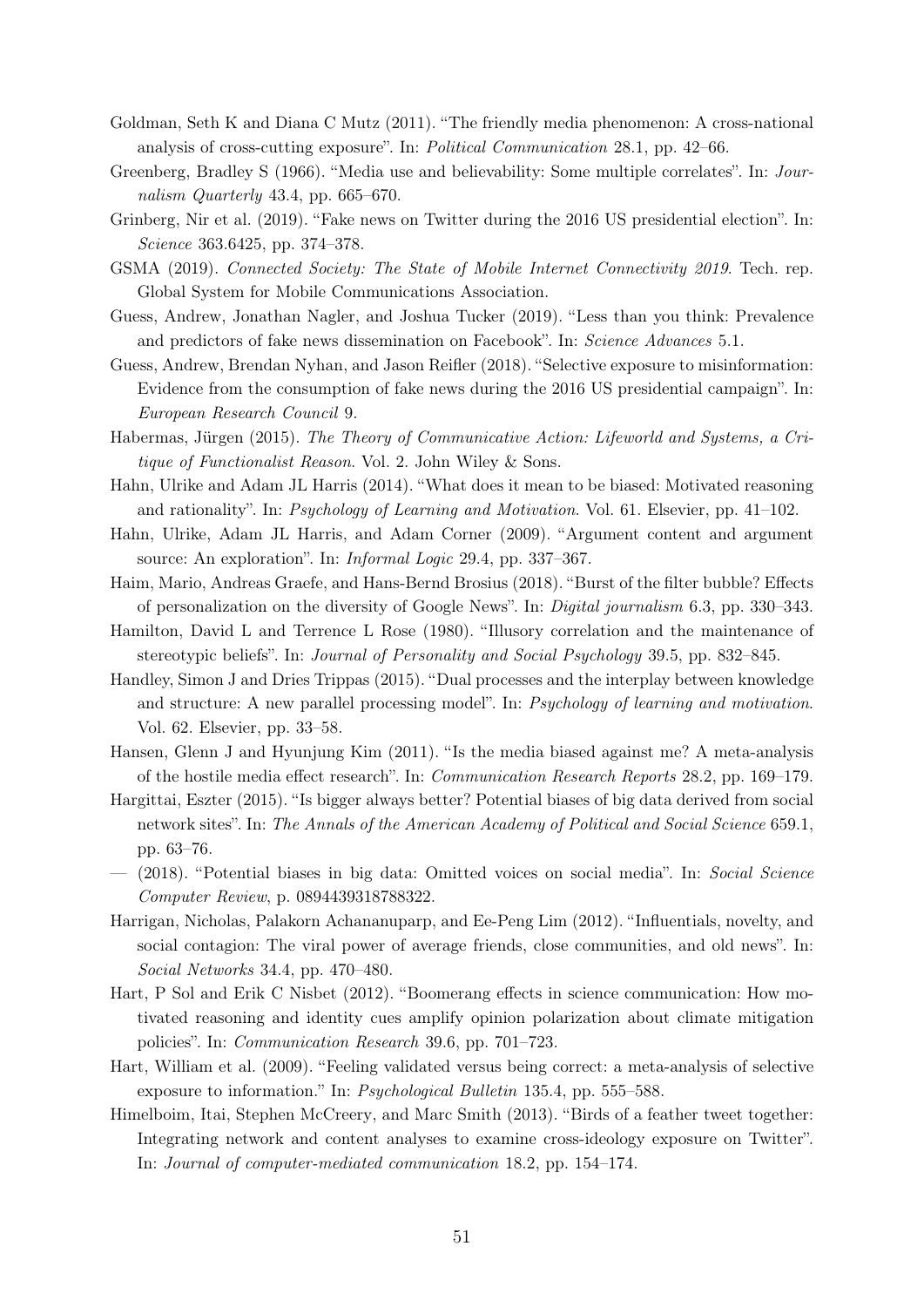- Hovland, Carl I and Walter Weiss (1951). "The influence of source credibility on communication effectiveness". In: Public Opinion Quarterly 15.4, pp. 635–650.
- Howard, Philip N et al. (2017). "Junk news and bots during the French presidential election: What are French Voters sharing over Twitter in round two?" In: Computational Propaganda Project, Data Memo 2017.3.
- International Telecommunication Union (2019a). Measuring Digital Development: Facts and Figures 2019. Tech. rep. United Nations.
- $-$  (2019b). World Telecommunication/ICT Indicators Database 2019. Tech. rep. United Nations.
- Jerit, Jennifer, Jason Barabas, and Toby Bolsen (2006). "Citizens, knowledge, and the information environment". In: American Journal of Political Science 50.2, pp. 266–282.
- Johnson, Blair T (1994). "Effects of outcome-relevant involvement and prior information on persuasion". In: Journal of Experimental Social Psychology 30.6, pp. 556–579.
- Johnson, Thomas J. and Barbara K. Kaye (2004). "Wag the Blog: How Reliance on Traditional Media and the Internet Influence Credibility Perceptions of Weblogs Among Blog Users". In: Journalism & Mass Communication Quarterly 81.3, pp. 622–642.
- (1998). "Cruising is believing?: Comparing Internet and traditional sources on media credibility measures". In: *Journalism & Mass Communication Quarterly* 75.2, pp. 325–340.
- Jonas, Eva and Dieter Frey (2003). "Information search and presentation in advisor–client interactions". In: Organizational Behavior and Human Decision Processes 91.2, pp. 154–168.
- Kahan, Dan M (2015). "The politically motivated reasoning paradigm, part 1: What politically motivated reasoning is and how to measure it". In: Emerging Trends in the Social and Behavioral Sciences, pp. 1–16.
- Kahneman, Daniel (2011). Thinking, Fast and Slow. Macmillan.
- Kahneman, Daniel and Amos Tversky (1973). "On the psychology of prediction." In: Psychological Review 80.4, pp. 237–251.
- $-$  (1981). "On the study of statistical intuitions." In: *Cognition* 11.2, pp. 123–141.
- Kalla, Joshua L and David E Broockman (2018). "The minimal persuasive effects of campaign contact in general elections: Evidence from 49 field experiments". In: American Political Science Review 112.1, pp. 148–166.
- Karlsen, Rune et al. (2017). "Echo chamber and trench warfare dynamics in online debates". In: European Journal of Communication 32.3, pp. 257–273.
- Kempe, David, Jon Kleinberg, and Éva Tardos (2003). "Maximizing the spread of influence through a social network". In: Proceedings of the 9th ACM SIGKDD International Conference on Knowledge Discovery and Data Mining, pp. 137–146.
- Keren, Gideon and Yaacov Schul (2009). "Two is not always better than one: A critical evaluation of two-system theories". In: Perspectives on Psychological Science 4.6, pp. 533–550.
- Kiousis, Spiro (2001). "Public trust or mistrust? Perceptions of media credibility in the information age". In: Mass Communication  $\mathcal B$  Society 4.4, pp. 381-403.
- Koriat, Asher, Sarah Lichtenstein, and Baruch Fischhoff (1980). "Reasons for confidence." In: Journal of Experimental Psychology: Human Learning and Memory 6.2, pp. 107–118.
- Krafft, Tobias D, Michael Gamer, and Katharina A Zweig (2019). "What did you see? A study to measure personalization in Google's search engine". In: EPJ Data Science 8.38.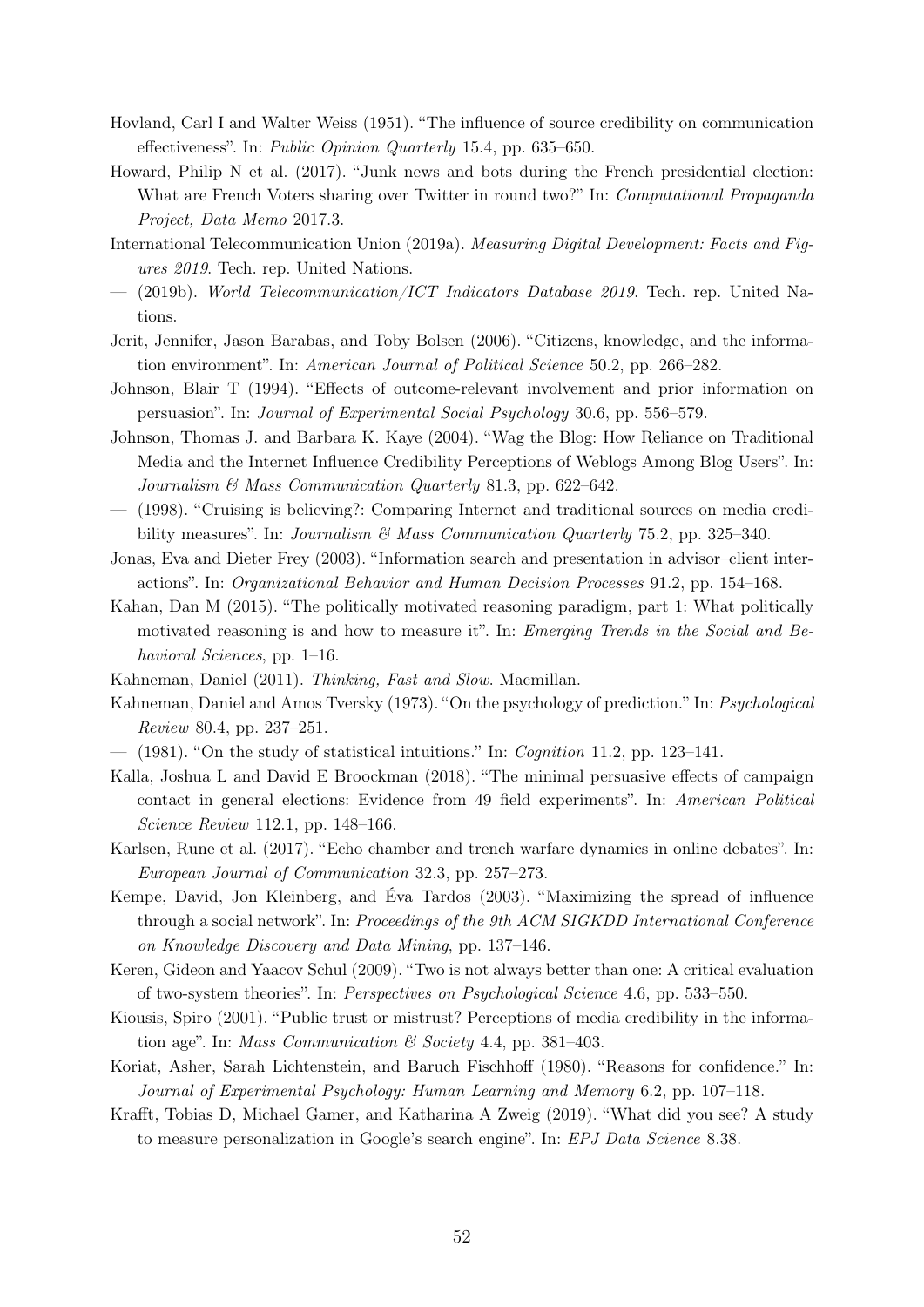- Krueger, Joachim I and David C Funder (2004). "Towards a balanced social psychology: Causes, consequences, and cures for the problem-seeking approach to social behavior and cognition". In: Behavioral and Brain Sciences 27.3, pp. 313–327.
- Kruglanski, Arie W (1989). "The psychology of being 'right': The problem of accuracy in social perception and cognition." In: Psychological Bulletin 106.3, pp. 395–406.
- Kruglanski, Arie W and Gerd Gigerenzer (2011). "Intuitive and deliberate judgments are based on common principles." In: Psychological Review 118.1, p. 97.
- Kruglanski, Arie W et al. (2018). "A theory of goal systems". In: The Motivated Mind. Routledge, pp. 215–258.
- Kudugunta, Sneha and Emilio Ferrara (2018). "Deep neural networks for bot detection". In: Information Sciences 467, pp. 312–322.
- Kunda, Ziva (1987). "Motivated inference: Self-serving generation and evaluation of causal theories." In: Journal of Personality and Social Psychology 53.4, pp. 636–647.
- $-$  (1990). "The case for motivated reasoning." In: *Psychological Bulletin* 108.3, pp. 480–498.
- Lachman, Roy, Janet L Lachman, and Earl C Butterfield (2015). Cognitive Psychology and Information Processing: An Introduction. Psychology Press.
- Lazer, David MJ et al. (2018). "The science of fake news". In: Science 359.6380, pp. 1094–1096.
- Lehmann, Janette et al. (2012). "Dynamical classes of collective attention in twitter". In: Proceedings of the 21st International Conference on the World Wide Web, pp. 251–260.
- Leong, Yuan Chang et al. (2019). "Neurocomputational mechanisms underlying motivated seeing". In: Nature Human Behaviour 3.9, pp. 962–973.
- Lewandowsky, Stephan et al. (2012). "Misinformation and its correction: Continued influence and successful debiasing". In: *Psychological Science in the Public Interest* 13.3, pp. 106–131.
- Li, Yuchen et al. (2018). "Influence maximization on social graphs: A survey". In: IEEE Transactions on Knowledge and Data Engineering 30.10, pp. 1852–1872.
- Lindsay, Peter H and Donald A Norman (2013). Human Information Processing: An Introduction to Psychology. Academic Press.
- Lowe, Rosemary H and Ivan D Steiner (1968). "Some effects of the reversibility and consequences of decisions on postdecision information preferences." In: Journal of Personality and Social Psychology 8.2p1, p. 172.
- Lucassen, Teun et al. (2013). "Topic familiarity and information skills in online credibility evaluation". In: Journal of the American Society for Information Science and Technology 64.2, pp. 254–264.
- Machado, Caio et al. (2019). "A Study of Misinformation in WhatsApp groups with a focus on the Brazilian Presidential Elections." In: Companion Proceedings of The 2019 World Wide Web Conference, pp. 1013–1019.
- Machlup, Fritz (1983). The study of information: Interdisciplinary messages. Wiley-Interscience.
- Madden, Andrew D (2000). "A definition of information". In: Aslib Proceedings: New Information Perspectives 52.9, pp. 343–349.
- Maier, Scott R (2005). "Accuracy matters: A cross-market assessment of newspaper error and credibility". In: Journalism  $\mathcal{B}$  Mass Communication Quarterly 82.3, pp. 533–551.
- Marchal, Nahema et al. (2020). "Junk News & Information Sharing During the 2019 UK General Election". In: *arXiv preprint arXiv:2002.12069*.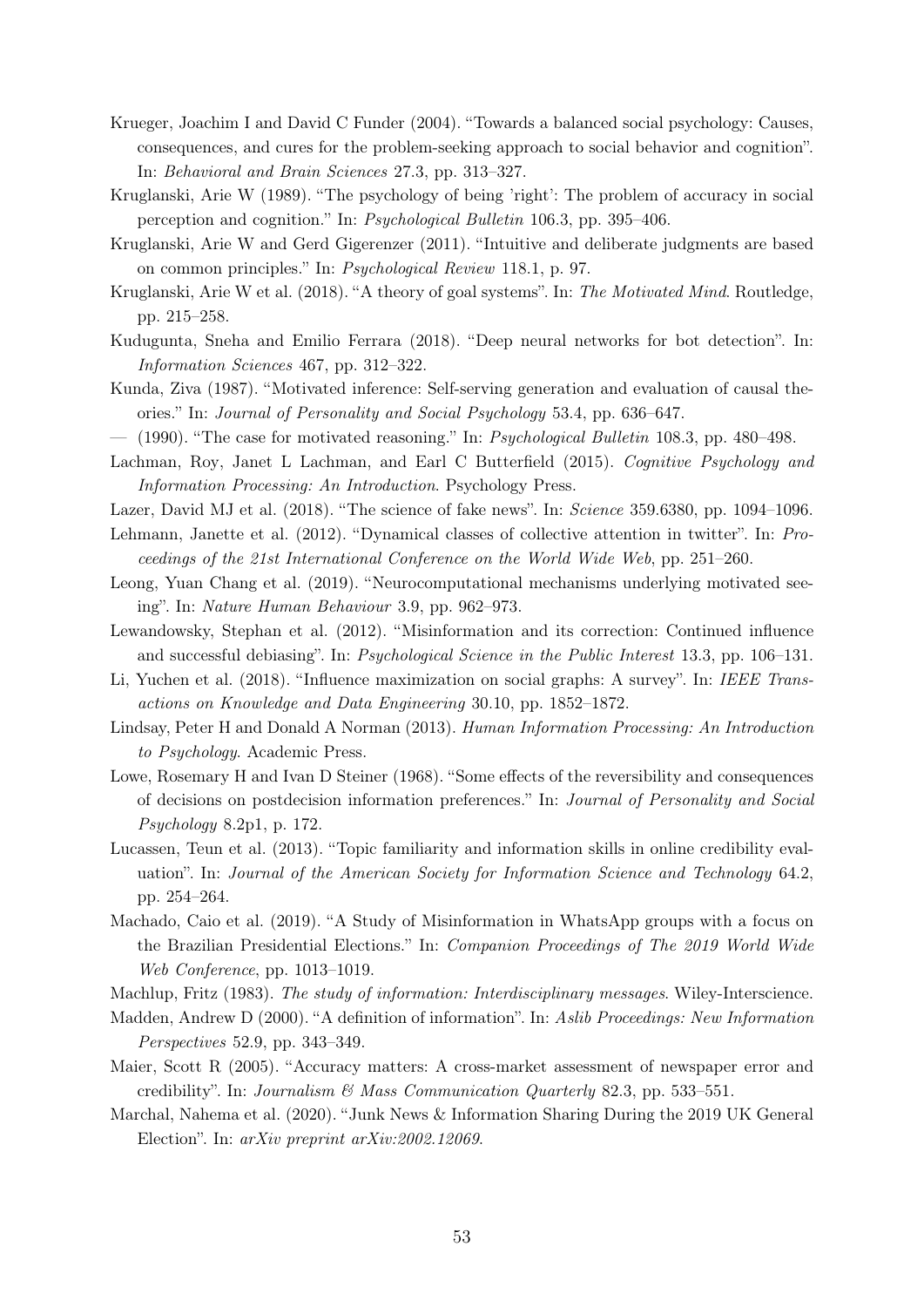- McChesney, Robert W (2016). "Journalism is dead! Long live journalism?: Why democratic Societies will need to subsidise future news production". In: Journal of Media Business Studies 13.3, pp. 128–135.
- McCreadie, Maureen and Ronald E Rice (1999). "Trends in analyzing access to information. Part I: cross-disciplinary conceptualizations of access". In: Information Processing & Management 35.1, pp. 45–76.
- Mellon, Jonathan and Christopher Prosser (2017). "Twitter and Facebook are not representative of the general population: Political attitudes and demographics of British social media users". In: Research & Politics 4.3.
- Melnikoff, David E and John A Bargh (2018). "The mythical number two". In: Trends in Cognitive Sciences 22.4, pp. 280–293.
- Merton, Robert King (1968). "Patterns of Influence: Local and Cosmopolitan Influential". In: Social Theory and Social Structure. Simon and Schuster, pp. 441–474.
- Messing, Solomon and Sean J Westwood (2014). "Selective exposure in the age of social media: Endorsements trump partisan source affiliation when selecting news online". In: Communication Research 41.8, pp. 1042–1063.
- Metzger, Miriam J, Andrew J Flanagin, and Ryan B Medders (2010). "Social and heuristic approaches to credibility evaluation online". In: Journal of Communication 60.3, pp. 413– 439.
- Metzger, Miriam J, Ethan H Hartsell, and Andrew J Flanagin (2015). "Cognitive dissonance or credibility? A comparison of two theoretical explanations for selective exposure to partisan news". In: Communication Research 47.1, pp. 3–28.
- Meyer, Philip (1988). "Defining and measuring credibility of newspapers: Developing an index". In: Journalism Quarterly 65.3, pp. 567–574.
- Moe, Wendy W and David A Schweidel (2012). "Online product opinions: Incidence, evaluation, and evolution". In: Marketing Science 31.3, pp. 372–386.
- Möller, Judith et al. (2018). "Do not blame it on the algorithm: an empirical assessment of multiple recommender systems and their impact on content diversity". In: Information, Communication  $\mathcal B$  Society 21.7, pp. 959–977.
- Mønsted, Bjarke et al. (2017). "Evidence of complex contagion of information in social media: An experiment using Twitter bots". In: PloS one 12.9.
- Morris, Charles William (1938). "Foundations of the Theory of Signs". In: International Encyclopedia of Unified Science. Chicago University Press, pp. 1–59.
- Murgia, Madhumita, Stephanie Findlay, and Andres Schipani (2019). "India: the WhatsApp Election". In: Financial Times.
- Myers, Seth A, Chenguang Zhu, and Jure Leskovec (2012). "Information diffusion and external influence in networks". In: Proceedings of the 18th ACM SIGKDD International Conference on Knowledge Discovery and Data mining, pp. 33–41.
- Myers, Teresa A et al. (2013). "The relationship between personal experience and belief in the reality of global warming". In: Nature Climate Change 3.4, pp. 343–347.
- Narayanan, Vidya et al. (2017). "Russian involvement and junk news during Brexit". In: Computational Propaganda Project, Data Memo 2017.10.
- Narayanan, Vidya et al. (2018). "Polarization, partisanship and junk news consumption over social media in the US". In: arXiv preprint arXiv:1803.01845.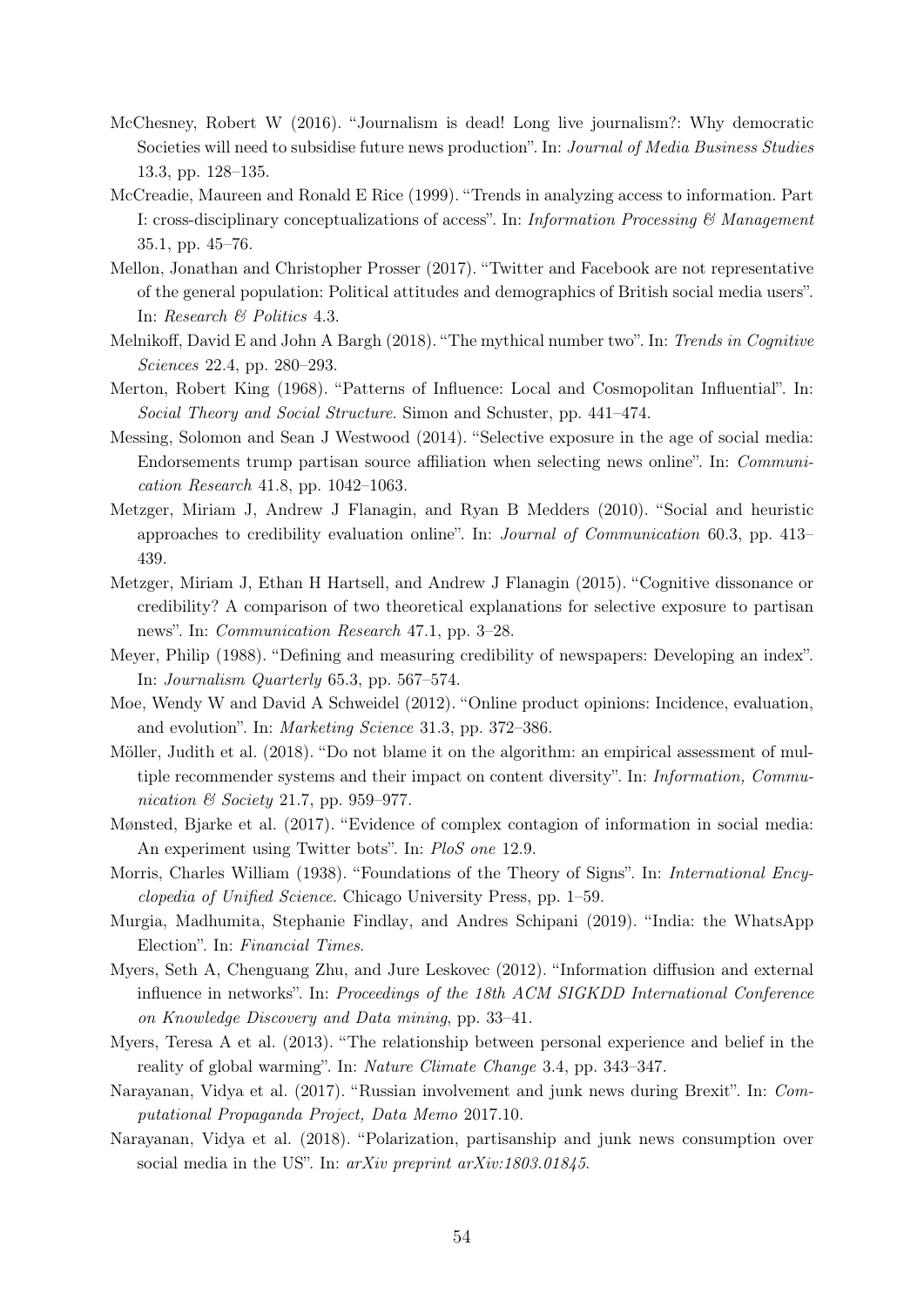Narayanan, Vidya et al. (2019). "News and information over Facebook and WhatsApp during the Indian election campaign". In: Computational Propaganda Project, Data Memo 2019.2.

Nauta, Doede (2019). The Meaning of Information. Vol. 20. Walter de Gruyter GmbH & Co KG.

- Neudert, L, Bence Kollanyi, and Philip N Howard (2017). "Junk news and bots during the German parliamentary election: What are German voters sharing over Twitter?" In: Computational Propaganda Project, Data Memo 2017.7.
- Newman, Nic et al. (2019). Reuters Institute Digital News Report 2019. Reuters Institute for the Study of Journalism.
- Neys, Wim De (2006). "Dual processing in reasoning: Two systems but one reasoner". In: Psychological Science 17.5, pp. 428–433.
- Nickerson, Raymond S (1998). "Confirmation bias: A ubiquitous phenomenon in many guises". In: Review of General Psychology 2.2, pp. 175–220.
- Nielsen (2016). Africa's Prospects: Macro Environment, Business, Consumer and Retail Outlook Indicators. Tech. rep. The Nielsen Company.
- Nielsen, Rasmus Kleis (2015). "Local Newspapers as Keystone Media: The Increased Importance of Diminished Newspapers for Local Political Information". In: Local Journalism: The Decline of Newspapers and the Rise of Digital Media, p. 51.
- Nyhan, Brendan and Jason Reifler (2010). "When corrections fail: The persistence of political misperceptions". In: Political Behavior 32.2, pp. 303–330.
- Ofcom (2019). Adults: Media use and attitudes report 2019. Tech. rep. Ofcom.
- Orlikowski, Wanda J (1991). "Integrated information environment or matrix of control?: The contradictory implications of information technology". In: Accounting Management and Information 1.1, pp.  $9-42$ .
- Oswald, Margit E and Stefan Grosjean (2004). "Confirmation Bias". In: Cognitive Illusions: A Handbook on Fallacies and Biases in Thinking, Judgement and Memory 79.
- Pariser, Eli (2011). The Filter Bubble: What the Internet is Hiding from You. Penguin UK.
- Peng, Sancheng et al. (2018). "Influence analysis in social networks: A survey". In: Journal of Network and Computer Applications 106, pp. 17–32.
- Pennycook, Gordon, Tyrone D Cannon, and David G Rand (2018a). "Prior exposure increases perceived accuracy of fake news." In: Journal of Experimental Psychology: General 147.12, pp. 1865–1880.
- Pennycook, Gordon and David G Rand (2019). "Lazy, not biased: Susceptibility to partisan fake news is better explained by lack of reasoning than by motivated reasoning". In: Cognition 188, pp. 39–50.
- Pennycook, Gordon et al. (2014). "Base rates: both neglected and intuitive." In: Journal of Experimental Psychology: Learning, Memory, and Cognition 40.2, p. 544.
- Pennycook, Gordon et al. (2018b). "The mythical dual-process typology". In: Trends in Cognitive Sciences 22.8, pp. 667–668.
- Pennycook, Gordon et al. (2020). "The implied truth effect: Attaching warnings to a subset of fake news headlines increases perceived accuracy of headlines without warnings". In: Management Science.
- Perloff, Richard M (2015). "A three-decade retrospective on the hostile media effect". In: Mass Communication and Society 18.6, pp. 701–729.
- Petersen, Michael Bang et al. (2013). "Motivated reasoning and political parties: Evidence for increased processing in the face of party cues". In: Political Behavior 35.4, pp. 831–854.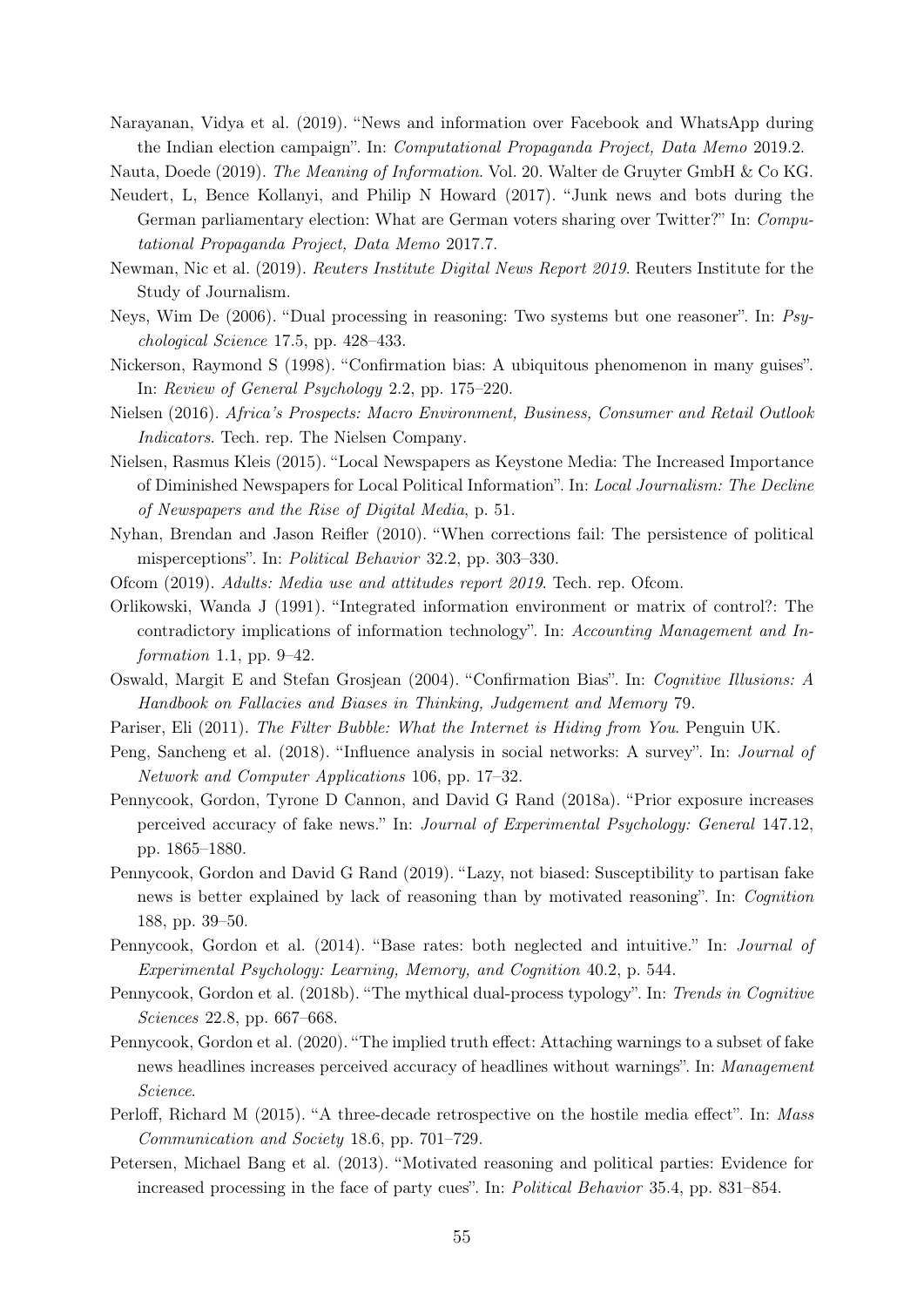- Pornpitakpan, Chanthika (2004). "The persuasiveness of source credibility: A critical review of five decades' evidence". In: Journal of Applied Social Psychology 34.2, pp. 243–281.
- Pyszczynski, Tom and Jeff Greenberg (1987). "Toward an integration of cognitive and motivational perspectives on social inference: A biased hypothesis-testing model". In: Advances in Experimental Social Psychology. Vol. 20. Elsevier, pp. 297–340.
- Pyszczynski, Tom, Jeff Greenberg, and Kathleen Holt (1985). "Maintaining consistency between self-serving beliefs and available data: A bias in information evaluation". In: Personality and Social Psychology Bulletin 11.2, pp. 179–190.
- Quattrociocchi, Walter, Antonio Scala, and Cass R Sunstein (2016). "Echo chambers on Facebook". In: SSRN 2795110.
- Raber, Douglas and John M Budd (2003). "Information as sign: semiotics and information science". In: Journal of Documentation.
- Romero, Daniel M, Brendan Meeder, and Jon Kleinberg (2011). "Differences in the mechanics of information diffusion across topics: idioms, political hashtags, and complex contagion on Twitter". In: Proceedings of the 20th International Conference on World Wide Web, pp. 695– 704.
- Scharkow, Michael et al. (2020). "How social network sites and other online intermediaries increase exposure to news". In: Proceedings of the National Academy of Sciences 117.6, pp. 2761–2763.
- Self, Charles C and Chris Roberts (2019). "Credibility". In: An Integrated Approach to Communication Theory and Research. Routledge, pp. 435–446.
- Shalizi, Cosma Rohilla and Andrew C Thomas (2011). "Homophily and contagion are generically confounded in observational social network studies". In: Sociological Methods  $\mathcal C$  Research 40.2, pp. 211–239.
- Shan, Yan (2016). "How credible are online product reviews? The effects of self-generated and system-generated cues on source credibility evaluation". In: Computers in Human Behavior 55, pp. 633–641.
- Shannon, Claude (1953). "The lattice theory of information". In: Transactions of the IRE professional Group on Information Theory 1.1, pp. 105–107.
- Shao, Chengcheng et al. (2018). "The spread of low-credibility content by social bots". In: Nature Communications 9.1, pp. 1–9.
- Shroff, Nemit, Rodrigo S Verdi, and Benjamin P Yost (2017). "When does the peer information environment matter?" In: *Journal of Accounting and Economics* 64.2-3, pp. 183–214.
- Sisco, Matthew R, Valentina Bosetti, and Elke U Weber (2017). "When do extreme weather events generate attention to climate change?" In: *Climatic Change* 143.1-2, pp. 227–241.
- Slater, Michael D and Donna Rouner (1996). "How message evaluation and source attributes may influence credibility assessment and belief change". In: Journalism  $\mathcal{B}$  Mass Communication Quarterly 73.4, pp. 974–991.
- Snyder, Mark and Nancy Cantor (1979). "Testing hypotheses about other people: The use of historical knowledge". In: *Journal of Experimental Social Psychology* 15.4, pp. 330–342.
- Stacks, Don W, Michael Brian Salwen, and Kristen Campbell Eichhorn (2019). An integrated approach to communication theory and research. Routledge.
- Stanovich, Keith E (2011). Rationality and the Reflective Mind. Oxford University Press.
- Stanovich, Keith E, Richard F West, and Maggie E Toplak (2013). "Myside bias, rational thinking, and intelligence". In: Current Directions in Psychological Science 22.4, pp. 259–264.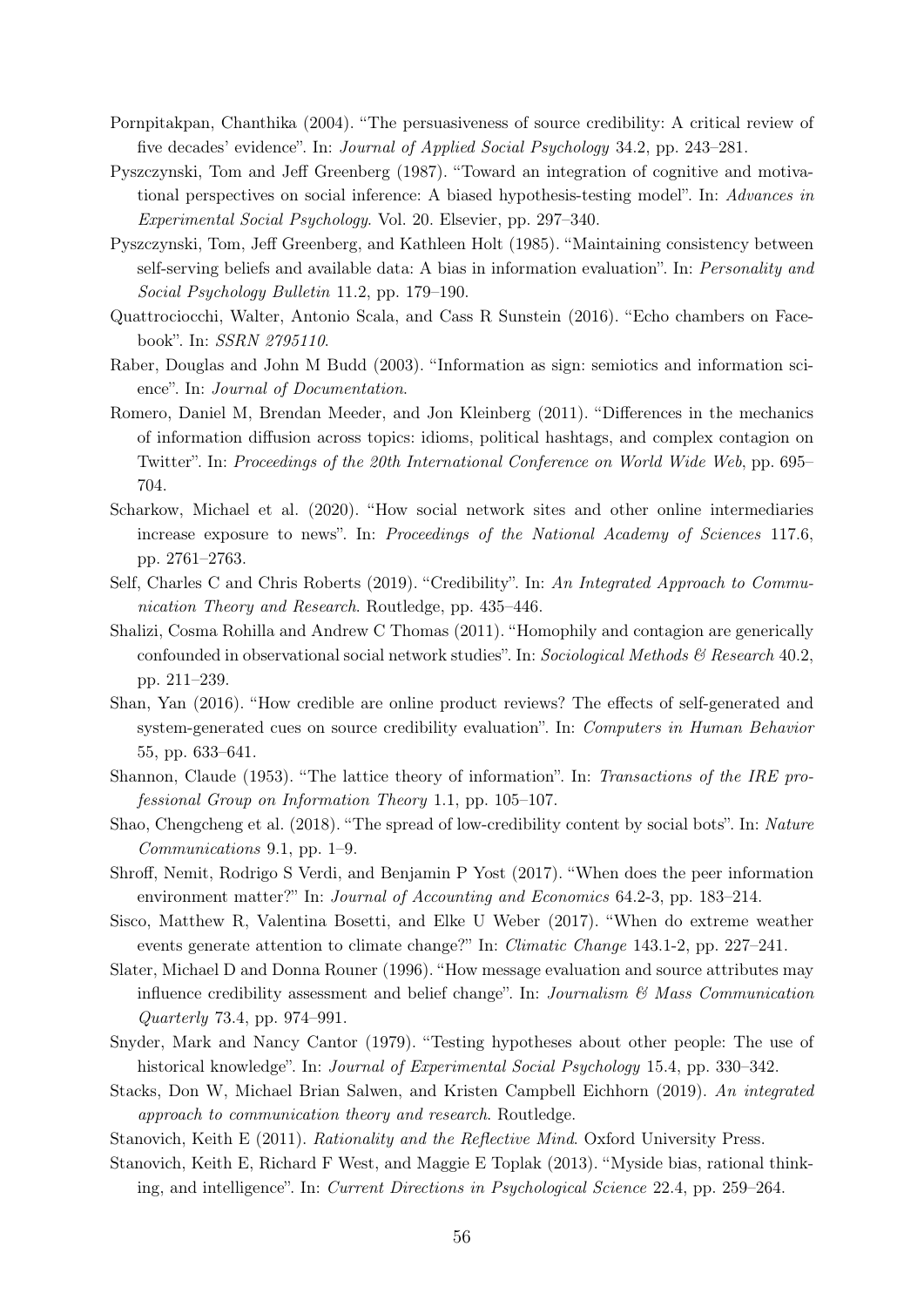- Steinberg, Marc W (1999). "The talk and back talk of collective action: A dialogic analysis of repertoires of discourse among nineteenth-century English cotton spinners". In: American Journal of Sociology 105.3, pp. 736–780.
- Stella, Massimo, Emilio Ferrara, and Manlio De Domenico (2018). "Bots increase exposure to negative and inflammatory content in online social systems". In: Proceedings of the National Academy of Sciences 115.49, pp. 12435–12440.
- Stroud, Natalie Jomini and Jae Kook Lee (2013). "Perceptions of cable news credibility". In: Mass Communication and Society 16.1, pp. 67–88.
- Sundar, S Shyam (1999). "Exploring receivers' criteria for perception of print and online news". In: Journalism & Mass Communication Quarterly 76.2, pp. 373–386.
- Sunstein, Cass R (2001). Republic.com. Princeton University Press.
- Taber, Charles S and Milton Lodge (2006). "Motivated skepticism in the evaluation of political beliefs". In: American Journal of Political Science 50.3, pp. 755–769.
- Tandoc Jr, Edson C, Zheng Wei Lim, and Richard Ling (2018). "Defining 'fake news' A typology of scholarly definitions". In: Digital Journalism 6.2, pp. 137–153.
- Tandoc Jr, Edson C and Tim P Vos (2016). "The journalist is marketing the news: Social media in the gatekeeping process". In: Journalism Practice 10.8, pp. 950–966.
- Tappin, Ben M, Leslie van der Leer, and Ryan T McKay (2017). "The heart trumps the head: Desirability bias in political belief revision." In: Journal of Experimental Psychology: General 146.8, pp. 1143–1149.
- Thompson, Valerie A, Jamie A Prowse Turner, and Gordon Pennycook (2011). "Intuition, reason, and metacognition". In: Cognitive Psychology 63.3, pp. 107–140.
- Thorson, Emily (2016). "Belief echoes: The persistent effects of corrected misinformation". In: Political Communication 33.3, pp. 460–480.
- Toplak, Maggie E, Richard F West, and Keith E Stanovich (2014). "Assessing miserly information processing: An expansion of the Cognitive Reflection Test". In: Thinking  $\mathcal{B}$  Reasoning 20.2, pp. 147–168.
- Trippas, Dries, Valerie A Thompson, and Simon J Handley (2017). "When fast logic meets slow belief: Evidence for a parallel-processing model of belief bias". In: Memory & Cognition 45.4, pp. 539–552.
- Turcotte, Jason et al. (2015). "News recommendations from social media opinion leaders: Effects on media trust and information seeking". In: Journal of Computer-Mediated Communication 20.5, pp. 520–535.
- Tversky, Amos and Daniel Kahneman (1974). "Judgment under Uncertainty: Heuristics and biases". In: Science 185.4157, pp. 1124–1131.
- Usher, Nikki (2018). "Breaking news production processes in US metropolitan newspapers: Immediacy and journalistic authority". In: Journalism 19.1, pp. 21–36.
- Vallone, Robert P, Lee Ross, and Mark R Lepper (1985). "The hostile media phenomenon: biased perception and perceptions of media bias in coverage of the Beirut massacre." In: Journal of Personality and Social psychology 49.3, pp. 577–585.
- Van Aelst, Peter et al. (2017). "Political communication in a high-choice media environment: a challenge for democracy?" In: Annals of the International Communication Association 41.1, pp. 3–27.
- Varol, Onur et al. (2017). "Early detection of promoted campaigns on social media". In: EPJ Data Science 6.13.